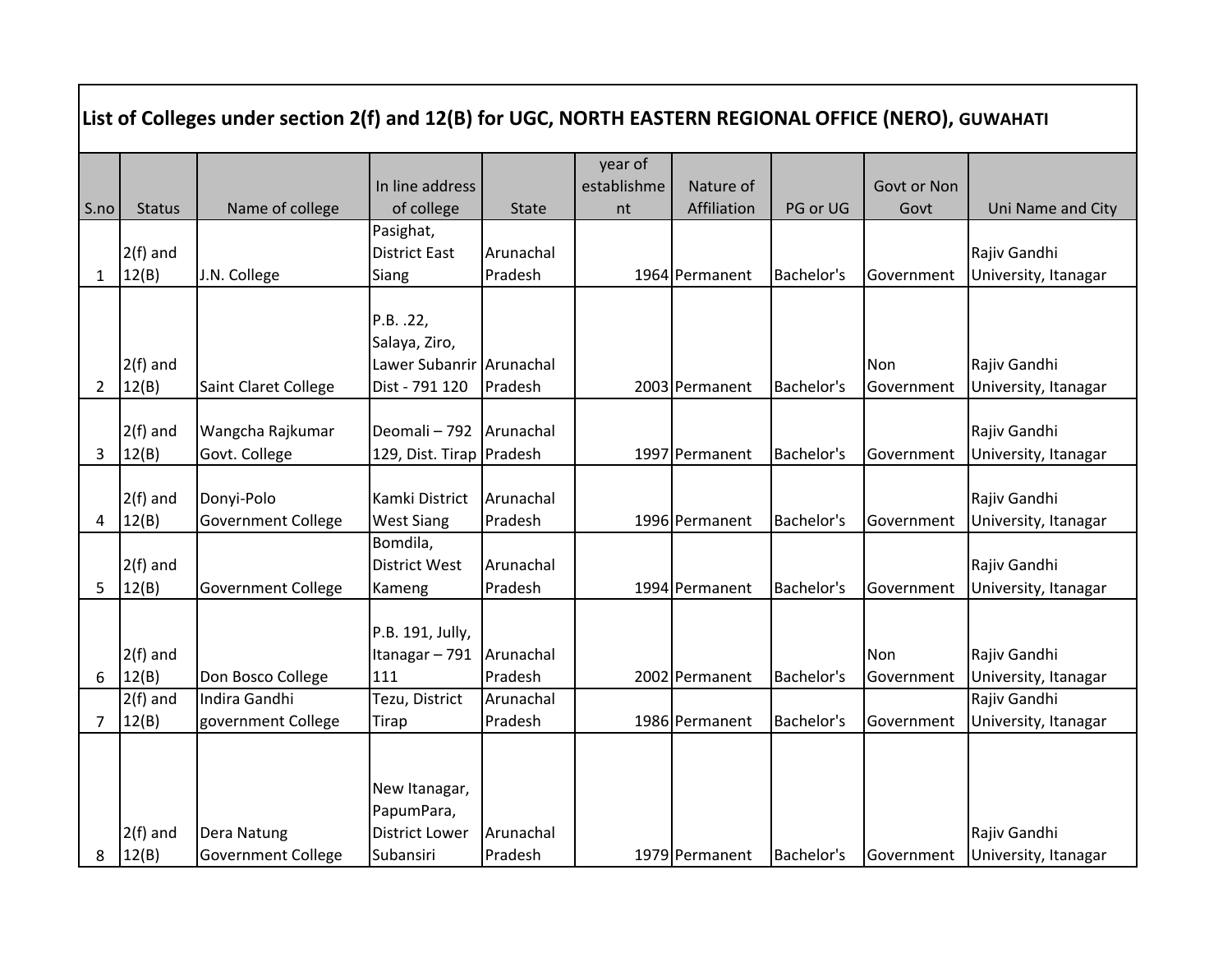|    | $2(f)$ and   | Rang Frah. Govt.         |                  | Arunachal |                |            |            | Rajiv Gandhi          |
|----|--------------|--------------------------|------------------|-----------|----------------|------------|------------|-----------------------|
| 9  | 12(B)        | College                  | Chung Lung       | Pradesh   | 1996 Permanent | Bachelor's | Government | University, Itanagar  |
|    |              |                          |                  |           |                |            |            |                       |
|    | $2(f)$ and   |                          | Digboi, District |           |                |            | Non        | Dibrugarh University, |
| 10 | 12(B)        | Digboi College           | Tinsukia         | Assam     | 1965 Permanent | Bachelor's | Government | Dibrugarh             |
|    |              |                          | Dibrugarh,       |           |                |            |            |                       |
|    | $2(f)$ and   | Dibrugarh H.S. Kanoi     | District         |           |                |            |            | Dibrugarh University, |
| 11 | 12(B)        | <b>Commerce College</b>  | Dirugarh         | Assam     | 1960 Permanent | Bachelor's | Government | Dibrugarh             |
|    |              |                          | Dibrugarh,       |           |                |            |            |                       |
|    | $2(f)$ and   |                          | <b>District</b>  |           |                |            | Non        | Dibrugarh University, |
| 12 | 12(B)        | Dibru College            | Dibrugarh        | Assam     | 1963 Permanent | Bachelor's | Government | Dibrugarh             |
|    |              |                          |                  |           |                |            |            |                       |
|    | $2(f)$ and   | Dhemaji Commerce         | <b>District</b>  |           |                |            | Non        | Dibrugarh University, |
|    | 13   $12(B)$ | College                  | Dhemaji          | Assam     | 1965 Permanent | Bachelor's | Government | Dibrugarh             |
|    |              |                          |                  |           |                |            |            |                       |
|    |              |                          | Doom Dooma,      |           |                |            |            |                       |
|    | $2(f)$ and   |                          | <b>District</b>  |           |                |            |            | Dibrugarh University, |
|    | 14   12(B)   | Doom Doom College        | Tinsukia         | Assam     | 1967 Permanent | Bachelor's | Government | Dibrugarh             |
|    |              |                          | Dhemaji,         |           |                |            |            |                       |
|    | $2(f)$ and   |                          | <b>District</b>  |           |                |            |            | Dibrugarh University, |
| 15 | 12(B)        | Dhemaji College          | Dhemaji          | Assam     | 1965 Permanent | Bachelor's | Government | Dibrugarh             |
|    |              |                          | Duliajan,        |           |                |            |            |                       |
|    |              |                          | <b>District</b>  |           |                |            |            |                       |
|    | $2(f)$ and   |                          | Dibrugarh -      |           |                |            |            | Dibrugarh University, |
| 16 | 12(B)        | Duliajan College         | 786 602          | Assam     | 1974 Permanent | Bachelor's | Government | Dibrugarh             |
|    |              |                          |                  |           |                |            |            |                       |
|    | $2(f)$ and   | Digboi Mahila            | Digboi, District |           |                |            | Non        | Dibrugarh University, |
| 17 | 12(B)        | Mahavidyalaya            | Tinsukia         | Assam     | 1967 Permanent | Bachelor's | Government | Dibrugarh             |
|    |              |                          |                  |           |                |            |            |                       |
|    | $2(f)$ and   |                          | <b>District</b>  |           |                |            |            | Dibrugarh University, |
| 18 | 12(B)        | <b>Forkating College</b> | Golaghat         | Assam     | 1981 Permanent | Bachelor's | Government | Dibrugarh             |
|    |              |                          | Gargaon,         |           |                |            |            |                       |
|    |              |                          | Simalugura,      |           |                |            |            |                       |
|    | $2(f)$ and   |                          | <b>District</b>  |           |                |            |            | Dibrugarh University, |
|    | 19   $12(B)$ | Gargaon College          | Sibsagar         | Assam     | 1959 Permanent | Bachelor's | Government | Dibrugarh             |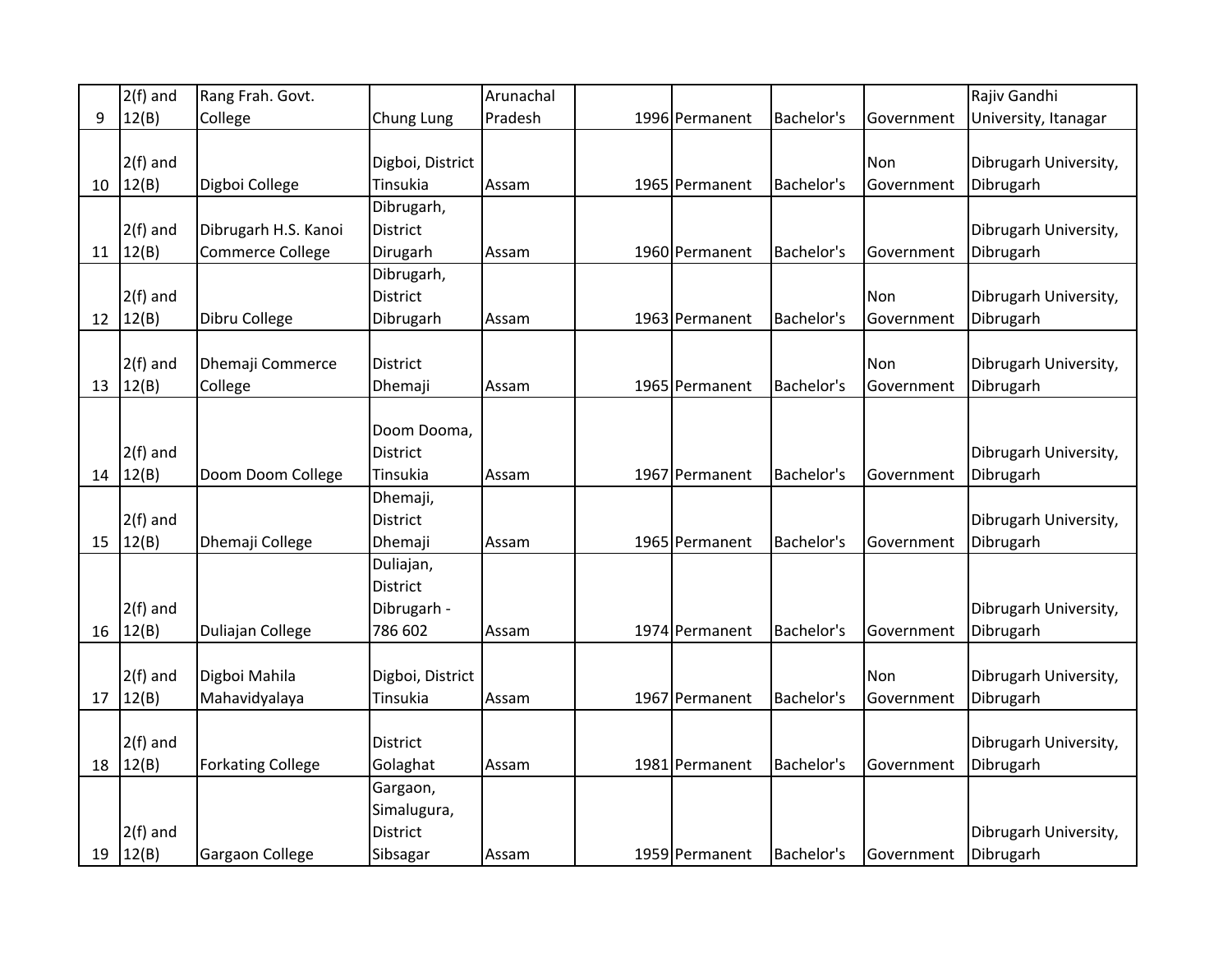|    |              |                          | Jotinagar,            |       |                |            |            |                       |
|----|--------------|--------------------------|-----------------------|-------|----------------|------------|------------|-----------------------|
|    |              |                          | Golaghat,             |       |                |            |            |                       |
|    | $2(f)$ and   | <b>Golaghat Commerce</b> | <b>District</b>       |       |                |            | Non        | Dibrugarh University, |
| 20 | 12(B)        | College                  | Golaghat              | Assam | 1972 Permanent | Master's   | Government | Dibrugarh             |
|    |              |                          | Nitaipukhuri,         |       |                |            |            |                       |
|    | $2(f)$ and   |                          | <b>District</b>       |       |                |            | Non        | Dibrugarh University, |
| 21 | 12(B)        | H.C.D.G. College         | Sibsagar              | Assam | 1965 Permanent | Bachelor's | Government | Dibrugarh             |
|    |              |                          | Golaghat,             |       |                |            |            |                       |
|    | $2(f)$ and   | Hemoprova Barbera        | <b>District</b>       |       |                |            | Non        | Dibrugarh University, |
|    | 22   $12(B)$ | <b>Girls College</b>     | Golaghat              | Assam | 1969 Permanent | Bachelor's | Government | Dibrugarh             |
|    |              |                          |                       |       |                |            |            |                       |
|    | $2(f)$ and   |                          | Jorhat, District      |       |                |            | Non        | Dibrugarh University, |
| 23 | 12(B)        | J.B. College             | Jorhat                | Assam | 1930 Permanent | Bachelor's | Government | Dibrugarh             |
|    |              |                          | Bokakhat,             |       |                |            |            |                       |
|    | $2(f)$ and   |                          | <b>District</b>       |       |                |            | Non        | Dibrugarh University, |
| 24 | 12(B)        | J.D.S.G. College         | Golaghat              | Assam | 1964 Permanent | Bachelor's | Government | Dibrugarh             |
|    |              |                          |                       |       |                |            |            |                       |
|    |              |                          | P.O.                  |       |                |            |            |                       |
|    |              |                          | Jengraimuku           |       |                |            |            |                       |
|    | $2(f)$ and   |                          | (Mujuli),             |       |                |            | <b>Non</b> | Dibrugarh University, |
| 25 | 12(B)        | Jengraimukh College      | District Jorhat       | Assam | 1971 Permanent | Bachelor's | Government | Dibrugarh             |
|    |              |                          |                       |       |                |            |            |                       |
|    | $2(f)$ and   | Jhanji Hem Nath Sarma    | Jhanji, District      |       |                |            | Non        | Dibrugarh University, |
| 26 | 12(B)        | College                  | Sibasagar             | Assam | 1964 Permanent | Bachelor's | Government | Dibrugarh             |
|    |              |                          | Gogamukh,             |       |                |            |            |                       |
|    | $2(f)$ and   |                          | <b>District</b>       |       |                |            | Non        | Dibrugarh University, |
| 27 | 12(B)        | Gogamukh College         | Dhemaji               | Assam | 1986 Permanent | Bachelor's | Government | Dibrugarh             |
|    |              |                          | Bihpuria,             |       |                |            |            |                       |
|    |              |                          | <b>District North</b> |       |                |            |            |                       |
|    | $2(f)$ and   |                          | Lakhimpur -           |       |                |            |            | Dibrugarh University, |
|    | 28   12(B)   | <b>Bihpuria College</b>  | 784 118               | Assam | 1973 Permanent | Bachelor's | Government | Dibrugarh             |
|    |              |                          | Karimganj,            |       |                |            |            |                       |
|    | $2(f)$ and   | Rabindrasashan Girl's    | <b>District</b>       |       |                |            | Non        | Assam University,     |
|    | 29   12(B)   | College                  | Karimganj             | Assam | 1963 Permanent | Bachelor's | Government | Silchar               |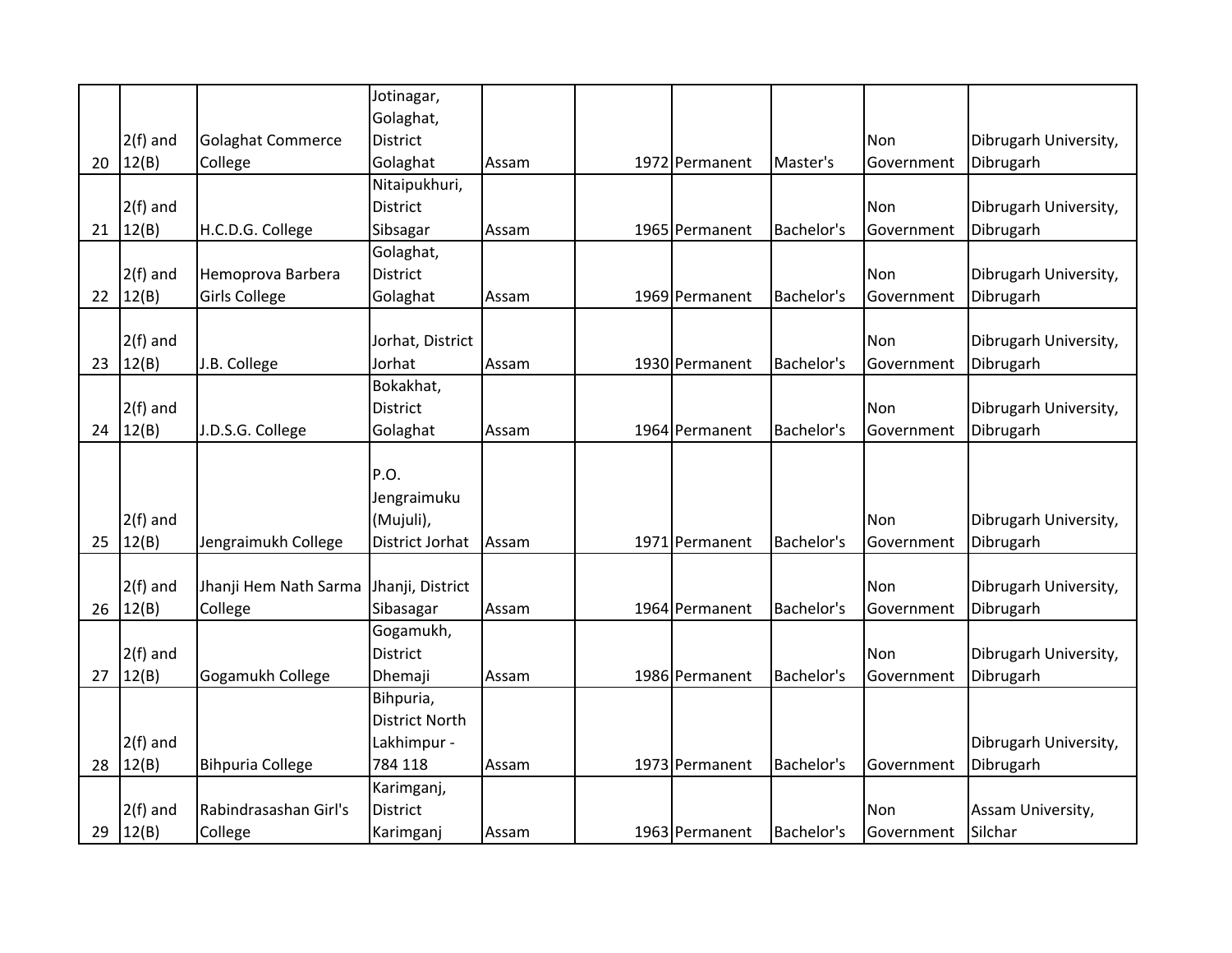|    | $2(f)$ and               |                                      | Silchar, District                             |       |                |            | Non               | Assam University,                  |
|----|--------------------------|--------------------------------------|-----------------------------------------------|-------|----------------|------------|-------------------|------------------------------------|
| 30 | 12(B)                    | Radhamadhab College                  | Cachar                                        | Assam | 1978 Permanent | Bachelor's | Government        | Silchar                            |
| 31 | $2(f)$ and<br>12(B)      | Ramkrishanagar<br>College            | Ramkrishnagar<br><b>District</b><br>Karimganj | Assam | 1969 Permanent | Bachelor's | Non<br>Government | Assam University,<br>Silchar       |
| 32 | $2(f)$ and<br>12(B)      | S.S. College                         | Hailkandi,<br><b>District Cachar</b>          | Assam | 1950 Permanent | Bachelor's | Non<br>Government | Assam University,<br>Silchar       |
| 33 | $2(f)$ and<br>12(B)      | <b>Teachers' Training</b><br>College | Silchar, District<br>Cachar                   | Assam | 1960 Permanent | Bachelor's | Government        | Assam University,<br>Silchar       |
| 34 | $2(f)$ and<br>12(B)      | Women's College                      | Silchar, District<br>Cachar                   | Assam | 1971 Permanent | Bachelor's | Non<br>Government | Assam University,<br>Silchar       |
|    | $2(f)$ and               | Swahid Peoli Phukon                  | Namti P.O.<br>Nawtidde,<br><b>District</b>    |       |                |            | Non               | Dibrugarh University,              |
| 35 | 12(B)                    | College                              | Sibsagar                                      | Assam | 1970 Permanent | Bachelor's | Government        | Dibrugarh                          |
| 36 | $2(f)$ and<br>12(B)      | Amguri College                       | P.O. Amguri,<br><b>District</b><br>Sibsagar   | Assam | 1967 Permanent | Bachelor's | Non<br>Government | Dibrugarh University,<br>Dibrugarh |
| 37 | $2(f)$ and<br>12(B)      | Dergaon Kamal<br>Dowerah College     | Dergaon,<br><b>District</b><br>Golaghat       | Assam | 1942 Permanent | Bachelor's | Non<br>Government | Dibrugarh University,<br>Dibrugarh |
| 38 | $2(f)$ and<br>12(B)      | <b>Bahona College</b>                | Bahona,<br>District Jorhat                    | Assam | 1966 Permanent | Bachelor's | Government        | Dibrugarh University,<br>Dibrugarh |
| 39 | $2(f)$ and<br>12(B)      | Dhakhakha College                    | Dhakukhana,<br>District<br>Lakhimpur          | Assam | 1971 Permanent | Bachelor's | Government        | Dibrugarh University,<br>Dibrugarh |
|    | $2(f)$ and<br>40 $12(B)$ | Chandra Kamal<br>Bejbarua College    | Teok, Disrtict<br>Johat                       | Assam | 1959 Permanent | Bachelor's | Non<br>Government | Dibrugarh University,<br>Dibrugarh |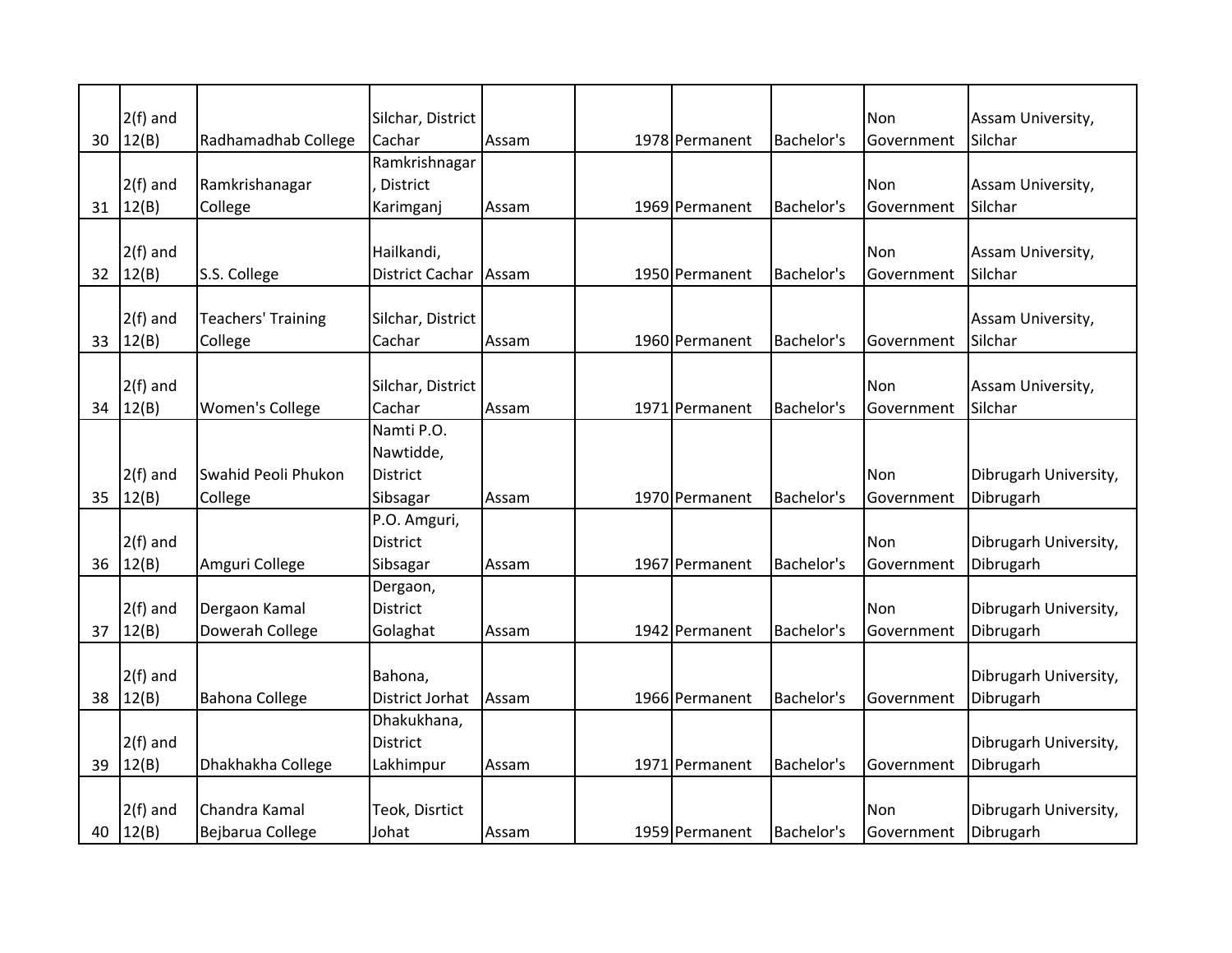|    |            | Chandra Kamal                |                  |       |                |            |            |                       |
|----|------------|------------------------------|------------------|-------|----------------|------------|------------|-----------------------|
|    | $2(f)$ and | Bezbarua Commerce            | Jorhat, District |       |                |            |            | Dibrugarh University, |
| 41 | 12(B)      | College                      | Jorhat           | Assam | 1965 Permanent | Bachelor's | Government | Dibrugarh             |
|    |            |                              |                  |       |                |            |            |                       |
|    | $2(f)$ and |                              |                  |       |                |            | Non        | Dibrugarh University, |
| 42 | 12(B)      | D.C. Barua Girls College     | Jorhat           | Assam | 1955 Permanent | Bachelor's | Government | Dibrugarh             |
|    |            |                              | Dibrugarh,       |       |                |            |            |                       |
|    | $2(f)$ and |                              | <b>District</b>  |       |                |            |            | Dibrugarh University, |
| 43 | 12(B)      | D.H.S.K. College             | Dibrugarh        | Assam | 1945 Permanent | Bachelor's | Government | Dibrugarh             |
|    |            |                              | Dibrugarh,       |       |                |            |            |                       |
|    | $2(f)$ and | Dekha Devi Rasiwasia         | District         |       |                |            | Non        | Dibrugarh University, |
| 44 | 12(B)      | College                      | Dibrugarh        | Assam | 1979 Permanent | Bachelor's | Government | Dibrugarh             |
|    |            |                              |                  |       |                |            |            |                       |
|    | $2(f)$ and |                              | Kakojan,         |       |                |            | Non        | Dibrugarh University, |
| 45 | 12(B)      | Kakojan College              | District Jorhat  | Assam | 1967 Permanent | Bachelor's | Government | Dibrugarh             |
|    |            |                              | Demow,           |       |                |            |            |                       |
|    | $2(f)$ and |                              | <b>District</b>  |       |                |            | Non        | Dibrugarh University, |
| 46 | 12(B)      | Demow College                | Sibsagar         | Assam | 1979 Permanent | Bachelor's | Government | Dibrugarh             |
|    |            |                              |                  |       |                |            |            |                       |
|    | $2(f)$ and | Jorhat College               | Jorhat, District |       |                |            | Non        | Dibrugarh University, |
| 47 | 12(B)      | (AMULGUMATED)                | Jorhat           | Assam | 1962 Permanent | Master's   | Government | Dibrugarh             |
|    |            |                              | Golaghat,        |       |                |            |            |                       |
|    | $2(f)$ and |                              | <b>District</b>  |       |                |            |            | Dibrugarh University, |
| 48 | 12(B)      | Devraj Roy College           | Golaghat         | Assam | 1949 Permanent | Bachelor's | Government | Dibrugarh             |
|    |            |                              | Dibrugarh,       |       |                |            |            |                       |
|    | $2(f)$ and |                              | <b>District</b>  |       |                |            |            | Dibrugarh University, |
| 49 | 12(B)      | <b>Assam Medical College</b> | Dibrugarh        | Assam | 1947 Permanent | Bachelor's | Government | Dibrugarh             |
|    |            |                              | P.O.             |       |                |            |            |                       |
|    |            |                              | Hatichong,       |       |                |            |            |                       |
|    | $2(f)$ and |                              | Nagaon-782       |       |                |            | Non        | Gauhati University,   |
| 50 | 12(B)      | <b>Hatichong College</b>     | 142              | Assam | 1988 Permanent | Bachelor's | Government | Guwahati              |
|    |            |                              |                  |       |                |            |            |                       |
|    | $2(f)$ and | Jorhat Engineering           | Jorhat, District |       |                |            |            | Dibrugarh University, |
| 51 | 12(B)      | College                      | Jorhat           | Assam | 1960 Permanent | Bachelor's | Government | Dibrugarh             |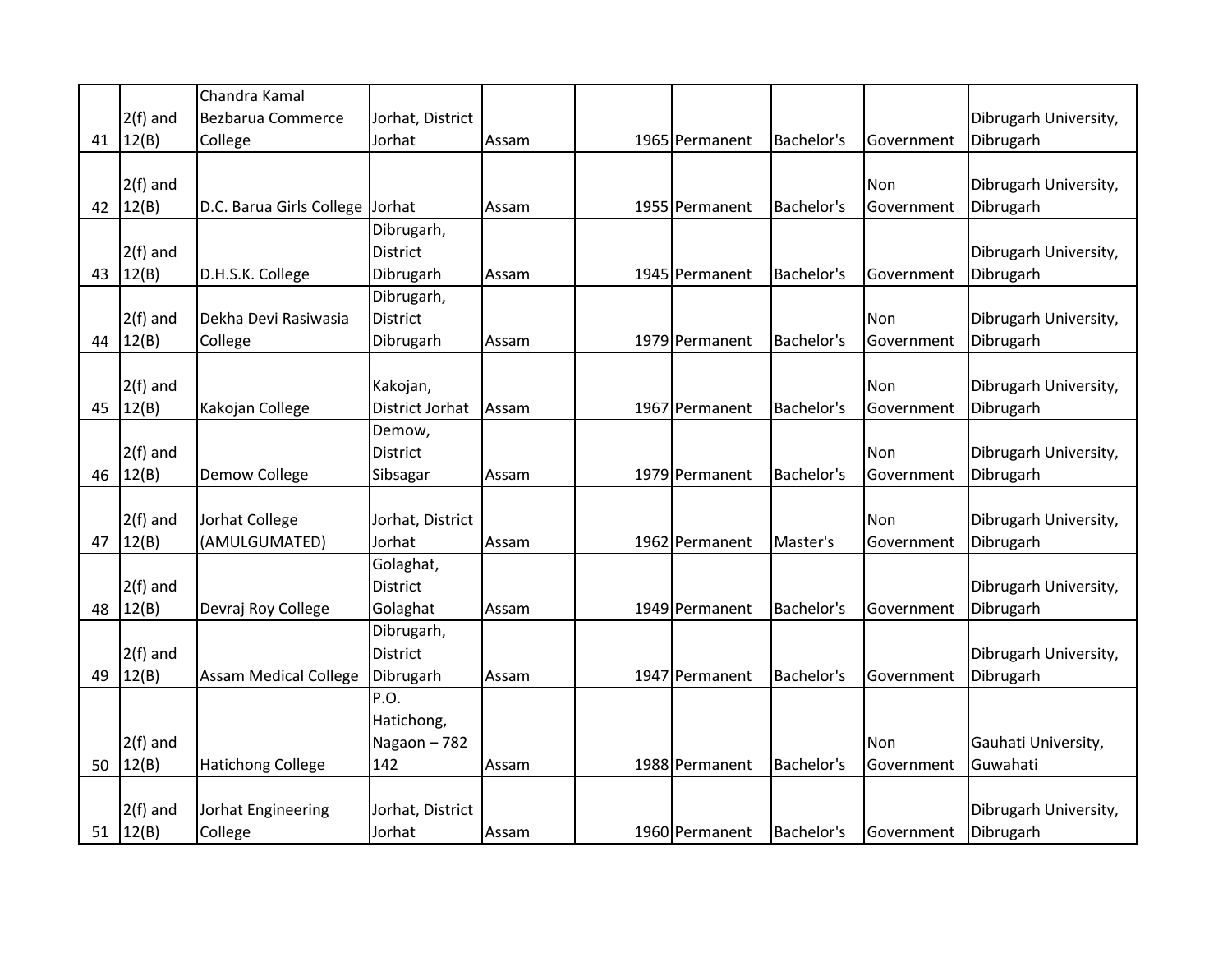|    |            |                           | Pathalipahar,          |       |                |            |            |                       |
|----|------------|---------------------------|------------------------|-------|----------------|------------|------------|-----------------------|
|    |            |                           | Lakhimpur,             |       |                |            |            |                       |
|    | $2(f)$ and | Sankardev                 | <b>District</b>        |       |                |            | Non        | Dibrugarh University, |
| 52 | 12(B)      | Mahavidyalaya             | Lakhimur               | Assam | 1982 Permanent | Bachelor's | Government | Dibrugarh             |
|    |            |                           | Sarutpathar,           |       |                |            |            |                       |
|    | $2(f)$ and |                           | <b>District</b>        |       |                |            | Non        | Dibrugarh University, |
| 53 | 12(B)      | Sarupathar College        | Golaghat               | Assam | 1979 Permanent | Bachelor's | Government | Dibrugarh             |
|    |            |                           |                        |       |                |            |            |                       |
|    |            |                           | Jorhat,                |       |                |            |            |                       |
|    | $2(f)$ and | Jorhat Institute of       | Cheniamguri,           |       |                |            |            | Dibrugarh University, |
| 54 | 12(B)      | Science & Technology      | <b>District Jorhat</b> | Assam | 1975 Permanent | Bachelor's | Government | Dibrugarh             |
|    |            |                           | Jyosagar,              |       |                |            |            |                       |
|    | $2(f)$ and |                           | <b>District</b>        |       |                |            | Non        | Dibrugarh University, |
| 55 | 12(B)      | Sibsagar College          | Sibsagar               | Assam | 1947 Permanent | Bachelor's | Government | Dibrugarh             |
|    |            |                           | Sibsagar,              |       |                |            |            |                       |
|    | $2(f)$ and | Sibsagar Commerce         | <b>District</b>        |       |                |            | Non        | Dibrugarh University, |
|    | 56 $12(B)$ | College                   | Sibsagar               | Assam | 1969 Permanent | Bachelor's | Government | Dibrugarh             |
|    |            |                           | Sibsagar,              |       |                |            |            |                       |
|    |            |                           | <b>District</b>        |       |                |            |            |                       |
|    | $2(f)$ and |                           | Sibsagar - 785         |       |                |            | Non        | Dibrugarh University, |
| 57 | 12(B)      | Sibsagar Girls College    | 640                    | Assam | 1954 Permanent | Bachelor's | Government | Dibrugarh             |
|    |            |                           | Sithapathar,           |       |                |            |            |                       |
|    |            |                           | Lakhimpur,             |       |                |            |            |                       |
|    | $2(f)$ and |                           | <b>District</b>        |       |                |            | Non        | Dibrugarh University, |
| 58 | 12(B)      | <b>Silapather College</b> | Lakhimpur              | Assam | 1979 Permanent | Bachelor's | Government | Dibrugarh             |
|    |            |                           |                        |       |                |            |            |                       |
|    | $2(f)$ and |                           | Sonari, District       |       |                |            | Non        | Dibrugarh University, |
| 59 | 12(B)      | Sonari College            | Sibsagar               | Assam | 1970 Permanent | Bachelor's | Government | Dibrugarh             |
|    |            |                           | Village                |       |                |            |            |                       |
|    |            |                           | Parigaon               |       |                |            |            |                       |
|    |            |                           | Lakhimpur,             |       |                |            |            |                       |
|    | $2(f)$ and | Parigaon Omprakash        | <b>District</b>        |       |                |            | <b>Non</b> | Dibrugarh University, |
|    | 60 $12(B)$ | Dinodia College           | Lakhimpur              | Assam | 1984 Permanent | Bachelor's | Government | Dibrugarh             |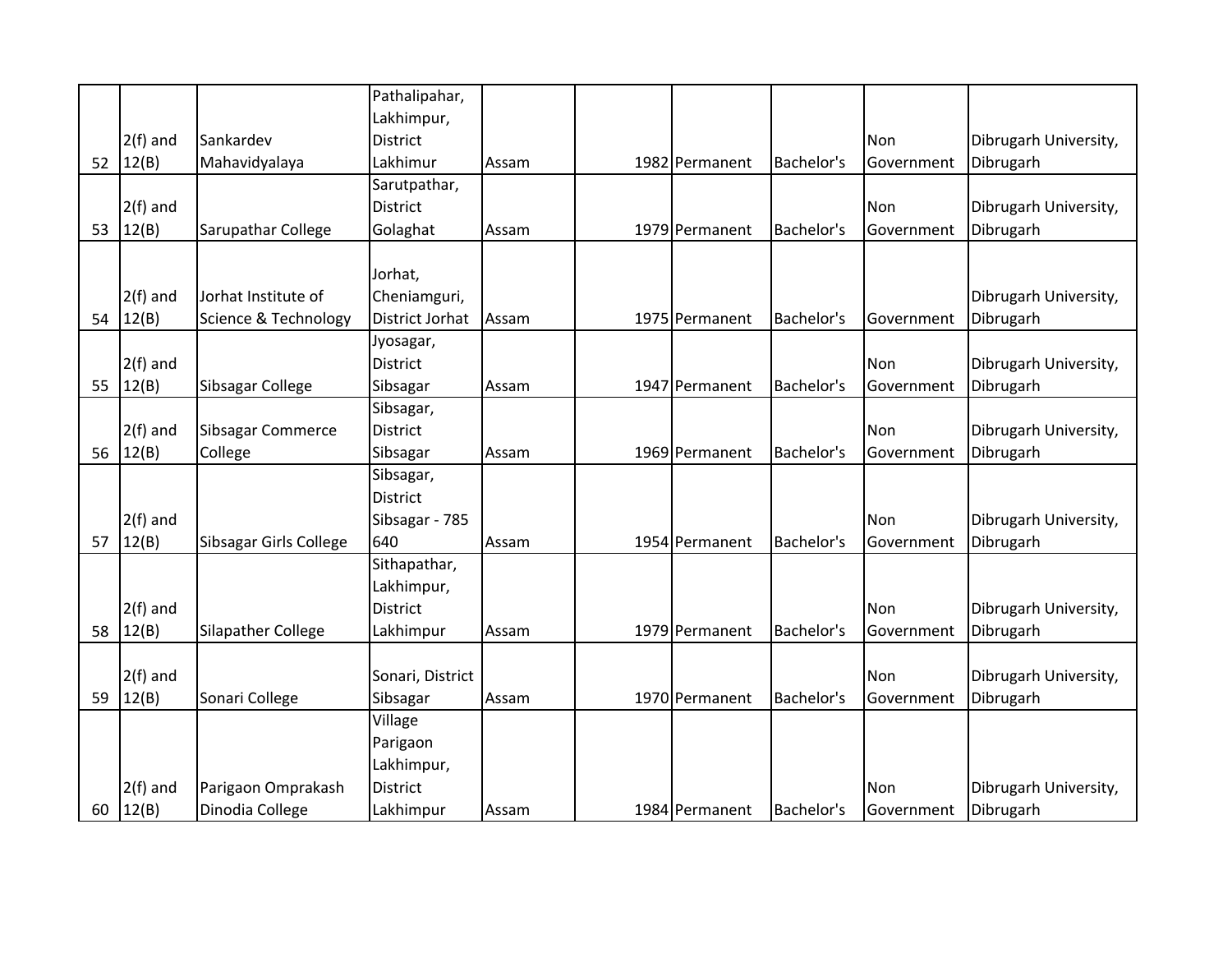|    |            |                            | Tinsukia,        |       |                |            |            |                       |
|----|------------|----------------------------|------------------|-------|----------------|------------|------------|-----------------------|
|    | $2(f)$ and |                            | <b>District</b>  |       |                |            | Non        | Dibrugarh University, |
| 61 | 12(B)      | Tinsukia College           | Tinsukia         | Assam | 1956 Permanent | Bachelor's | Government | Dibrugarh             |
|    |            |                            | Doolahat P.O.,   |       |                |            |            |                       |
|    | $2(f)$ and |                            | <b>District</b>  |       |                |            | Non        | Dibrugarh University, |
| 62 | 12(B)      | Nowboicha College          | Lakhimpur        | Assam | 1985 Permanent | Bachelor's | Government | Dibrugarh             |
|    |            |                            | P.O. Ghuguha     |       |                |            |            |                       |
|    |            |                            | Dole, Dist.      |       |                |            |            |                       |
|    | $2(f)$ and | Paschim Dhemaji            | Dhemaji - 787    |       |                |            | Non        | Dibrugarh University, |
| 63 | 12(B)      | College                    | 053              | Assam | 1997 Permanent | Bachelor's | Government | Dibrugarh             |
|    |            |                            | Gauhati - 13,    |       |                |            |            |                       |
|    | $2(f)$ and | <b>Assam Engineering</b>   | District         |       |                |            |            | Gauhati University,   |
| 64 | 12(B)      | College                    | Kamrup           | Assam | 1955 Permanent | Bachelor's | Government | Guwahati              |
|    |            |                            |                  |       |                |            |            |                       |
|    | $2(f)$ and |                            | Jalah, District  |       |                |            | Non        | Gauhati University,   |
| 65 | 12(B)      | B.B. Kishan College        | Barpeta          | Assam | 1978 Permanent | Bachelor's | Government | Guwahati              |
|    |            |                            | Gauhati - 17,    |       |                |            |            |                       |
|    | $2(f)$ and |                            | <b>District</b>  |       |                |            | Non        | Gauhati University,   |
| 66 | 12(B)      | <b>B. Baruah College</b>   | Kamrup           | Assam | 1943 Permanent | Bachelor's | Government | Guwahati              |
|    |            |                            | Sarupeta,        |       |                |            |            |                       |
|    | $2(f)$ and |                            | <b>District</b>  |       |                |            | Non        | Gauhati University,   |
| 67 | 12(B)      | B.H.B. College             | Barpeta          | Assam | 1986 Permanent | Bachelor's | Government | Guwahati              |
|    |            |                            |                  |       |                |            |            |                       |
|    | $2(f)$ and |                            | Dhubri, District |       |                |            | Non        | Gauhati University,   |
| 68 | 12(B)      | <b>B.N. College</b>        | Dhubri           | Assam | 1946 Permanent | Bachelor's | Government | Guwahati              |
|    |            |                            | Nagarbera,       |       |                |            |            |                       |
|    | $2(f)$ and |                            | <b>District</b>  |       |                |            | Non        | Gauhati University,   |
| 69 | 12(B)      | B.P. Chaliha College       | Kamrup           | Assam | 1975 Permanent | Bachelor's | Government | Guwahati              |
|    |            |                            | Pathsala,        |       |                |            |            |                       |
|    | $2(f)$ and |                            | <b>District</b>  |       |                |            | Non        | Gauhati University,   |
| 70 | 12(B)      | Bajali College             | Barpeta          | Assam | 1955 Permanent | Bachelor's | Government | Guwahati              |
|    |            |                            | Gauhati - 7,     |       |                |            |            |                       |
|    | $2(f)$ and | Banikanta College of       | <b>District</b>  |       |                |            | Non        | Gauhati University,   |
|    | 71 12(B)   | <b>Teachers' Education</b> | Kamrup           | Assam | 1967 Permanent | Bachelor's | Government | Guwahati              |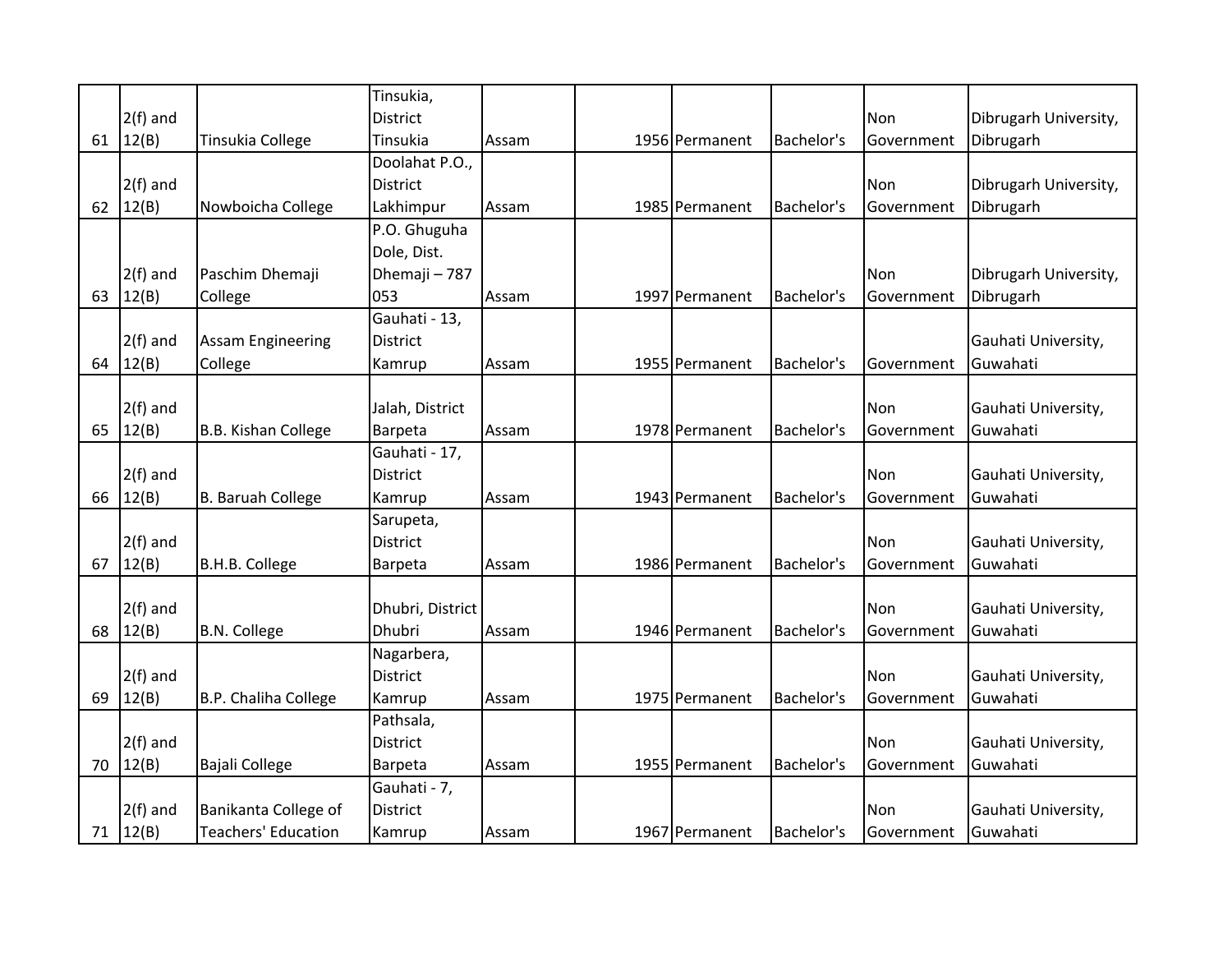|    |              |                            | Charing,              |       |                |            |            |                       |
|----|--------------|----------------------------|-----------------------|-------|----------------|------------|------------|-----------------------|
|    | $2(f)$ and   | <b>Swahid Maniram</b>      | <b>District</b>       |       |                |            | Non        | Dibrugarh University, |
|    | 72   $12(B)$ | Dewan College              | Sibsagar              | Assam | 1964 Permanent | Bachelor's | Government | Dibrugarh             |
|    |              |                            |                       |       |                |            |            |                       |
|    |              |                            | P.O. Moranhat,        |       |                |            |            |                       |
|    | $2(f)$ and   | Moran Mahila               | District              |       |                |            | Non        | Dibrugarh University, |
| 73 | 12(B)        | Mahavidyalaya              | Sibsagar              | Assam | 1992 Permanent | Bachelor's | Government | Dibrugarh             |
|    |              |                            | P.O. Udali            |       |                |            |            |                       |
|    |              |                            | Bazar, Lanka-         |       |                |            |            |                       |
|    | $2(f)$ and   | Alhaz Sunai Bibi           | 782 446,              |       |                |            | Non        | Gauhati University,   |
|    | 74 $12(B)$   | Choudhury College          | Nagaon                | Assam | 1997 Permanent | Bachelor's | Government | Guwahati              |
|    |              |                            | Halflong,             |       |                |            |            |                       |
|    | $2(f)$ and   | <b>Halflong Government</b> | <b>District North</b> |       |                |            |            | Assam University,     |
| 75 | 12(B)        | College                    | <b>Cachar Hills</b>   | Assam | 1962 Permanent | Bachelor's | Government | Silchar               |
|    |              |                            | Lakhimpur,            |       |                |            |            |                       |
|    | $2(f)$ and   |                            | <b>District</b>       |       |                |            | Non        | Dibrugarh University, |
|    | 76 $12(B)$   | L.T.K. College             | Lakhimpur             | Assam | 1977 Permanent | Bachelor's | Government | Dibrugarh             |
|    |              |                            | North                 |       |                |            |            |                       |
|    |              |                            | Lakhimpur,            |       |                |            |            |                       |
|    | $2(f)$ and   | Lakhimpur Commerce         | <b>District</b>       |       |                |            | Non        | Dibrugarh University, |
| 77 | 12(B)        | College                    | Lakhimpur             | Assam | 1972 Permanent | Bachelor's | Government | Dibrugarh             |
|    |              |                            | North                 |       |                |            |            |                       |
|    |              |                            | Lakhimpur,            |       |                |            |            |                       |
|    |              |                            | <b>District</b>       |       |                |            |            |                       |
|    | $2(f)$ and   |                            | Lakhimpur -           |       |                |            | Non        | Dibrugarh University, |
| 78 | 12(B)        | Lakhimpur Girls College    | 787 007               | Assam | 1976 Permanent | Bachelor's | Government | Dibrugarh             |
|    |              |                            | P.O. North            |       |                |            |            |                       |
|    |              |                            | Lakhimpur,            |       |                |            |            |                       |
|    | $2(f)$ and   | Lakhimpur Kendriya         | <b>District</b>       |       |                |            | Non        | Dibrugarh University, |
| 79 | 12(B)        | Mahavidyalaya              | Lakhimpur             | Assam | 1981 Permanent | Bachelor's | Government | Dibrugarh             |
|    |              |                            | P.O. Dikrong,         |       |                |            |            |                       |
|    | $2(f)$ and   |                            | <b>District</b>       |       |                |            | Non        | Dibrugarh University, |
|    | 80 $12(B)$   | <b>Madhab Dev College</b>  | Lakhimpur             | Assam | 1964 Permanent | Bachelor's | Government | Dibrugarh             |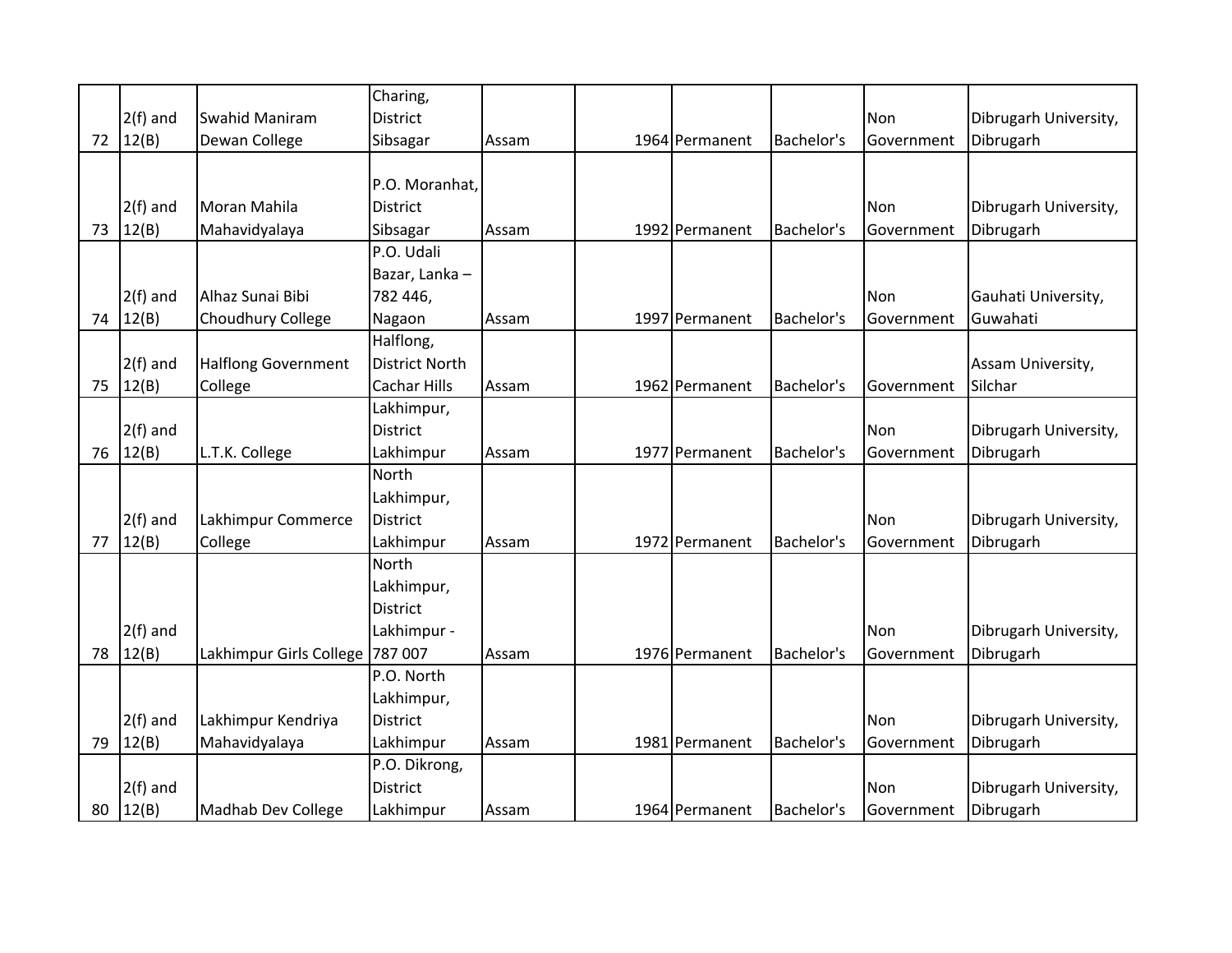|    | $2(f)$ and |                         | Majuli, District |       |                |            | Non        | Dibrugarh University, |
|----|------------|-------------------------|------------------|-------|----------------|------------|------------|-----------------------|
| 81 | 12(B)      | Majuli College          | Jorhat           | Assam | 1962 Permanent | Bachelor's | Government | Dibrugarh             |
|    |            |                         | Dibrugarh,       |       |                |            |            |                       |
|    | $2(f)$ and | Manohari Devi Kanoi     | <b>District</b>  |       |                |            | Non        | Dibrugarh University, |
| 82 | 12(B)      | <b>Girls College</b>    | Dibrugarh        | Assam | 1965 Permanent | Bachelor's | Government | Dibrugarh             |
|    |            |                         |                  |       |                |            |            |                       |
|    | $2(f)$ and | Postgraduate Training   | Jorhat, District |       |                |            |            | Dibrugarh University, |
| 83 | 12(B)      | College                 | Jorhat           | Assam | 1957 Permanent | Bachelor's | Government | Dibrugarh             |
|    |            |                         | Moranhat,        |       |                |            |            |                       |
|    | $2(f)$ and |                         | District         |       |                |            | Non        | Dibrugarh University, |
| 84 | 12(B)      | Moran College           | Sibsagar         | Assam | 1964 Permanent | Bachelor's | Government | Dibrugarh             |
|    |            |                         |                  |       |                |            |            |                       |
|    | $2(f)$ and |                         | Pailapool,       |       |                |            | Non        | Assam University,     |
| 85 | 12(B)      | Nehru College           | District Cachar  | Assam | 1971 Permanent | Bachelor's | Government | Silchar               |
|    |            |                         |                  |       |                |            |            |                       |
|    |            |                         |                  |       |                |            |            |                       |
|    | $2(f)$ and |                         | Moriani Jorhat,  |       |                |            | Non        | Dibrugarh University, |
| 86 | 12(B)      | Moriani College         | District Jorhat  | Assam | 1966 Permanent | Bachelor's | Government | Dibrugarh             |
|    |            |                         |                  |       |                |            |            |                       |
|    |            |                         | Moridhol P.O.    |       |                |            |            |                       |
|    |            |                         | Moridhol,        |       |                |            |            |                       |
|    | $2(f)$ and |                         | <b>District</b>  |       |                |            | Non        | Dibrugarh University, |
| 87 | 12(B)      | <b>Moridhol College</b> | Dhamija          | Assam | 1988 Permanent | Bachelor's | Government | Dibrugarh             |
|    |            |                         |                  |       |                |            |            |                       |
|    | $2(f)$ and |                         | Jonai, District  |       |                |            | Non        | Dibrugarh University, |
| 88 | 12(B)      | Murkong Selek College   | Dhemaji          | Assam | 1984 Permanent | Bachelor's | Government | Dibrugarh             |
|    |            |                         | Naharkatiya,     |       |                |            |            |                       |
|    | $2(f)$ and |                         | <b>District</b>  |       |                |            | Non        | Dibrugarh University, |
| 89 | 12(B)      | Naharkatiya College     | Dibrugarh        | Assam | 1964 Permanent | Bachelor's | Government | Dibrugarh             |
|    |            |                         | Namrup,          |       |                |            |            |                       |
|    | $2(f)$ and |                         | <b>District</b>  |       |                |            |            | Dibrugarh University, |
| 90 | 12(B)      | Namrup College          | Dibrigarh        | Assam | 1993 Permanent | Bachelor's | Government | Dibrugarh             |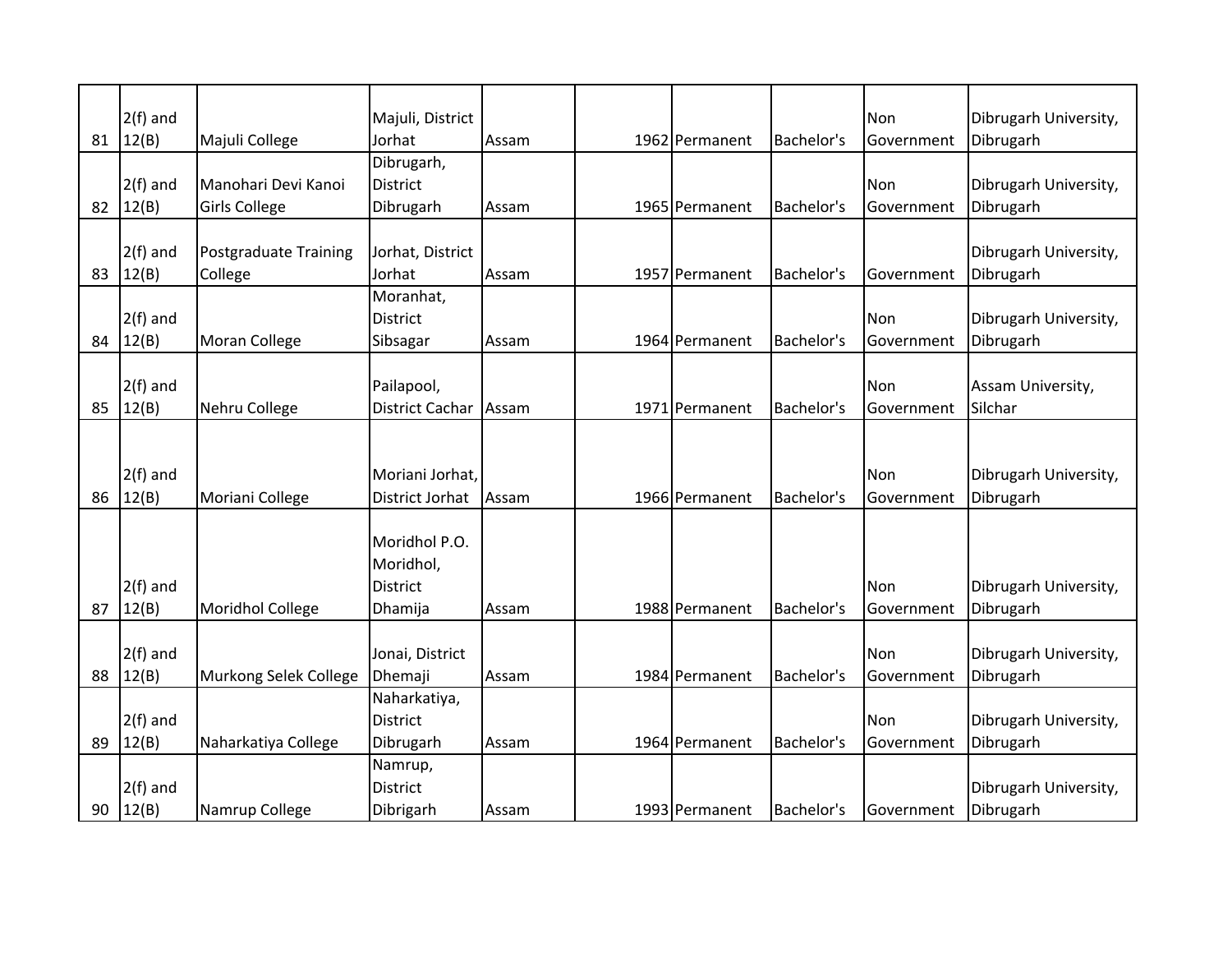|    | $2(f)$ and   | Nanda Nath Saikia  | Titabar, District |       |                |            | Non        | Dibrugarh University, |
|----|--------------|--------------------|-------------------|-------|----------------|------------|------------|-----------------------|
| 91 | 12(B)        | College            | Jorhat            | Assam | 1959 Permanent | Bachelor's | Government | Dibrugarh             |
|    |              |                    |                   |       |                |            |            |                       |
|    | $2(f)$ and   |                    | Naziria, District |       |                |            | Non        | Dibrugarh University, |
|    | 92 $ 12(B) $ | Nazira College     | Sibsagar          | Assam | 1981 Permanent | Bachelor's | Government | Dibrugarh             |
|    |              |                    | P.O.              |       |                |            |            |                       |
|    |              |                    | Ghilamara,        |       |                |            |            |                       |
|    | $2(f)$ and   |                    | <b>District</b>   |       |                |            | Non        | Dibrugarh University, |
| 93 | 12(B)        | North Bank College | Lakhimpur         | Assam | 1961 Permanent | Bachelor's | Government | Dibrugarh             |
|    |              |                    | Lakhimpur,        |       |                |            |            |                       |
|    | $2(f)$ and   | North Lakhimpur    | <b>District</b>   |       |                |            | Non        | Dibrugarh University, |
| 94 | 12(B)        | College            | Lakhimpur         | Assam | 1952 Permanent | Bachelor's | Government | Dibrugarh             |
|    |              |                    | Margherita,       |       |                |            |            |                       |
|    | $2(f)$ and   |                    | <b>District</b>   |       |                |            | Non        | Dibrugarh University, |
| 95 | 12(B)        | Margherita College | Tinsukia          | Assam | 1984 Permanent | Bachelor's | Government | Dibrugarh             |
|    |              |                    | Abhayapuri,       |       |                |            |            |                       |
|    | $2(f)$ and   |                    | <b>District</b>   |       |                |            | Non        | Gauhati University,   |
| 96 | 12(B)        | Abhayapuri College | Goalpara          | Assam | 1955 Permanent | Bachelor's | Government | Guwahati              |
|    |              |                    |                   |       |                |            |            |                       |
|    | $2(f)$ and   | Jawaharlal Nehru   | Boko, District    |       |                |            | Non        | Gauhati University,   |
| 97 | 12(B)        | College            | Kamrup            | Assam | 1964 Permanent | Bachelor's | Government | Guwahati              |
|    |              |                    | P.O. Dotma,       |       |                |            |            |                       |
|    |              |                    | <b>District</b>   |       |                |            |            |                       |
|    |              |                    | Kokrajhar,        |       |                |            |            |                       |
|    | $2(f)$ and   | Bodofa U.N. Brahma | $B.T.C.-783$      |       |                |            | Non        | Gauhati University,   |
|    |              |                    |                   |       |                |            |            |                       |
| 98 | 12(B)        | College            | 347               | Assam | 1997 Permanent | Bachelor's | Government | Guwahati              |
|    |              |                    | P.O. Deotola,     |       |                |            |            |                       |
|    |              |                    | <b>District</b>   |       |                |            |            |                       |
|    | $2(f)$ and   |                    | Lakhimpur-        |       |                |            | Non        | Dibrugarh University, |
| 99 | 12(B)        | Kherajkhat College | 787033            | Assam | 1982 Permanent | Bachelor's | Government | Dibrugarh             |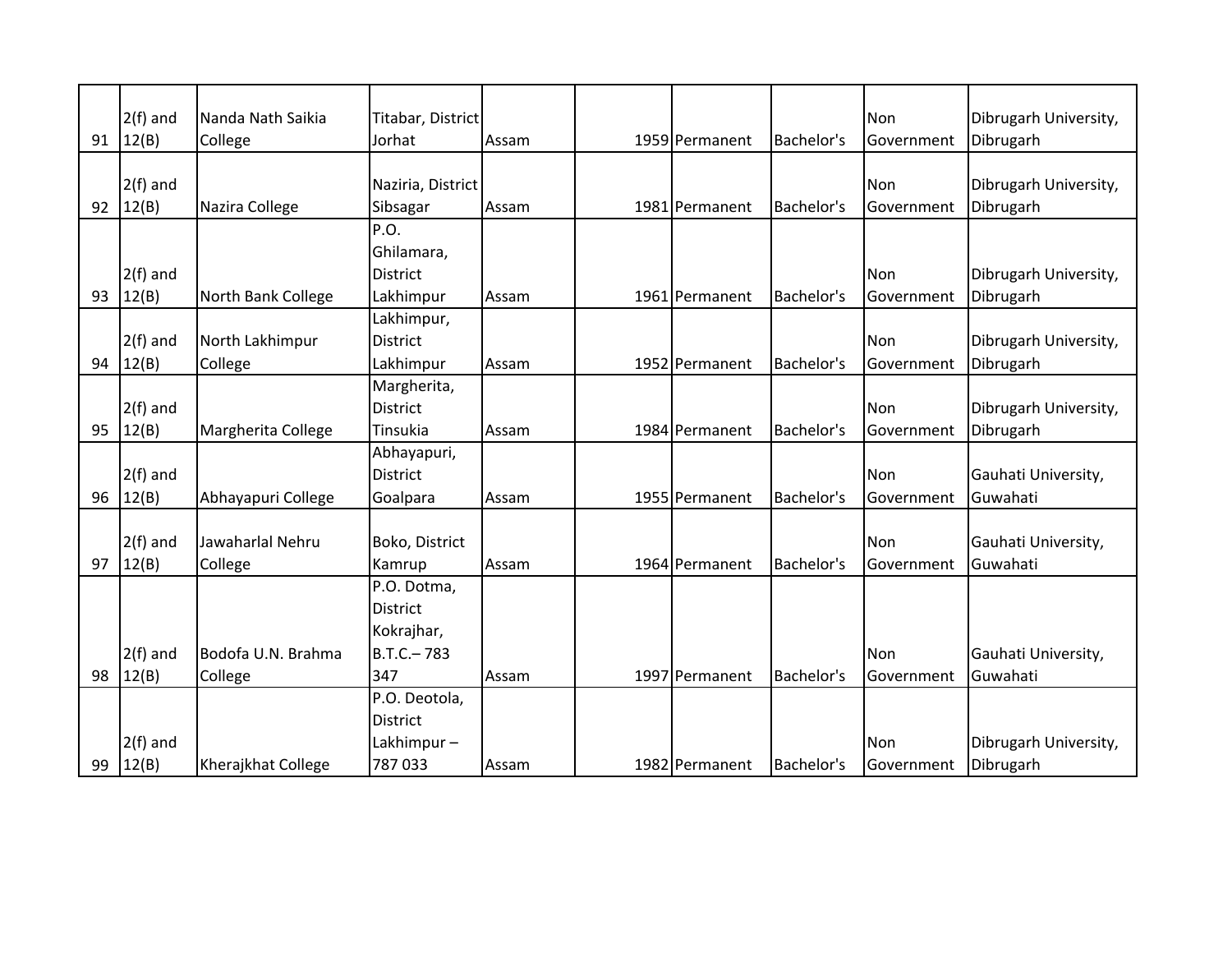|             |                          | Chhamaria,            |       |                |            |            |                       |
|-------------|--------------------------|-----------------------|-------|----------------|------------|------------|-----------------------|
|             |                          | P.O.                  |       |                |            |            |                       |
|             |                          | Chhamaria,            |       |                |            |            |                       |
| $2(f)$ and  | Chhamaria Anchalik       | Dist. Kamrup-         |       |                |            | <b>Non</b> | Gauhati University,   |
| 100   12(B) | College                  | 781 136               | Assam | 1994 Permanent | Bachelor's | Government | Guwahati              |
|             |                          |                       |       |                |            |            |                       |
|             |                          |                       |       |                |            |            |                       |
|             |                          | Jonaki Nagar,         |       |                |            |            |                       |
|             |                          | P.O. Golaghat,        |       |                |            |            |                       |
| $2(f)$ and  | Govt. College of         | Dist. Golaghat        |       |                |            |            | Dibrugarh University, |
| 101   12(B) | <b>Teacher Education</b> | $-785621$             | Assam | 1990 Permanent | Bachelor's | Government | Dibrugarh             |
|             |                          | Subha, P.O.           |       |                |            |            |                       |
|             |                          | Chenga - 781          |       |                |            |            |                       |
| $2(f)$ and  | Madhya Kamrup            | 305, Distt.           |       |                |            | <b>Non</b> | Gauhati University,   |
| 102   12(B) | College                  | Barpeta               | Assam | 1971 Permanent | Bachelor's | Government | Guwahati              |
|             |                          | Tinsukia,             |       |                |            |            |                       |
| $2(f)$ and  | <b>Tinsukia Commerce</b> | <b>District</b>       |       |                |            | Non        | Dibrugarh University, |
| 103   12(B) | College                  | Dibrugarh             | Assam | 1972 Permanent | Bachelor's | Government | Dibrugarh             |
|             |                          | Lakhimpur,            |       |                |            |            |                       |
| $2(f)$ and  | Ujani Majuli Kherkatia   | <b>District</b>       |       |                |            | Non        | Dibrugarh University, |
| 104   12(B) | College                  | Lakhimpur             | Assam | 1973 Permanent | Bachelor's | Government | Dibrugarh             |
|             |                          |                       |       |                |            |            |                       |
|             |                          | P.O. Bongaon,         |       |                |            |            |                       |
| $2(f)$ and  |                          | Dist. Jorhat-         |       |                |            | Non        | Dibrugarh University, |
| 105   12(B) | Pub Majuli College       | 785 110               | Assam | 1990 Permanent | Bachelor's | Government | Dibrugarh             |
|             |                          |                       |       |                |            |            |                       |
| $2(f)$ and  |                          | Nowgong,              |       |                |            | Non        | Gauhati University,   |
| 106   12(B) | A.D.P. College           | <b>District Nagon</b> | Assam | 1956 Permanent | Bachelor's | Government | Guwahati              |
|             |                          | P.O. Beltola,         |       |                |            |            |                       |
| $2(f)$ and  |                          | Guwahati-             |       |                |            | Non        | Gauhati University,   |
| 107   12(B) | <b>Beltola College</b>   | 781028                | Assam | 1983 Permanent | Bachelor's | Government | Guwahati              |
|             |                          | Gauhati - 16,         |       |                |            |            |                       |
| $2(f)$ and  |                          | <b>District</b>       |       |                |            | Non        | Gauhati University,   |
| 108   12(B) | Arya Vidyapith College   | Kamrup                | Assam | 1959 Permanent | Master's   | Government | Guwahati              |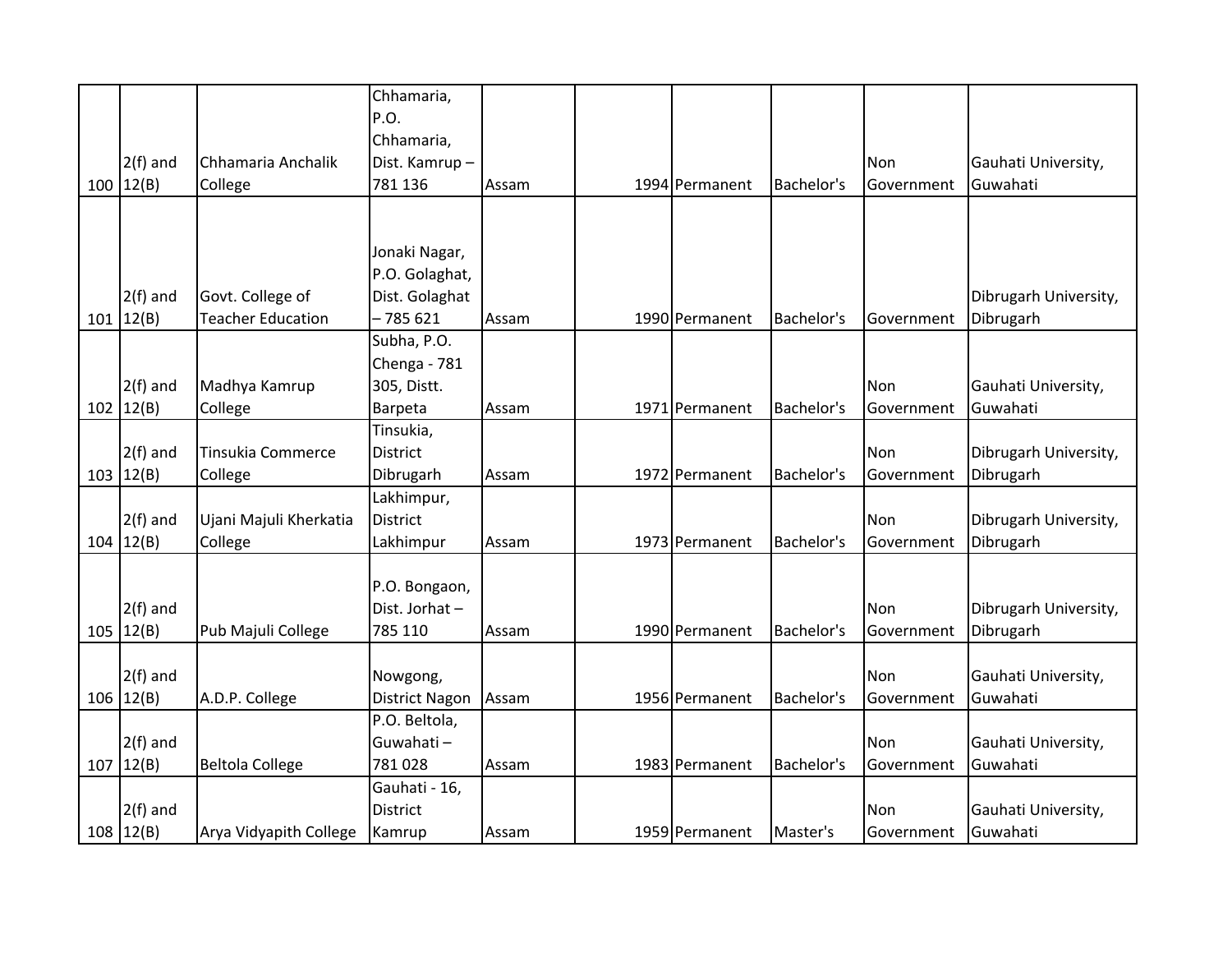|               |                           | Gossaigaon,            |       |                |            |            |                       |
|---------------|---------------------------|------------------------|-------|----------------|------------|------------|-----------------------|
| $2(f)$ and    |                           | <b>District</b>        |       |                |            | Non        | Gauhati University,   |
| 109   12(B)   | Gossaigaon College        | Kokrajhar              | Assam | 1971 Permanent | Bachelor's | Government | Guwahati              |
| $2(f)$ and    | <b>Government Law</b>     |                        |       |                |            |            | Gauhati University,   |
| 110   12(B)   | College                   | Gauhati                | Assam | 1914 Permanent | Bachelor's | Government | Guwahati              |
|               |                           | Kokrajhar,             |       |                |            |            |                       |
| $2(f)$ and    | Govt. College of          | <b>District</b>        |       |                |            |            | Gauhati University,   |
| 111   12(B)   | <b>Teachers Education</b> | Kokrajhar              | Assam | 1971 Permanent | Bachelor's | Government | Guwahati              |
|               |                           | Gauhati -1,            |       |                |            |            |                       |
| $2(f)$ and    |                           | <b>District</b>        |       |                |            | Non        | Gauhati University,   |
| 112   $12(B)$ | Handique Girls' College   | Kamrup                 | Assam | 1939 Permanent | Bachelor's | Government | Guwahati              |
|               |                           |                        |       |                |            |            |                       |
| $2(f)$ and    |                           | Hojai, District        |       |                |            | Non        | Gauhati University,   |
| 113 $12(B)$   | Hojai College             | Nagaon                 | Assam | 1964 Permanent | Bachelor's | Government | Guwahati              |
|               |                           | Gauhati - 3,           |       |                |            |            |                       |
| $2(f)$ and    |                           | <b>District</b>        |       |                |            | Non        | Gauhati University,   |
| 114 $12(B)$   | <b>Baruah Law College</b> | Kamrup                 | Assam | 1969 Permanent | Bachelor's | Government | Guwahati              |
|               |                           | Jagiroad,              |       |                |            |            |                       |
| $2(f)$ and    |                           | <b>District</b>        |       |                |            | Non        | Gauhati University,   |
| 115 $ 12(B) $ | Jagiroad College          | Marigaon               | Assam | 1979 Permanent | Bachelor's | Government | Guwahati              |
|               |                           |                        |       |                |            |            |                       |
| $2(f)$ and    |                           | P.O. Lala,             |       |                |            | Non        | Assam University,     |
| 116 $12(B)$   | Lala Rural College        | <b>District Cachar</b> | Assam | 1963 Permanent | Bachelor's | Government | Silchar               |
|               |                           | Tinsukia,              |       |                |            |            |                       |
|               |                           | <b>District</b>        |       |                |            |            |                       |
| $2(f)$ and    |                           | Tinsukia - 786         |       |                |            | Non        | Dibrugarh University, |
| 117 $12(B)$   | Women's College           | 125                    | Assam | 1966 Permanent | Bachelor's | Government | Dibrugarh             |
|               |                           |                        |       |                |            |            |                       |
|               |                           | $P.O.$ :-              |       |                |            |            |                       |
|               |                           | Dharapur,              |       |                |            |            |                       |
| $2(f)$ and    | Paschim Guwahati          | Guwahati-781           |       |                |            | Non        | Gauhati University,   |
| 118   12(B)   | Mahavidyalaya             | 133, Kamrup            | Assam | 1978 Permanent | Bachelor's | Government | Guwahati              |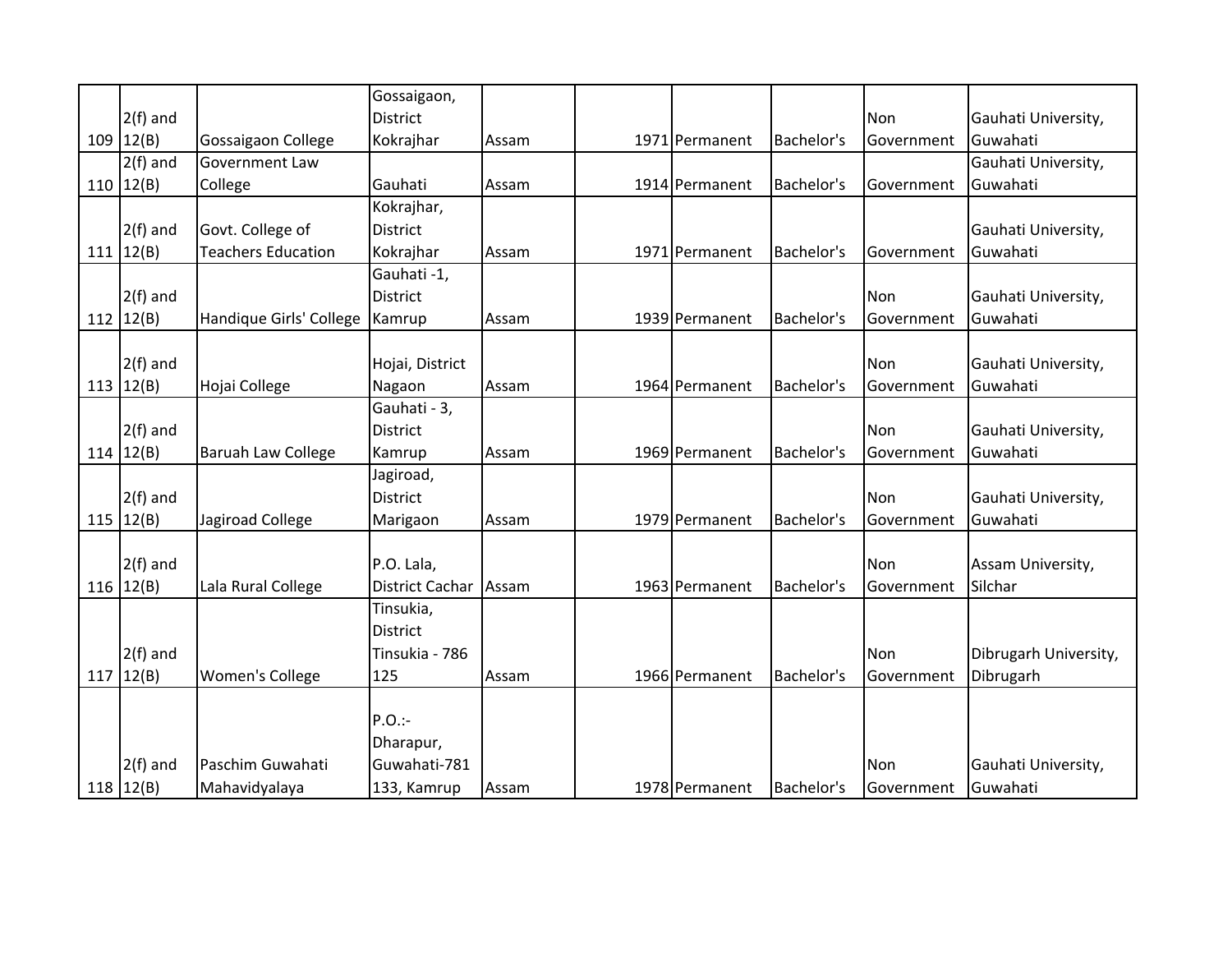| $2(f)$ and<br>119 $ 12(B) $ | Manikpur Anchalik<br>College | $P.O.$ -<br>Manikpur, Dist.<br>Bongaigaon -<br>783 392 | Assam | 1993 Permanent | Bachelor's | Non<br>Government | Gauhati University,<br>Guwahati |
|-----------------------------|------------------------------|--------------------------------------------------------|-------|----------------|------------|-------------------|---------------------------------|
|                             |                              |                                                        |       |                |            |                   |                                 |
|                             |                              | Alopati                                                |       |                |            |                   |                                 |
|                             |                              | Mazarchar,                                             |       |                |            |                   |                                 |
|                             |                              | P.O. Kalairdia,                                        |       |                |            |                   |                                 |
|                             |                              | Via. –                                                 |       |                |            |                   |                                 |
|                             |                              | Nagarbera,                                             |       |                |            |                   |                                 |
| $2(f)$ and                  |                              | Dist. Barpeta-                                         |       |                |            | <b>Non</b>        | Gauhati University,             |
| 120   12(B)                 | Luitparia College            | 781 127                                                | Assam | 1993 Permanent | Bachelor's | Government        | Guwahati                        |
|                             |                              | P.O.                                                   |       |                |            |                   |                                 |
|                             |                              | Batadraba,                                             |       |                |            |                   |                                 |
| $2(f)$ and                  | Batadraba Sri Sri            | Nagaon-782                                             |       |                |            | Non               | Gauhati University,             |
| 121   12(B)                 | Sankardev College            | 122                                                    | Assam | 1989 Permanent | Bachelor's | Government        | Guwahati                        |
|                             |                              | Narangi,                                               |       |                |            |                   |                                 |
| $2(f)$ and                  | Narangi Anchalik             | Guwahati-                                              |       |                |            | Non               | Gauhati University,             |
| 122   $12(B)$               | Mahavidyalaya                | 781 171                                                | Assam | 1991 Permanent | Bachelor's | Government        | Guwahati                        |
|                             |                              | Rangia, Dist.                                          |       |                |            |                   |                                 |
| $2(f)$ and                  | Manabendra Sarma             | Kamrup-781                                             |       |                |            | Non               | Gauhati University,             |
| 123   12(B)                 | Girls' College               | 354                                                    | Assam | 1984 Permanent | Bachelor's | Government        | Guwahati                        |
|                             |                              | P.O. Borgang,                                          |       |                |            |                   |                                 |
| $2(f)$ and                  |                              | Dist. Sonitpur -                                       |       |                |            | Non               | Gauhati University,             |
| 124   12(B)                 | Behali Degree College        | 784 167                                                | Assam | 1989 Permanent | Bachelor's | Government        | Guwahati                        |
|                             |                              |                                                        |       |                |            |                   |                                 |
|                             |                              | P.O. Naligaon,                                         |       |                |            |                   |                                 |
| $2(f)$ and                  | Harendra - Chitra            | Dist. Barpeta-                                         |       |                |            | Non               | Gauhati University,             |
| 125   12(B)                 | College                      | 781 352                                                | Assam | 1992 Permanent | Bachelor's | Government        | Guwahati                        |
|                             |                              | P.O. Belsor,                                           |       |                |            |                   |                                 |
| $2(f)$ and                  | Swahid Smriti                | Dist. Nalbari-                                         |       |                |            | Non               | Gauhati University,             |
| 126 $12(B)$                 | Mahavidyalaya                | 781 304                                                | Assam | 1989 Permanent | Bachelor's | Government        | Guwahati                        |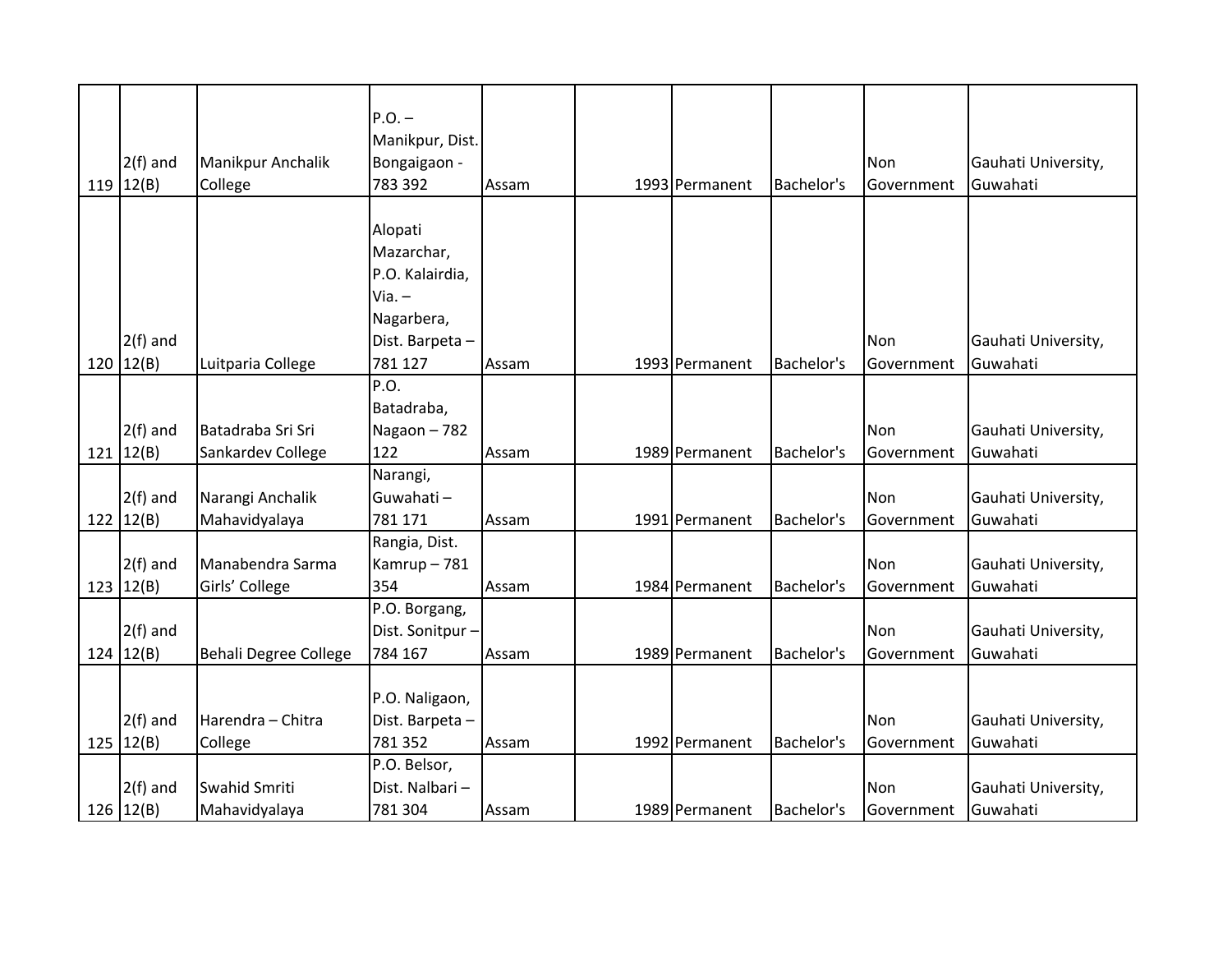|               | Lakhimpur Post           |                    |       |                |            |            |                       |
|---------------|--------------------------|--------------------|-------|----------------|------------|------------|-----------------------|
| $2(f)$ and    | <b>Graduate Training</b> | Lakhimpur -        |       |                |            | Non        | Dibrugarh University, |
| 127   12(B)   | College                  | 787 001            | Assam | 1976 Permanent | Bachelor's | Government | Dibrugarh             |
|               |                          |                    |       |                |            |            |                       |
|               |                          | 'Kavyakshetra"     |       |                |            |            |                       |
|               |                          | Cinnamara,         |       |                |            |            |                       |
| $2(f)$ and    |                          | Jorhat - 785       |       |                |            | Non        | Dibrugarh University, |
| 128   12(B)   | Cinnamara College        | 008                | Assam | 1991 Permanent | Bachelor's | Government | Dibrugarh             |
|               |                          |                    |       |                |            |            |                       |
|               |                          | P.O.               |       |                |            |            |                       |
|               |                          | Barakimukagu       |       |                |            |            |                       |
| $2(f)$ and    |                          | hati - 9, District |       |                |            | Non        | Gauhati University,   |
| 129 $ 12(B) $ | K.R.B. Girls' College    | Kamrup             | Assam | 1980 Permanent | Bachelor's | Government | Guwahati              |
|               |                          |                    |       |                |            |            |                       |
|               |                          |                    |       |                |            |            |                       |
|               |                          | Tapoban,           |       |                |            |            |                       |
|               |                          | Jaleswar, P.O.     |       |                |            |            |                       |
|               |                          | Katarihara,        |       |                |            |            |                       |
| $2(f)$ and    |                          | Dist. Goalpara     |       |                |            | Non        | Gauhati University,   |
| 130 $12(B)$   | Jaleswar College         | $-783132$          | Assam | 1981 Permanent | Bachelor's | Government | Guwahati              |
|               |                          | P.O. Fakuli        |       |                |            |            |                       |
|               |                          | Pather,            |       |                |            |            |                       |
| $2(f)$ and    |                          | Nagaon-782         |       |                |            | Non        | Gauhati University,   |
| 131 $12(B)$   | Juria College            | 124                | Assam | 1989 Permanent | Bachelor's | Government | Guwahati              |
|               |                          |                    |       |                |            |            |                       |
|               |                          | Dalgoma, P.O.      |       |                |            |            |                       |
|               |                          | Matia, Dist.       |       |                |            |            |                       |
| $2(f)$ and    | Dalgoma Anchalik         | Goalpara - 783     |       |                |            | Non        | Gauhati University,   |
| 132 $ 12(B) $ | College                  | 125                | Assam | 1993 Permanent | Bachelor's | Government | Guwahati              |
|               |                          |                    |       |                |            |            |                       |
| $2(f)$ and    |                          | P.O. Changsari,    |       |                |            | Non        | Gauhati University,   |
| 133   $12(B)$ | Saraighat College        | Dist. Kamrup       | Assam | 1981 Permanent | Bachelor's | Government | Guwahati              |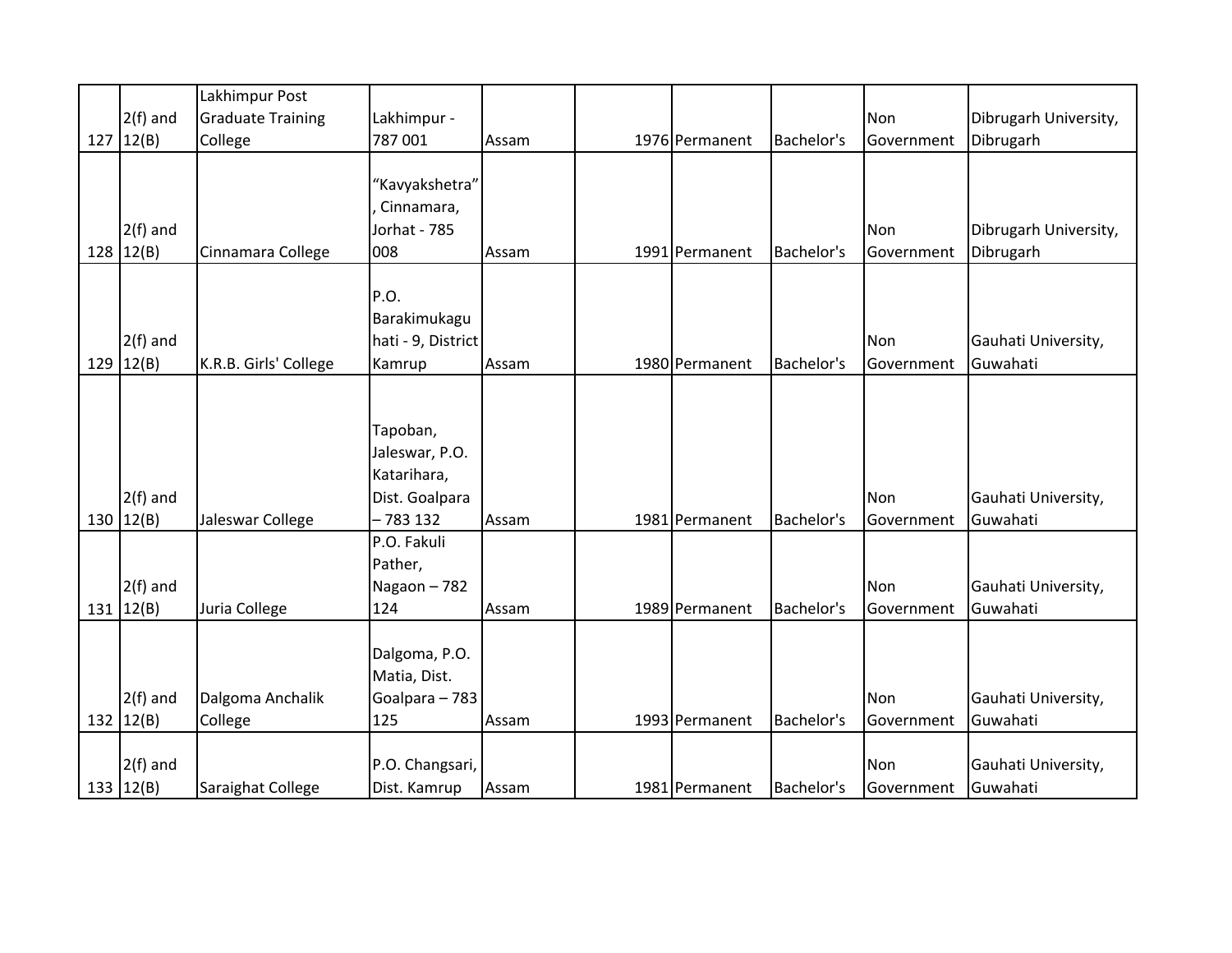|     |               |                              | P.O. and Vill.         |       |                |            |            |                     |
|-----|---------------|------------------------------|------------------------|-------|----------------|------------|------------|---------------------|
|     |               |                              | Bangtol, Dist.         |       |                |            |            |                     |
|     | $2(f)$ and    |                              | Chiranj,               |       |                |            | Non        | Gauhati University, |
|     | 134 $12(B)$   | <b>Bangtol College</b>       | B.T.A.D.               | Assam | Permanent      | Bachelor's | Government | Guwahati            |
|     |               |                              | Kalabari Dist.         |       |                |            |            |                     |
|     | $2(f)$ and    |                              | Sonitpur - 784         |       |                |            | Non        | Gauhati University, |
|     | 135 $ 12(B) $ | Kalabari College             | 178                    | Assam | 1992 Permanent | Bachelor's | Government | Guwahati            |
|     |               |                              | Baghmane,              |       |                |            |            |                     |
|     |               |                              | P.O.                   |       |                |            |            |                     |
|     |               |                              | Barghmane              |       |                |            |            |                     |
|     | $2(f)$ and    |                              | Bazar, Dist.           |       |                |            | Non        | Gauhati University, |
| 136 | 12(B)         | North Kamrup College         | Barpeta                | Assam | 1979 Permanent | Bachelor's | Government | Guwahati            |
|     |               |                              |                        |       |                |            |            |                     |
|     |               |                              | Garoimari, P.O.        |       |                |            |            |                     |
|     |               |                              | Tukrapara,             |       |                |            |            |                     |
|     | $2(f)$ and    |                              | Dist. Kamrup-          |       |                |            | Non        | Gauhati University, |
|     | 137   12(B)   | F.A. Ahmed College           | 781 137                | Assam | 1984 Permanent | Bachelor's | Government | Guwahati            |
|     |               |                              | Dhanbandha,            |       |                |            |            |                     |
|     |               |                              | Barpeta - 781          |       |                |            |            |                     |
|     |               |                              | 301, P.O.              |       |                |            |            |                     |
|     | $2(f)$ and    |                              | Sankuchi, Dist.        |       |                |            | Non        | Gauhati University, |
| 138 | 12(B)         | <b>Uttar Barpeta College</b> | Barpeta                | Assam | 1991 Permanent | Bachelor's | Government | Guwahati            |
|     |               |                              | P.O. Kulhati,          |       |                |            |            |                     |
|     | $2(f)$ and    |                              | Dist. Kamrup-          |       |                |            | Non        | Gauhati University, |
| 139 | 12(B)         | Damdama College              | 781 104                | Assam | 1978 Permanent | Bachelor's | Government | Guwahati            |
|     |               |                              | Tangala,               |       |                |            |            |                     |
|     |               |                              | <b>District</b>        |       |                |            |            |                     |
|     | $2(f)$ and    |                              | Darrang - 784          |       |                |            | Non        | Gauhati University, |
| 140 | 12(B)         | Tangala College              | 521                    | Assam | 1972 Permanent | Bachelor's | Government | Guwahati            |
|     |               |                              |                        |       |                |            |            |                     |
|     | $2(f)$ and    |                              | PO Kabuganj,           |       |                |            | Non        | Gauhati University, |
|     | 141   12(B)   | Janata College               | <b>District Cachar</b> | Assam | 1964 Permanent | Bachelor's | Government | Guwahati            |
|     |               |                              |                        |       |                |            |            |                     |
|     | $2(f)$ and    |                              | Raha, District         |       |                |            | Non        | Gauhati University, |
|     | 142 $12(B)$   | Raha College                 | Nagaon                 | Assam | 1972 Permanent | Bachelor's | Government | Guwahati            |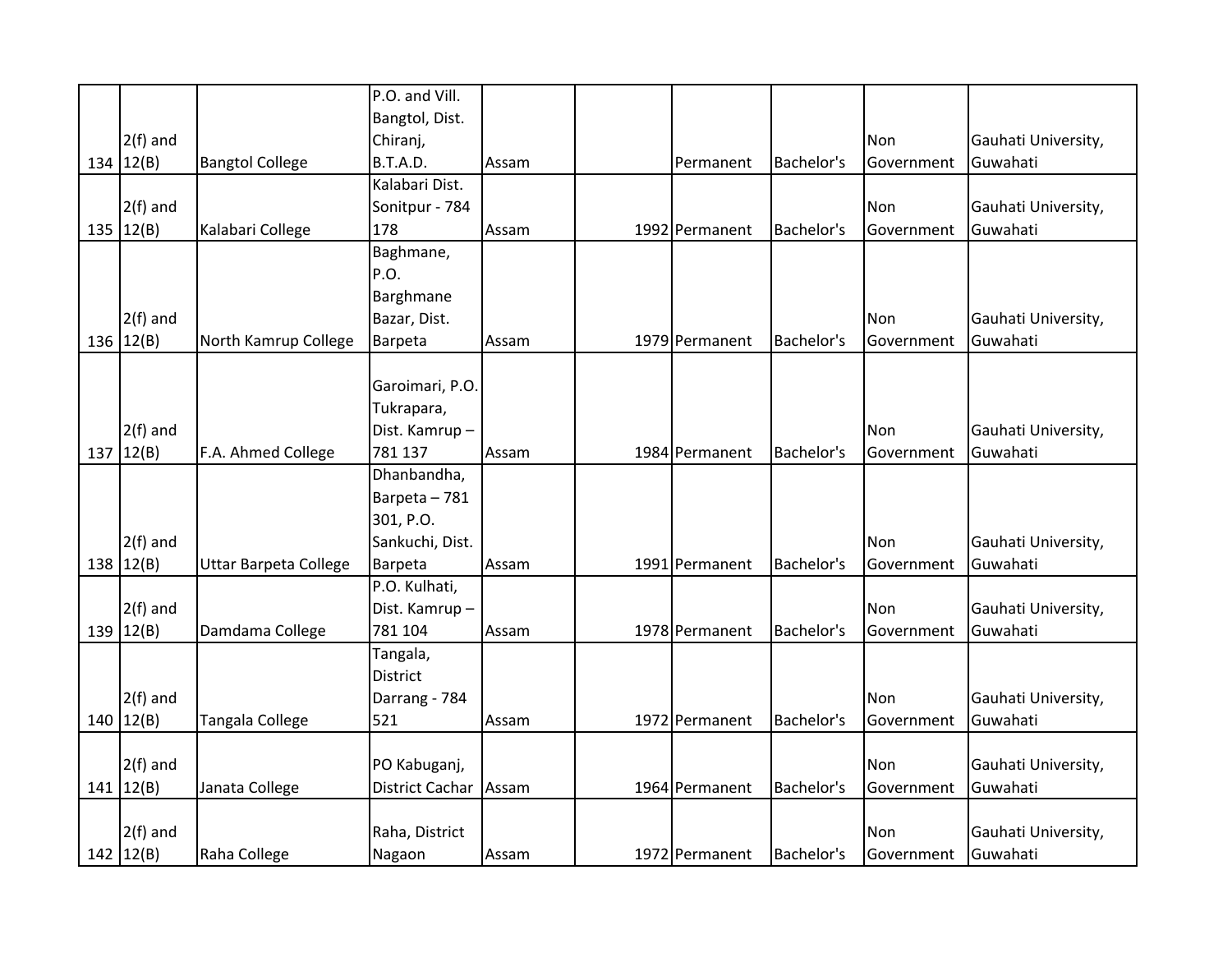|                 |                       | Rangapara,       |       |                |            |                   |                     |
|-----------------|-----------------------|------------------|-------|----------------|------------|-------------------|---------------------|
| $2(f)$ and      |                       | <b>District</b>  |       |                |            | Non               | Gauhati University, |
| 143   12(B)     | Rangapara College     | Sonitpur         | Assam | 1979 Permanent | Bachelor's | Government        | Guwahati            |
|                 |                       | Rangiya,         |       |                |            |                   |                     |
| $2(f)$ and      |                       | <b>District</b>  |       |                |            | Non               | Gauhati University, |
| 144   12(B)     | Rangyiya College      | Kamrup           | Assam | 1963 Permanent | Bachelor's | Government        | Guwahati            |
|                 |                       |                  |       |                |            |                   |                     |
| $2(f)$ and      |                       | Chaper,          |       |                |            | Non               | Gauhati University, |
| 145   12(B)     | Ratnapeeth College    | District Dhubri  | Assam | 1978 Permanent | Bachelor's | Government        | Guwahati            |
|                 |                       | Sualkuchi,       |       |                |            |                   |                     |
| $2(f)$ and      |                       | <b>District</b>  |       |                |            | Non               | Gauhati University, |
| 146 $ 12(B) $   | S.B.M.S. College      | Kamrup           | Assam | 1963 Permanent | Bachelor's | Government        | Guwahati            |
|                 |                       |                  |       |                |            |                   |                     |
| $2(f)$ and      |                       | Sapatgram,       |       |                |            | Non               | Gauhati University, |
| 147   12(B)     | Sapatgram College     | District Dhubri  | Assam | 1977 Permanent | Bachelor's | Government        | Guwahati            |
|                 |                       | Sipajhar,        |       |                |            |                   |                     |
| $2(f)$ and      |                       | <b>District</b>  |       |                |            | Non               | Gauhati University, |
| 148   12(B)     | Sipajhar College      | Darrang          | Assam | 1982 Permanent | Bachelor's | Government        | Guwahati            |
|                 |                       | Bhaihata,        |       |                |            |                   |                     |
| $2(f)$ and      |                       | <b>District</b>  |       |                |            | Non               | Gauhati University, |
| $149$   $12(B)$ | Pub - Kamrup College  | Kamrup           | Assam | 1972 Permanent | Bachelor's | Government        | Guwahati            |
|                 |                       | Jamugurihat,     |       |                |            |                   |                     |
| $2(f)$ and      |                       | <b>District</b>  |       |                |            | Non               | Gauhati University, |
| 150   12(B)     | T.H.B. College        | Soniptpur        | Assam | 1963 Permanent | Bachelor's | Government        | Guwahati            |
|                 |                       |                  |       |                |            |                   |                     |
| $2(f)$ and      | Pramothes Barua       | Gauripur,        |       |                |            | Non               | Gauhati University, |
| 151   12(B)     | College               | District Dhubri  | Assam | 1964 Permanent | Bachelor's | Government        | Guwahati            |
|                 |                       |                  |       |                |            |                   |                     |
| $2(f)$ and      |                       | Tezpur, District |       |                |            | Non               | Gauhati University, |
| 152 $12(B)$     | <b>Tezpur College</b> | Sonitpur         | Assam | 1965 Permanent | Bachelor's | <b>Government</b> | Guwahati            |
| $2(f)$ and      |                       | Tihu, District   |       |                |            |                   | Gauhati University, |
| 153 $12(B)$     | <b>Tihu College</b>   | Nalbari          | Assam | 1963 Permanent | Bachelor's | Government        | Guwahati            |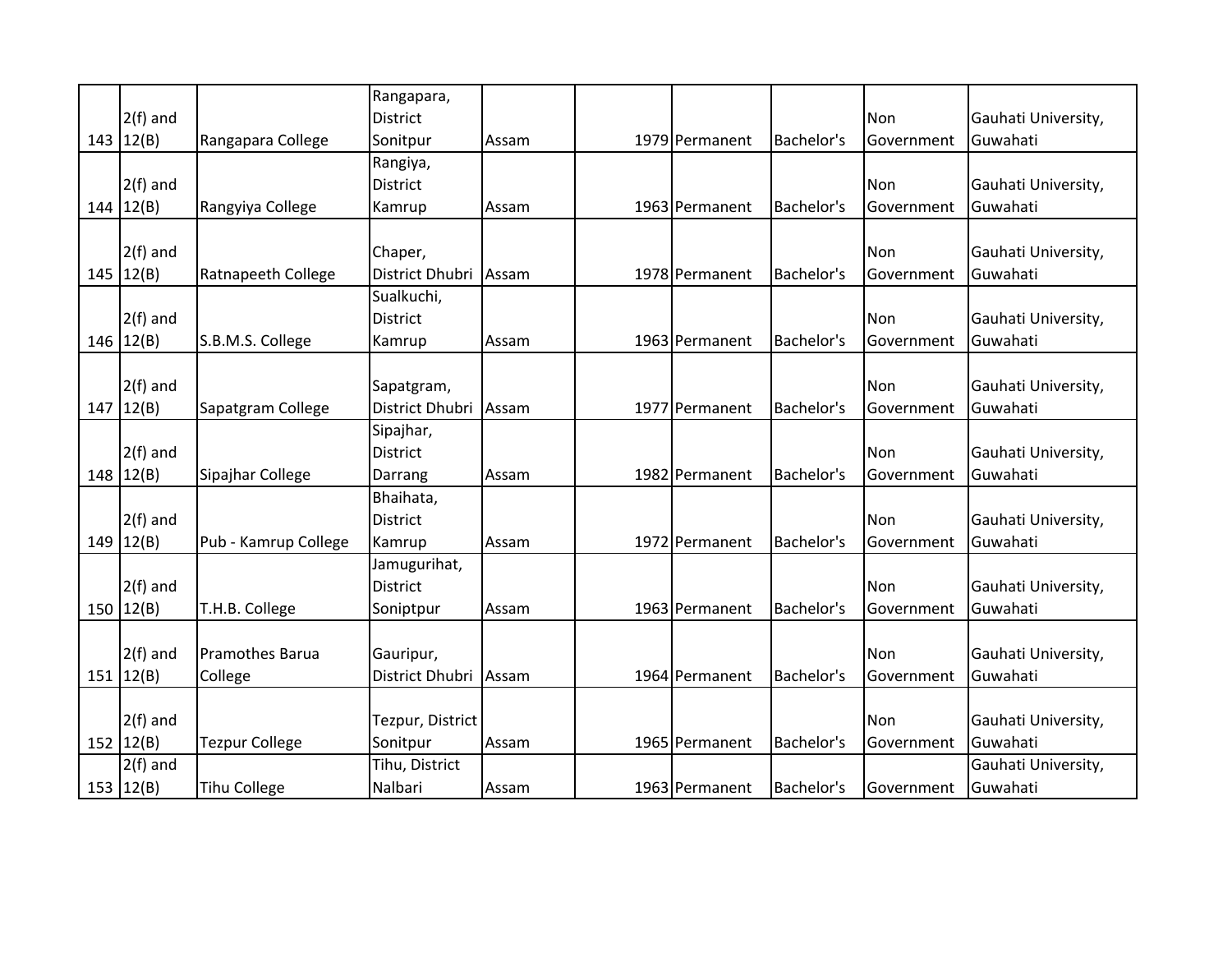|               |                    | Silchar, District     |       |                |            |                   |                       |
|---------------|--------------------|-----------------------|-------|----------------|------------|-------------------|-----------------------|
| $2(f)$ and    |                    | Cachar - 788          |       |                |            | Non               | Assam University,     |
| 154 $ 12(B) $ | Cachar College     | 001                   | Assam | 1960 Permanent | Bachelor's | Government        | Silchar               |
|               |                    |                       |       |                |            |                   |                       |
|               |                    | Diphu, District       |       |                |            |                   |                       |
| $2(f)$ and    | Diphu Government   | Karbi Anglong -       |       |                |            |                   | Assam University,     |
| 155   12(B)   | College            | 782 460               | Assam | 1965 Permanent | Bachelor's | Government        | Silchar               |
|               |                    | Silchar - 788         |       |                |            |                   |                       |
| $2(f)$ and    |                    | 004, District         |       |                |            | Non               | Assam University,     |
| 156 $12(B)$   | Gurucharan College | Cachar                | Assam | 1935 Permanent | Bachelor's | Government        | Silchar               |
|               |                    | P.O.                  |       |                |            |                   |                       |
|               |                    | Kamargaon,            |       |                |            |                   |                       |
| $2(f)$ and    |                    | <b>District</b>       |       |                |            | Non               | Dibrugarh University, |
| 157   12(B)   | Kamargaon College  | Golaghat              | Assam | 1972 Permanent | Bachelor's | Government        | Dibrugarh             |
|               |                    | Karimganj,            |       |                |            |                   |                       |
| $2(f)$ and    |                    | <b>District</b>       |       |                |            | Non               | Assam University,     |
| 158   12(B)   | Karimganj College  | Karimganj             | Assam | 1946 Permanent | Bachelor's | Government        | Silchar               |
|               |                    | Sarthebari,           |       |                |            |                   |                       |
| $2(f)$ and    |                    | <b>District</b>       |       |                |            | Non               | Gauhati University,   |
| 159 $12(B)$   | Bapuji College     | Barpeta               | Assam | 1977 Permanent | Bachelor's | Government        | Guwahati              |
|               |                    |                       |       |                |            |                   |                       |
| $2(f)$ and    |                    | Sonaimukh,            |       |                |            | Non               | Assam University,     |
| 160   12(B)   | M.C. Das College   | District Cachar       | Assam | 1977 Permanent | Bachelor's | Government        | Silchar               |
|               |                    |                       |       |                |            |                   |                       |
| $2(f)$ and    |                    | Hajo, District        |       |                |            | Non               | Gauhati University,   |
| 161   12(B)   | Suren Das College  | Kamrup                | Assam | 1983 Permanent | Bachelor's | Government        | Guwahati              |
|               |                    |                       |       |                |            |                   |                       |
| $2(f)$ and    |                    | Nowgong,              |       |                |            | Non               | Gauhati University,   |
| 162   12(B)   | Nowgong College    | District Nagaon Assam |       | 1944 Permanent | Bachelor's | <b>Government</b> | Guwahati              |
|               |                    |                       |       |                |            |                   |                       |
| $2(f)$ and    |                    | Kuwaritol,            |       |                |            | Non               | Gauhati University,   |
| 163   12(B)   | Kalibar College    | District Nagaon Assam |       | 1973 Permanent | Bachelor's | Government        | Guwahati              |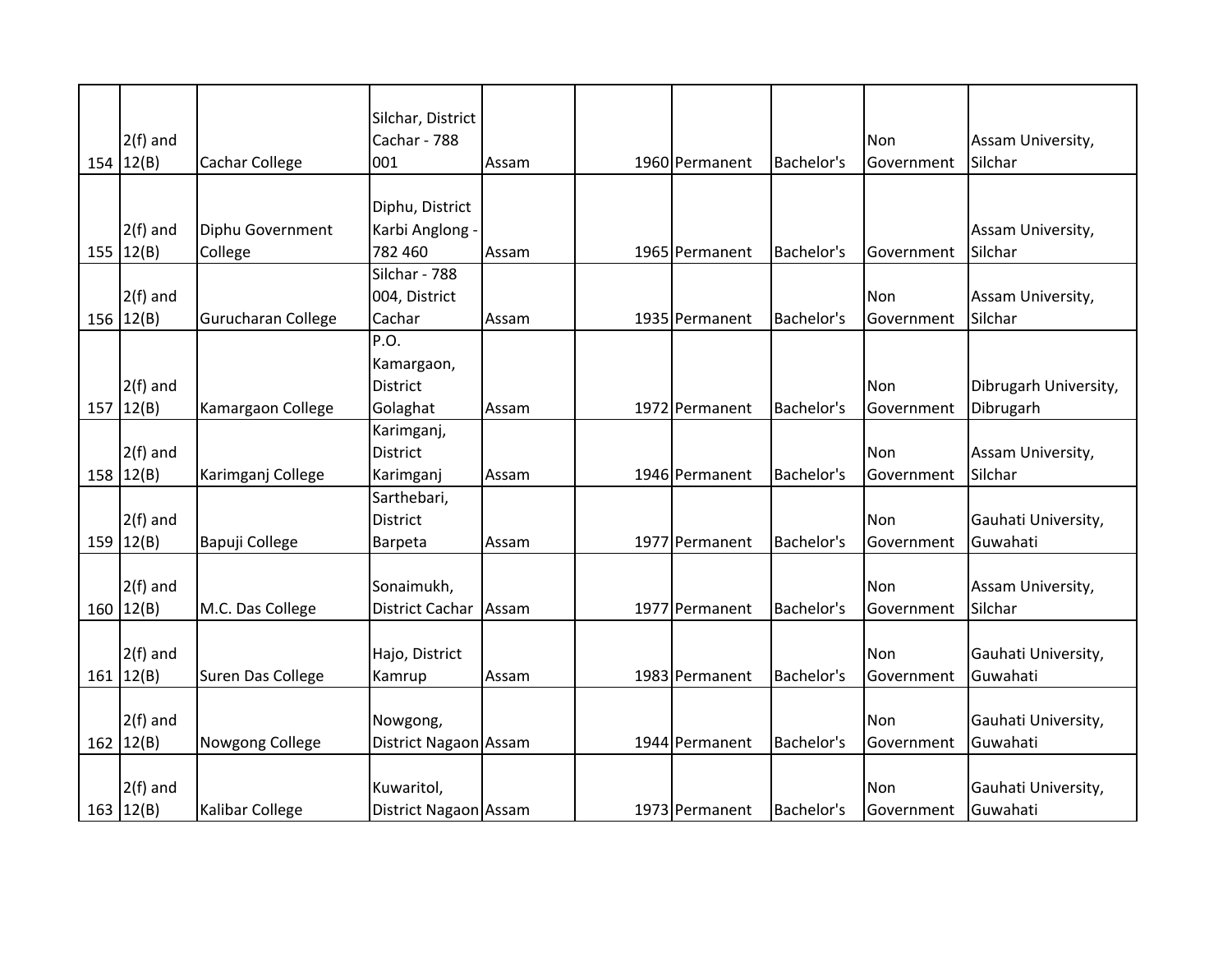|               |                        | Barpeta,               |       |                |            |            |                     |
|---------------|------------------------|------------------------|-------|----------------|------------|------------|---------------------|
| $2(f)$ and    |                        | <b>District</b>        |       |                |            | Non        | Gauhati University, |
| 164   12(B)   | M.C. College           | Barpeta                | Assam | 1939 Permanent | Bachelor's | Government | Guwahati            |
|               |                        |                        |       |                |            |            |                     |
| $2(f)$ and    | M.N.C. Balika          | Nalbari,               |       |                |            | Non        | Gauhati University, |
| 165 $12(B)$   | Mahavidyalaya          | District Nalbari Assam |       | 1983 Permanent | Bachelor's | Government | Guwahati            |
|               |                        | Mangaldoi,             |       |                |            |            |                     |
| $2(f)$ and    |                        | <b>District</b>        |       |                |            | Non        | Gauhati University, |
| 166   12(B)   | Mangaldoi College      | Darrang                | Assam | 1953 Permanent | Bachelor's | Government | Guwahati            |
|               |                        |                        |       |                |            |            |                     |
| $2(f)$ and    |                        | Mankachar,             |       |                |            | Non        | Gauhati University, |
| 167   12(B)   | Mankachar College      | District Dhubri        | Assam | 1977 Permanent | Bachelor's | Government | Guwahati            |
|               |                        | Marigaon,              |       |                |            |            |                     |
| $2(f)$ and    |                        | District               |       |                |            | Non        | Gauhati University, |
| 168   12(B)   | Marigaon College       | Marigaon               | Assam | 1964 Permanent | Bachelor's | Government | Guwahati            |
|               |                        | Gauhati - 5,           |       |                |            |            |                     |
| $2(f)$ and    |                        | District               |       |                |            |            | Gauhati University, |
| 169 $ 12(B) $ | <b>Medical College</b> | Kamrup                 | Assam | 1960 Permanent | Bachelor's | Government | Guwahati            |
|               |                        | Kalgachia,             |       |                |            |            |                     |
| $2(f)$ and    |                        | District               |       |                |            | Non        | Gauhati University, |
| 170   12(B)   | Nabajyoti College      | Barpeta                | Assam | Permanent      | Bachelor's | Government | Guwahati            |
|               |                        | Gauhati,               |       |                |            |            |                     |
| $2(f)$ and    |                        | District               |       |                |            | Non        | Gauhati University, |
| 171   12(B)   | R.G. Baruah College    | Kamrup                 | Assam | 1983 Permanent | Bachelor's | Government | Guwahati            |
|               |                        | Gauhati - 31,          |       |                |            |            |                     |
| $2(f)$ and    |                        | <b>District</b>        |       |                |            | Non        | Gauhati University, |
| 172   12(B)   | North Gauhati College  | Kamrup                 | Assam | 1962 Permanent | Bachelor's | Government | Guwahati            |
|               |                        | Badarpur,              |       |                |            |            |                     |
| $2(f)$ and    |                        | <b>District</b>        |       |                |            | Non        | Assam University,   |
| 173   12(B)   | Nabinchandra College   | Karimganj              | Assam | 1971 Permanent | Bachelor's | Government | Silchar             |
|               |                        |                        |       |                |            |            |                     |
| $2(f)$ and    |                        | Nowgong,               |       |                |            | Non        | Gauhati University, |
| 174   12(B)   | Nowgong Girls' College | District Nagaon Assam  |       | 1963 Permanent | Bachelor's | Government | Guwahati            |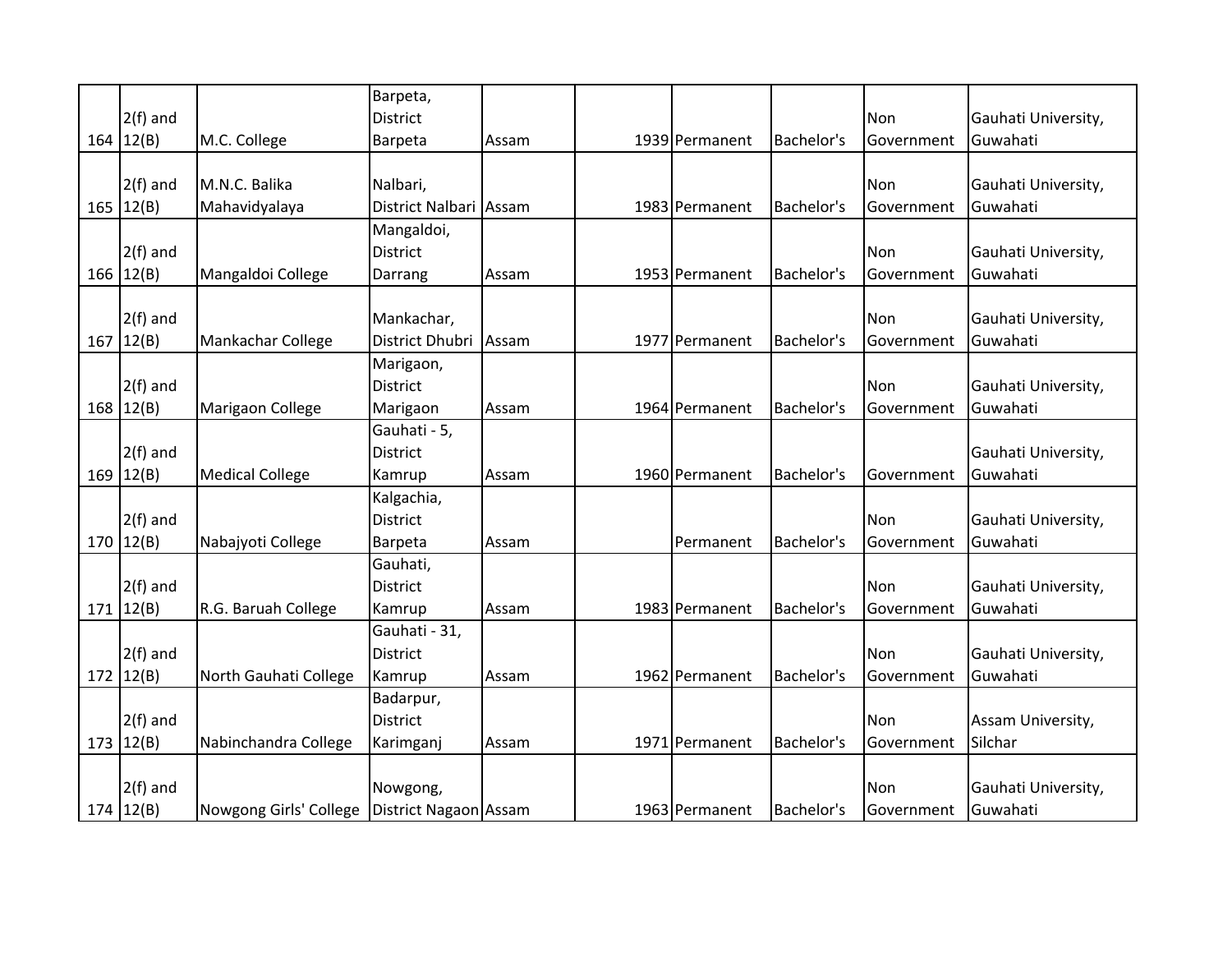|             |                          | Pandu, Gauhati         |       |                |            |            |                     |
|-------------|--------------------------|------------------------|-------|----------------|------------|------------|---------------------|
| $2(f)$ and  |                          | 12, District           |       |                |            | Non        | Gauhati University, |
| 175   12(B) | Pandu College            | Kamrup                 | Assam | 1962 Permanent | Bachelor's | Government | Guwahati            |
|             |                          |                        |       |                |            |            |                     |
| $2(f)$ and  |                          | Chamata,               |       |                |            | Non        | Gauhati University, |
| 176 12(B)   | Kamrup College           | District Nalbari Assam |       | 1966 Permanent | Bachelor's | Government | Guwahati            |
|             |                          | Kokrajhar,             |       |                |            |            |                     |
| $2(f)$ and  |                          | District               |       |                |            | Non        | Gauhati University, |
| 177   12(B) | Kokrajhar College        | Kokrajhar              | Assam | 1959 Permanent | Bachelor's | Government | Guwahati            |
|             |                          | Gauhati - 11,          |       |                |            |            |                     |
| $2(f)$ and  |                          | <b>District</b>        |       |                |            | Non        | Gauhati University, |
| 178   12(B) | L.C. Bharali College     | Kamrup                 | Assam | 1971 Permanent | Bachelor's | Government | Guwahati            |
|             |                          |                        |       |                |            |            |                     |
|             |                          | Ranmahal               |       |                |            |            |                     |
| $2(f)$ and  |                          | Lanka, District        |       |                |            | <b>Non</b> | Gauhati University, |
| 179   12(B) | Lanka Mahavidyalaya      | Nagaon                 | Assam | 1979 Permanent | Bachelor's | Government | Guwahati            |
|             |                          | Dhekaijuli,            |       |                |            |            |                     |
| $2(f)$ and  | Lokanayak Omeo           | <b>District</b>        |       |                |            | Non        | Gauhati University, |
| 180 $12(B)$ | <b>Kumar Das College</b> | Sonitpur               | Assam | 1971 Permanent | Bachelor's | Government | Guwahati            |
|             |                          |                        |       |                |            |            |                     |
| $2(f)$ and  |                          | Lumding,               |       |                |            | Non        | Gauhati University, |
| 181   12(B) | <b>Lumding College</b>   | District Nagaon Assam  |       | 1965 Permanent | Bachelor's | Government | Guwahati            |
|             |                          | Gauhati - 9,           |       |                |            |            |                     |
| $2(f)$ and  |                          | <b>District</b>        |       |                |            | Non        | Gauhati University, |
| 182 $12(B)$ | Pragajyotish College     | Kamrup                 | Assam | 1954 Permanent | Bachelor's | Government | Guwahati            |
|             |                          |                        |       |                |            |            |                     |
| $2(f)$ and  |                          | Nalbhari,              |       |                |            | Non        | Gauhati University, |
| 183 12(B)   | Nalbari College          | District Nalbari Assam |       | 1945 Permanent | Bachelor's | Government | Guwahati            |
|             |                          | Ulubari,               |       |                |            |            |                     |
| $2(f)$ and  |                          | Guwahati-781           |       |                |            | Non        | Gauhati University, |
| 184   12(B) | S.B. Deorah College      | 007                    | Assam | 1987 Permanent | Bachelor's | Government | Guwahati            |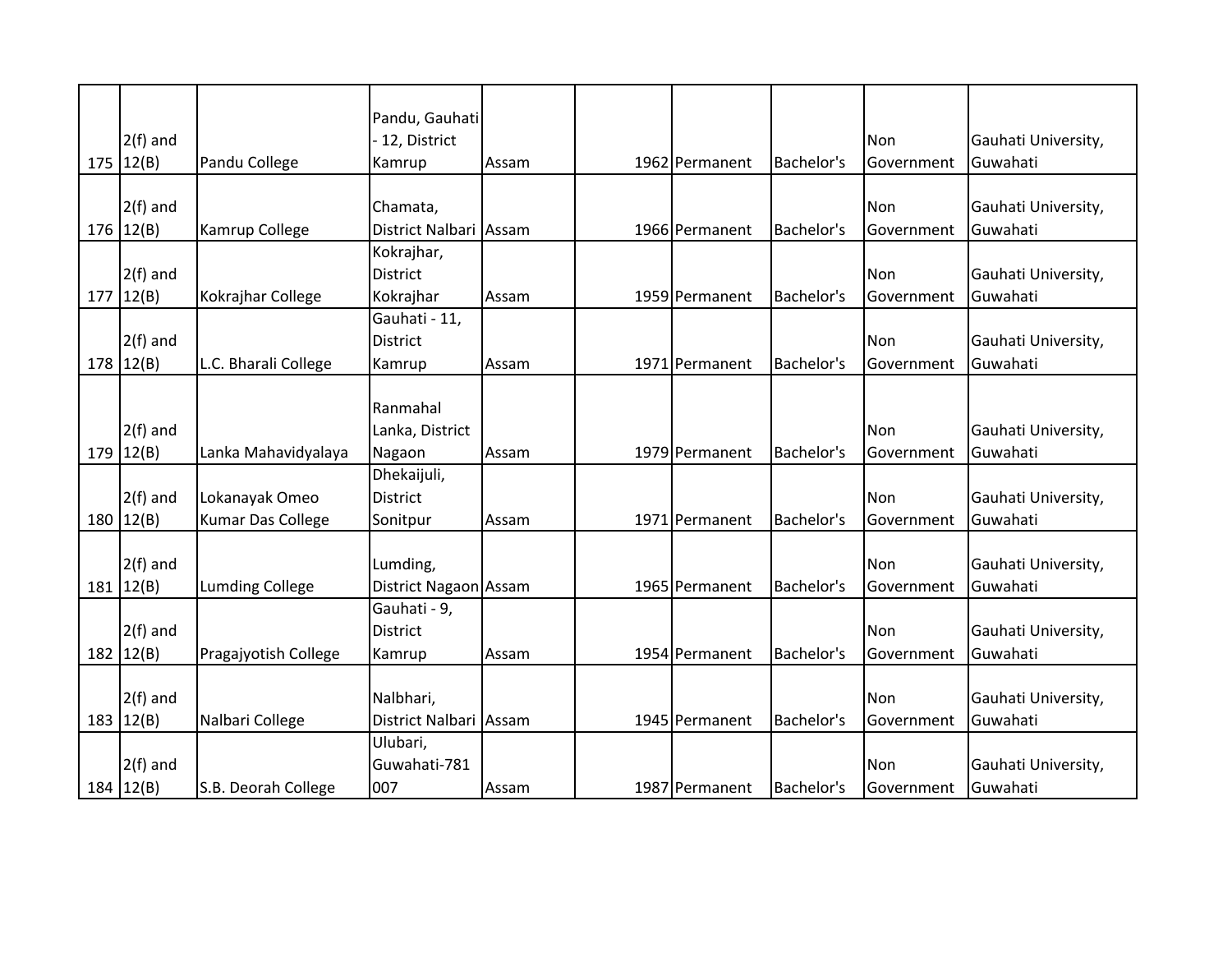|               |                         | Jiadhal,                |       |                |                   |                   |                       |
|---------------|-------------------------|-------------------------|-------|----------------|-------------------|-------------------|-----------------------|
|               |                         | Chariali, Dist.         |       |                |                   |                   |                       |
| $2(f)$ and    |                         | Dhemaji - 787           |       |                |                   | Non               | Dibrugarh University, |
| 185 $ 12(B) $ | Jiadhal College         | 057                     | Assam | 1995 Permanent | Bachelor's        | Government        | Dibrugarh             |
|               |                         | P.O. Laluk,             |       |                |                   |                   |                       |
|               |                         | <b>District</b>         |       |                |                   |                   |                       |
| $2(f)$ and    |                         | Lakhimpur-784           |       |                |                   | <b>Non</b>        | Dibrugarh University, |
| 186   12(B)   | Laluk College           | 160                     | Assam | 1985 Permanent | Bachelor's        | Government        | Dibrugarh             |
|               |                         |                         |       |                |                   |                   |                       |
|               |                         | Baniarapara,            |       |                |                   |                   |                       |
|               |                         | P.O. Garemari,          |       |                |                   |                   |                       |
| $2(f)$ and    |                         | Dist. Barpeta-          |       |                |                   | Non               | Gauhati University,   |
| 187   12(B)   | Janapriya College       | 781 314                 | Assam | 1991 Permanent | Bachelor's        | Government        | Guwahati              |
|               |                         |                         |       |                |                   |                   |                       |
|               |                         | P.O. Samaguri,          |       |                |                   |                   |                       |
| $2(f)$ and    |                         | Nagaon-782              |       |                |                   | Non               | Gauhati University,   |
| 188 $12(B)$   | Samaguri College        | 140                     | Assam | 1990 Permanent | Bachelor's        | Government        | Guwahati              |
|               |                         |                         |       |                |                   |                   |                       |
|               |                         | P.O. Dhemaji,           |       |                |                   |                   |                       |
| $2(f)$ and    |                         | Dist. Dhemaji-          |       |                |                   | Non               | Dibrugarh University, |
| 189 12(B)     | Dhemaji Girl's College  | 787 057                 | Assam | 1986 Permanent | Bachelor's        | Government        | Dibrugarh             |
|               |                         | P.O.                    |       |                |                   |                   |                       |
|               |                         | Gobindapur-             |       |                |                   |                   |                       |
|               |                         | 787 055,                |       |                |                   |                   |                       |
| $2(f)$ and    |                         | <b>District</b>         |       |                |                   | <b>Non</b>        | Dibrugarh University, |
| 190   12(B)   | Harhi College           | Lakhimpur               | Assam | 1996 Permanent | Bachelor's        | Government        | Dibrugarh             |
|               |                         | Moglow, P.O.            |       |                |                   |                   |                       |
|               |                         | <b>Bharalua</b>         |       |                |                   |                   |                       |
| $2(f)$ and    |                         | Tiniali:                |       |                |                   | Non               | Dibrugarh University, |
| 191 $ 12(B) $ | Dikhowmukh College      | Sivasagar               | Assam | 1982 Permanent | <b>Bachelor's</b> | Government        | Dibrugarh             |
|               |                         |                         |       |                |                   |                   |                       |
|               |                         | P.O. Basugaon-          |       |                |                   |                   |                       |
|               |                         | 783 372,                |       |                |                   |                   |                       |
| $2(f)$ and    |                         | <b>District Chirang</b> |       |                |                   | Non               | Gauhati University,   |
| 192 $12(B)$   | <b>Basugaon College</b> | (BTC)                   | Assam | 1986 Permanent | Bachelor's        | <b>Government</b> | Guwahati              |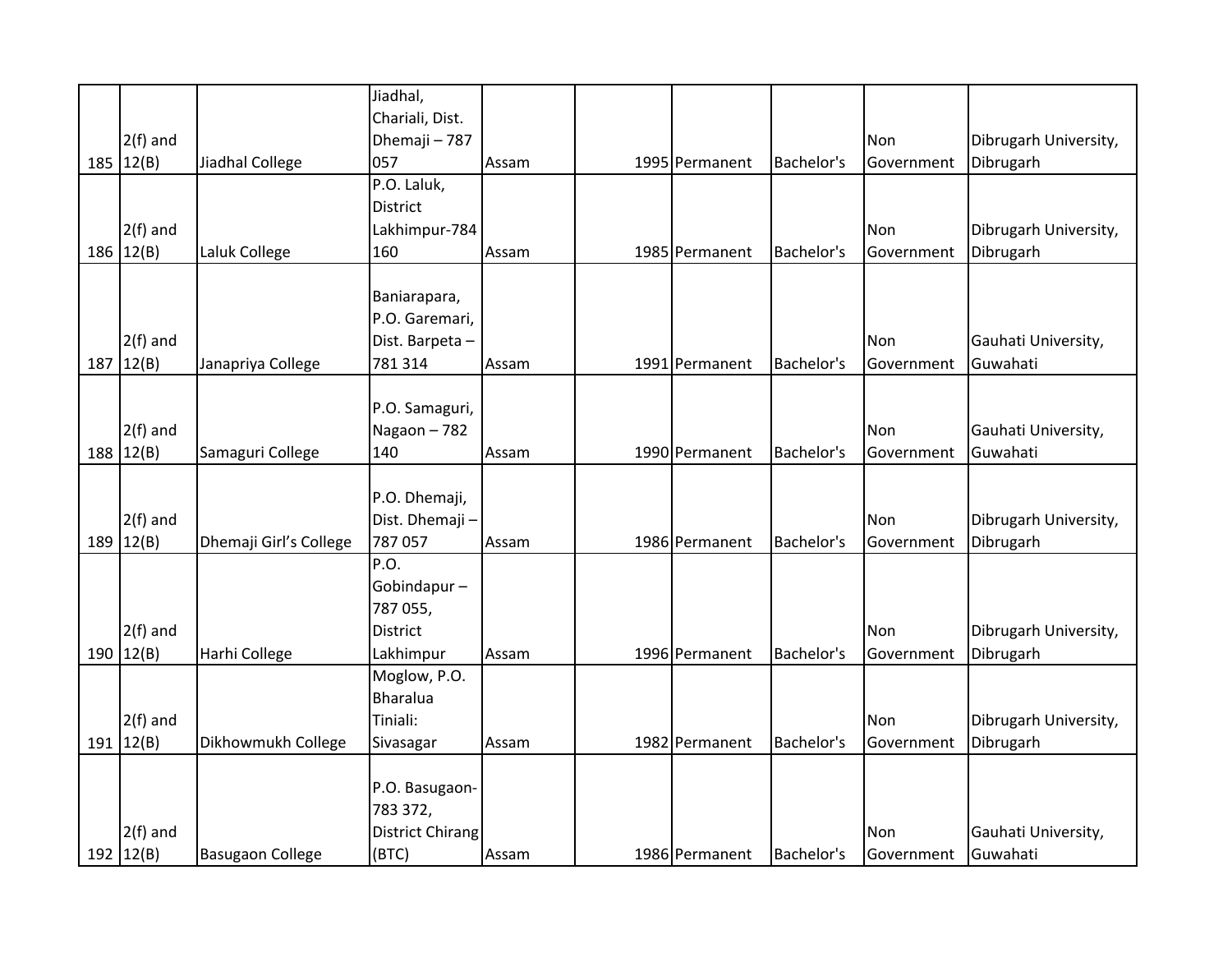|               |                                      | Nagaon,          |       |                |            |            |                       |
|---------------|--------------------------------------|------------------|-------|----------------|------------|------------|-----------------------|
| $2(f)$ and    | Baosi Banikanta Kakati               | Barpeta-781      |       |                |            | Non        | Gauhati University,   |
| 193 $ 12(B) $ | College                              | 309              | Assam | 1971 Permanent | Bachelor's | Government | Guwahati              |
|               |                                      |                  |       |                |            |            |                       |
|               |                                      | P.O. Silapathar  |       |                |            |            |                       |
| $2(f)$ and    | Silapathar Commerce                  | - 787 059,       |       |                |            | Non        | Dibrugarh University, |
| 194   12(B)   | College                              | Dist. Dhemaji    | Assam | 1996 Permanent | Bachelor's | Government | Dibrugarh             |
|               |                                      |                  |       |                |            |            |                       |
|               |                                      | P.O. Silapathar, |       |                |            |            |                       |
|               |                                      | <b>District</b>  |       |                |            |            |                       |
| $2(f)$ and    | Silapathar Science                   | Dhemaji - 787    |       |                |            | Non        | Dibrugarh University, |
| 195   12(B)   | College                              | 059              | Assam | 1996 Permanent | Bachelor's | Government | Dibrugarh             |
|               |                                      |                  |       |                |            |            |                       |
|               |                                      |                  |       |                |            |            |                       |
|               |                                      | P.O. Bokakhat,   |       |                |            |            |                       |
| $2(f)$ and    | Chandra Nath Bezbarua Dist. Golaghat |                  |       |                |            | <b>Non</b> | Dibrugarh University, |
| 196   12(B)   | College                              | $-785612$        | Assam | 1995 Permanent | Bachelor's | Government | Dibrugarh             |
|               |                                      |                  |       |                |            |            |                       |
| $2(f)$ and    |                                      | P.O. & District  |       |                |            | Non        | Gauhati University,   |
| 197   12(B)   | Barpeta Girls College                | Barpeta          | Assam | 1978 Permanent | Bachelor's | Government | Guwahati              |
|               |                                      |                  |       |                |            |            |                       |
|               |                                      | P.O. Bordoloni,  |       |                |            |            |                       |
| $2(f)$ and    | Bordoloni Central                    | Dist. Demaji -   |       |                |            | Non        | Dibrugarh University, |
| 198   12(B)   | College                              | 787026           | Assam | 1997 Permanent | Bachelor's | Government | Dibrugarh             |
|               |                                      | P.O.             |       |                |            |            |                       |
|               |                                      | Chatahaibar      |       |                |            |            |                       |
| $2(f)$ and    |                                      | Nagaon - 782     |       |                |            | Non        | Gauhati University,   |
| 199 $12(B)$   |                                      | 002              | Assam | 1983 Permanent | Bachelor's | Government | Guwahati              |
|               | Khagarijan College                   |                  |       |                |            |            |                       |
|               |                                      | Khumtai, P.O.-   |       |                |            |            |                       |
|               |                                      |                  |       |                |            |            |                       |
|               |                                      | Khumtai,         |       |                |            |            |                       |
|               |                                      | <b>District</b>  |       |                |            |            |                       |
| $2(f)$ and    |                                      | Golaghat-785     |       |                |            | Non        | Dibrugarh University, |
| 200   12(B)   | Joya Gogai College                   | 619              | Assam | 1991 Permanent | Bachelor's | Government | Dibrugarh             |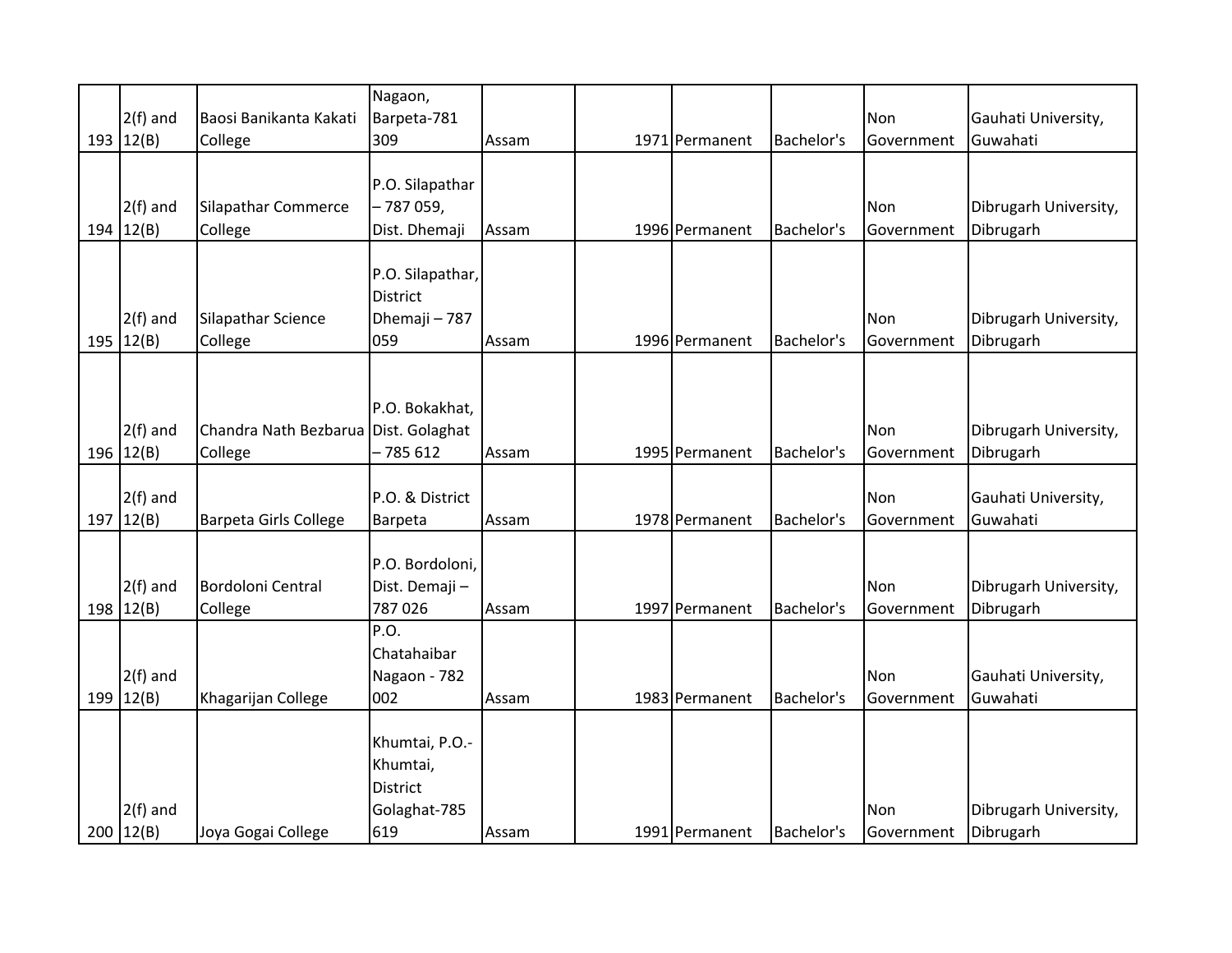|             |                         | Ambari, P.O.       |       |                |            |            |                     |
|-------------|-------------------------|--------------------|-------|----------------|------------|------------|---------------------|
|             |                         | Balarbheta,        |       |                |            |            |                     |
| $2(f)$ and  |                         | Dist. Goalpara     |       |                |            | Non        | Gauhati University, |
| 201   12(B) | West Goalpara College   | 783 129            | Assam | 1981 Permanent | Bachelor's | Government | Guwahati            |
|             |                         | Rupahi,            |       |                |            |            |                     |
| $2(f)$ and  |                         | Nagaon-782         |       |                |            | Non        | Gauhati University, |
| 202   12(B) | Rupahi College          | 125                | Assam | 1986 Permanent | Bachelor's | Government | Guwahati            |
|             |                         |                    |       |                |            |            |                     |
| $2(f)$ and  |                         | Moirabari-782      |       |                |            | Non        | Gauhati University, |
| 203   12(B) | Moirabari College       | 126                | Assam | 1981 Permanent | Bachelor's | Government | Guwahati            |
|             |                         | Sakti Ashram,      |       |                |            |            |                     |
| $2(f)$ and  | Swami Yogananda Giri    | <b>District</b>    |       |                |            | Non        | Gauhati University, |
| 204   12(B) | College                 | Kokrajhar          | Assam | 1994 Permanent | Bachelor's | Government | Guwahati            |
|             |                         |                    |       |                |            |            |                     |
|             |                         | P.O. Chowk         |       |                |            |            |                     |
| $2(f)$ and  | Nalbari Commerce        | Bazar, Nalbari -   |       |                |            | Non        | Gauhati University, |
| 205   12(B) | College                 | 781 334            | Assam | 1979 Permanent | Bachelor's | Government | Guwahati            |
|             |                         | Nikashi, Dist.-    |       |                |            |            |                     |
| $2(f)$ and  | <b>Gyanpeeth Degree</b> | Baksa, BTAD-       |       |                |            | Non        | Gauhati University, |
| 206   12(B) | College                 | 781 372            | Assam | 1993 Permanent | Bachelor's | Government | Guwahati            |
|             |                         | Panigaon,          |       |                |            |            |                     |
| $2(f)$ and  | Nagaon G.N.D.G.         | Nagaon-782         |       |                |            | Non        | Gauhati University, |
| 207   12(B) | <b>Commerce College</b> | 001                | Assam | 1986 Permanent | Bachelor's | Government | Guwahati            |
|             |                         | $\overline{P}$ .O. |       |                |            |            |                     |
|             |                         | Kharupetia,        |       |                |            |            |                     |
| $2(f)$ and  |                         | Darrang - 784      |       |                |            | Non        | Gauhati University, |
| 208   12(B) | Kharupetia College      | 115                | Assam | 1987 Permanent | Bachelor's | Government | Guwahati            |
|             |                         |                    |       |                |            |            |                     |
|             |                         | P.O., Kampur,      |       |                |            |            |                     |
| $2(f)$ and  |                         | Nagaon,            |       |                |            | Non        | Gauhati University, |
| 209   12(B) | <b>Kampur College</b>   | Kampur             | Assam | 1968 Permanent | Bachelor's | Government | Guwahati            |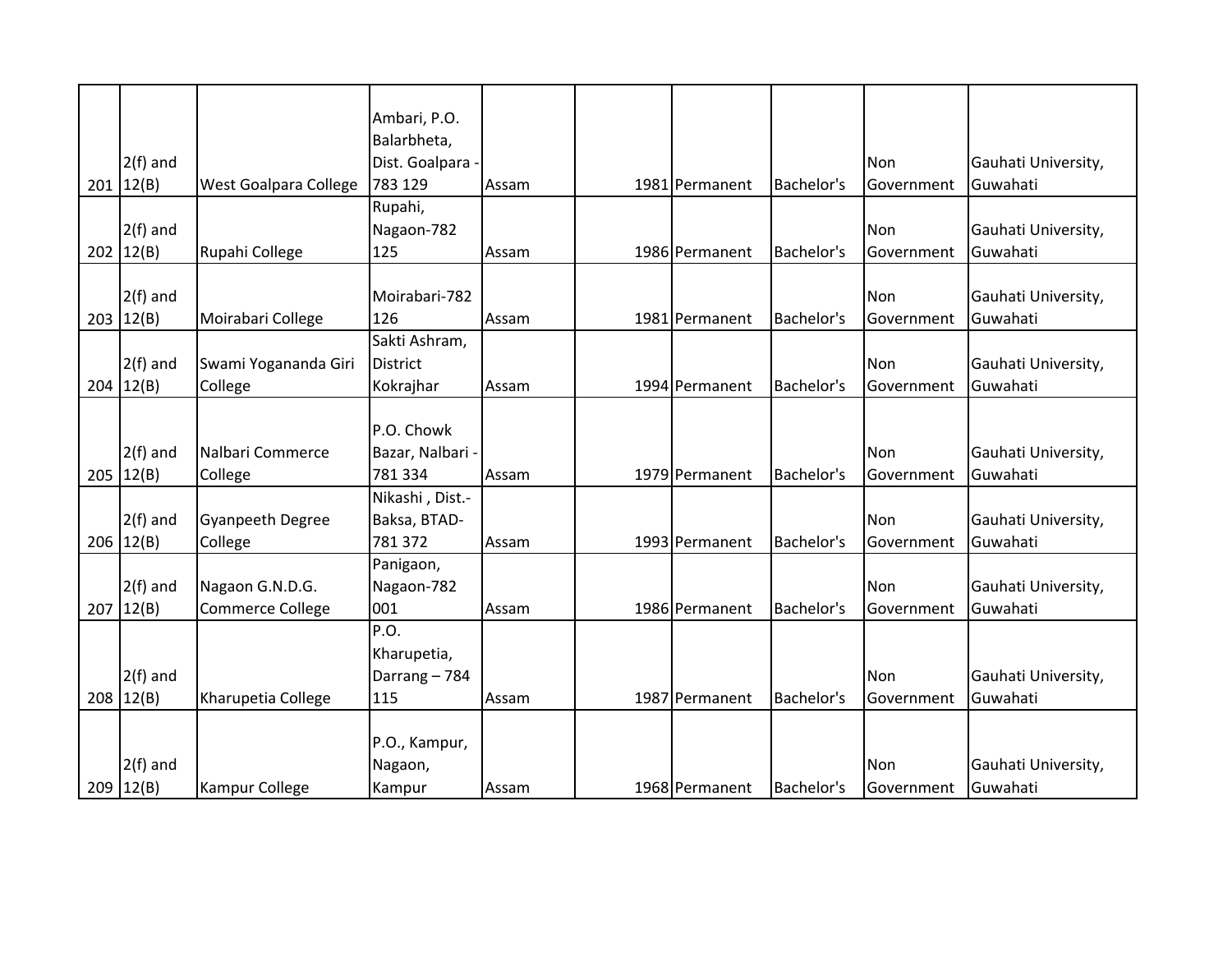|  |                           |                         | Kokrajhar, P.O.<br>& District |       |                |            |            |                                 |
|--|---------------------------|-------------------------|-------------------------------|-------|----------------|------------|------------|---------------------------------|
|  | $2(f)$ and                |                         | Kokrajhar-783                 |       |                |            | Non        | Gauhati University,             |
|  | 210   12(B)               | Girls' College          | 370                           | Assam | 1990 Permanent | Bachelor's | Government | Guwahati                        |
|  |                           |                         |                               |       |                |            |            |                                 |
|  |                           |                         | Soneswar-781                  |       |                |            |            |                                 |
|  | $2(f)$ and                |                         | 382, District                 |       |                |            | Non        | Gauhati University,             |
|  | 211   12(B)               | Puthimari College       | Kamrup                        | Assam | 1981 Permanent | Bachelor's | Government | Guwahati                        |
|  |                           |                         | P.O. Salbari-                 |       |                |            |            |                                 |
|  | $2(f)$ and                |                         | 781 318,                      |       |                |            | Non        | Gauhati University,             |
|  | 212   12(B)               | Salbari College         | District Baksa                | Assam | 1986 Permanent | Bachelor's | Government | Guwahati                        |
|  |                           |                         |                               |       |                |            |            |                                 |
|  |                           |                         | $P.O.$ -<br>Nilambazar,       |       |                |            |            |                                 |
|  | $2(f)$ and                |                         | Dist. Karimganj               |       |                |            | Non        | Assam University,               |
|  | 213   12(B)               | Nilambazar College      | - 788 722                     | Assam | 1994 Permanent | Bachelor's | Government | Silchar                         |
|  |                           |                         |                               |       |                |            |            |                                 |
|  | $2(f)$ and                | Jorhat Kendriya         | Jorhat, District              |       |                |            | Non        | Dibrugarh University,           |
|  | 214   12(B)               | Mahavidyalaya           | Jorhat                        | Assam | 1981 Permanent | Bachelor's | Government | Dibrugarh                       |
|  |                           |                         |                               |       |                |            |            |                                 |
|  | $2(f)$ and                |                         | Barama,                       |       |                |            | Non        | Gauhati University,             |
|  | 215   12(B)               | <b>Barama College</b>   | District Nalbari Assam        |       | 1975 Permanent | Bachelor's | Government | Guwahati                        |
|  |                           |                         |                               |       |                |            |            |                                 |
|  |                           |                         | Tezpur, P.O. -                |       |                |            |            |                                 |
|  |                           |                         | Ketekibari,                   |       |                |            |            |                                 |
|  | $2(f)$ and                | Lokapriya Gopinath      | Dist. - Sonitpur              |       |                |            |            | Gauhati University,             |
|  | 216   12(B)               | Bordoloi Girls' College | $-784154$                     | Assam | 1982 Permanent | Bachelor's | Government | Guwahati                        |
|  |                           | Ghanakanta Baruah       |                               |       |                |            | Non        |                                 |
|  | $2(f)$ and<br>217   12(B) | College                 | Morigaon $-$<br>782 105       |       | 1993 Permanent | Bachelor's |            | Gauhati University,<br>Guwahati |
|  |                           |                         |                               | Assam |                |            | Government |                                 |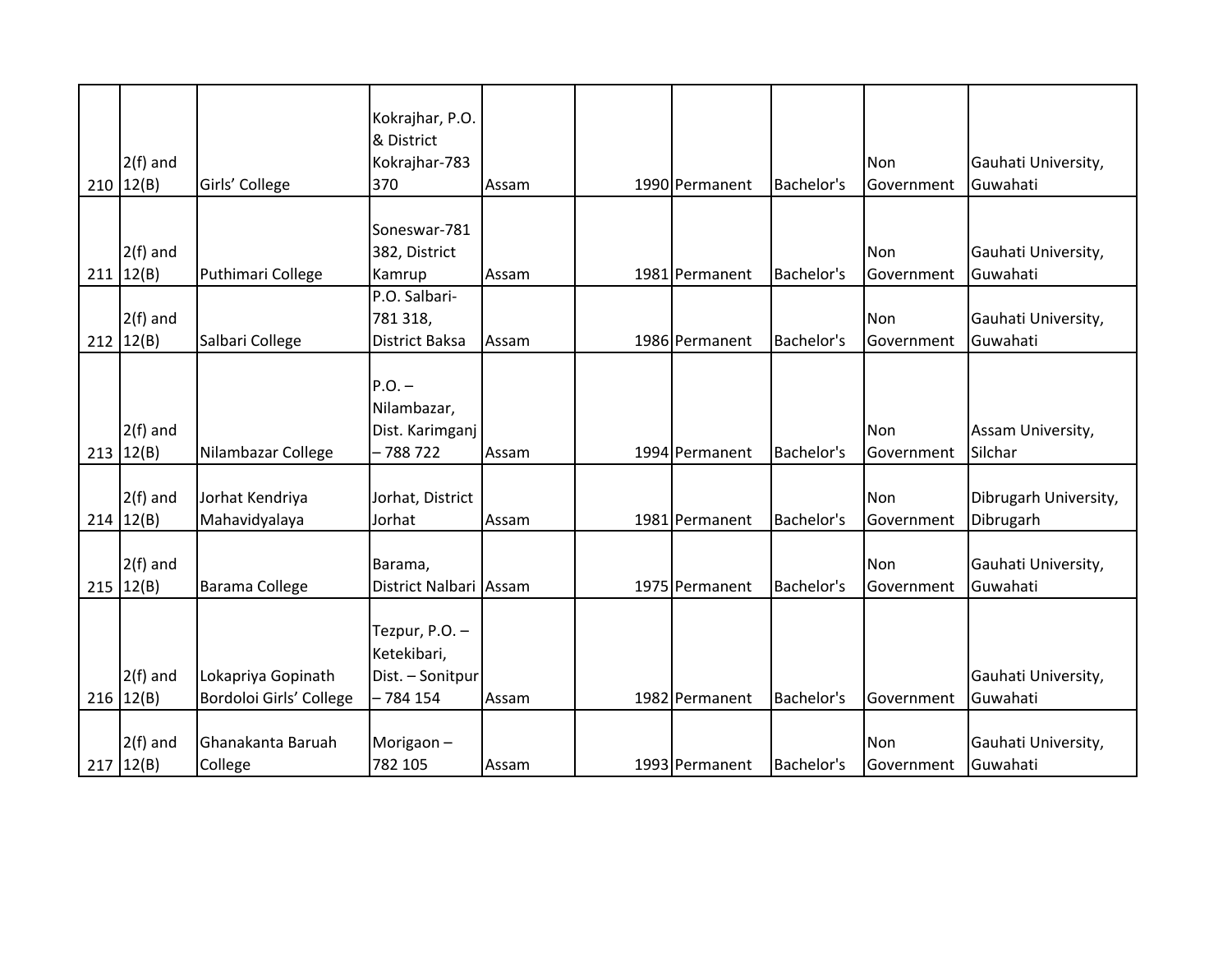|             |                      | Sixmile,        |       |                |            |                   |                       |
|-------------|----------------------|-----------------|-------|----------------|------------|-------------------|-----------------------|
|             |                      | Panjabari       |       |                |            |                   |                       |
|             |                      | Road,           |       |                |            |                   |                       |
| $2(f)$ and  | Karmashree Hiteswar  | Guwahati-       |       |                |            | Non               | Gauhati University,   |
| 218   12(B) | Saikia College       | 781022          | Assam | 1988 Permanent | Bachelor's | Government        | Guwahati              |
|             |                      | Jagara, Dist.   |       |                |            |                   |                       |
| $2(f)$ and  | <b>Uttar Kampith</b> | Nalbari - 781   |       |                |            | Non               | Gauhati University,   |
| 219   12(B) | Mahavidyalaya (SR.)  | 310             | Assam | 1983 Permanent | Bachelor's | <b>Government</b> | Guwahati              |
|             |                      | P.O. Niz-       |       |                |            |                   |                       |
|             |                      | Dhamdhama:      |       |                |            |                   |                       |
| $2(f)$ and  | Dhamdhama Anchalik   | Nalbari - 781   |       |                |            | Non               | Gauhati University,   |
| 220   12(B) | College              | 349             | Assam | 1988 Permanent | Bachelor's | Government        | Guwahati              |
|             |                      | Mirza, Dist.    |       |                |            |                   |                       |
| $2(f)$ and  | Dakshin Kamrup Girls | Kamrup-781      |       |                |            | Non               | Gauhati University,   |
| 221   12(B) | College              | 125             | Assam | 1988 Permanent | Bachelor's | Government        | Guwahati              |
|             |                      | P.O. Sonapur,   |       |                |            |                   |                       |
|             |                      | Kamrup          |       |                |            |                   |                       |
| $2(f)$ and  |                      | (Metro) – 782   |       |                |            | Non               | Gauhati University,   |
| 222   12(B) | Sonapur College      | 402             | Assam | 1991 Permanent | Bachelor's | Government        | Guwahati              |
|             |                      |                 |       |                |            |                   |                       |
|             |                      | P.O.            |       |                |            |                   |                       |
|             |                      | Charaibahi,     |       |                |            |                   |                       |
| $2(f)$ and  |                      | Dist. Morigaon  |       |                |            | Non               | Gauhati University,   |
| 223   12(B) | Charaibahi College   | $-782103$       | Assam | 1990 Permanent | Bachelor's | Government        | Guwahati              |
|             |                      |                 |       |                |            |                   |                       |
|             |                      | Law College     |       |                |            |                   |                       |
| $2(f)$ and  |                      | Road, Tinsukia  |       |                |            | Non               | Dibrugarh University, |
| 224   12(B) | Tinsukia Law College | - 786 125       | Assam | 1973 Permanent | Bachelor's | Government        | Dibrugarh             |
|             |                      | $P.O.$ -        |       |                |            |                   |                       |
|             |                      | Sapekhati-      |       |                |            |                   |                       |
| $2(f)$ and  |                      | 785 692, Dist.- |       |                |            | Non               | Dibrugarh University, |
| 225   12(B) | Sapekhati College    | Sivasagar       | Assam | 1988 Permanent | Bachelor's | Government        | Dibrugarh             |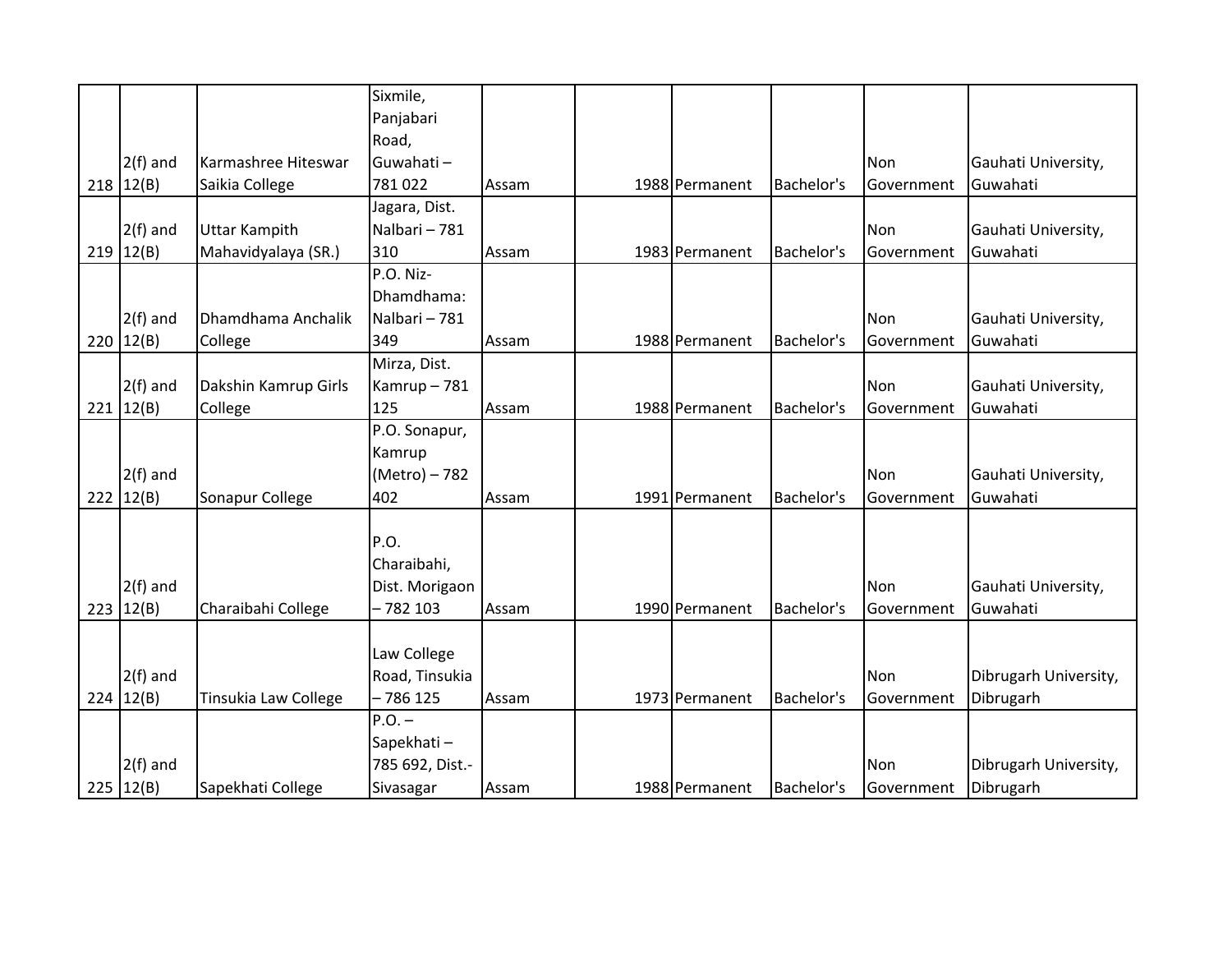|     |             |                                    | P.O.            |       |                |            |            |                     |
|-----|-------------|------------------------------------|-----------------|-------|----------------|------------|------------|---------------------|
|     |             |                                    | Bhawanipur-     |       |                |            |            |                     |
|     |             |                                    | 781 352,        |       |                |            |            |                     |
|     | $2(f)$ and  | <b>Bhawanipur Anchalik</b>         | <b>District</b> |       |                |            | Non        | Gauhati University, |
|     | 226   12(B) | College                            | Barpeta         | Assam | 1987 Permanent | Bachelor's | Government | Guwahati            |
|     |             |                                    | P.O. Barpeta    |       |                |            |            |                     |
|     | $2(f)$ and  |                                    | Road-781        |       |                |            | Non        | Gauhati University, |
|     | 227   12(B) | G.L. Choudhury College             | 315             | Assam | 1990 Permanent | Bachelor's | Government | Guwahati            |
|     |             |                                    |                 |       |                |            |            |                     |
|     |             |                                    |                 |       |                |            |            |                     |
|     |             |                                    | Halakura, P.O.  |       |                |            |            |                     |
|     |             |                                    | Mahamayahat,    |       |                |            |            |                     |
|     | $2(f)$ and  |                                    | Dist. Dhubri-   |       |                |            | Non        | Gauhati University, |
| 228 | 12(B)       | Halakura College                   | 783 335         | Assam | 1991 Permanent | Bachelor's | Government | Guwahati            |
|     |             |                                    | A.K. Azad       |       |                |            |            |                     |
|     |             |                                    | Road, P.O. &    |       |                |            |            |                     |
|     | $2(f)$ and  |                                    | Dist. Dhubri -  |       |                |            | Non        | Gauhati University, |
|     | 229   12(B) | Dhubri Girls' College              | 783 301         | Assam | 1983 Permanent | Bachelor's | Government | Guwahati            |
|     |             |                                    | Ramdia, P.O.    |       |                |            |            |                     |
|     |             |                                    | Ramdia, Dist.   |       |                |            |            |                     |
|     | $2(f)$ and  | Binandi Chandra Medhi Kamrup - 781 |                 |       |                |            | Non        | Gauhati University, |
|     | 230   12(B) | College                            | 102             | Assam | 1992 Permanent | Bachelor's | Government | Guwahati            |
|     |             |                                    | P.O. Nonoi,     |       |                |            |            |                     |
|     | $2(f)$ and  |                                    | Nagaon-782      |       |                |            | Non        | Gauhati University, |
|     | 231   12(B) | Nonoi College                      | 101             | Assam | 1985 Permanent | Bachelor's | Government | Guwahati            |
|     |             |                                    | P.O.            |       |                |            |            |                     |
|     |             |                                    | Hatsingimari,   |       |                |            |            |                     |
|     | $2(f)$ and  |                                    | Dist. Dhubri -  |       |                |            | Non        | Gauhati University, |
|     | 232 12(B)   | Hatsingimari College               | 783 135         | Assam | 1987 Permanent | Bachelor's | Government | Guwahati            |
|     |             |                                    | Patacharkuchi,  |       |                |            |            |                     |
|     | $2(f)$ and  |                                    | Barpeta 781     |       |                |            | Non        | Gauhati University, |
|     | 233   12(B) | Nirmal Haloi College               | 326             | Assam | 1979 Permanent | Bachelor's | Government | Guwahati            |
|     |             |                                    | Chatribari,     |       |                |            |            |                     |
|     | $2(f)$ and  | K.C. Dass Commerce                 | Gauhati         |       |                |            | Non        | Gauhati University, |
|     | 234   12(B) |                                    | 781008          |       | 1983 Permanent | Bachelor's |            | Guwahati            |
|     |             | College                            |                 | Assam |                |            | Government |                     |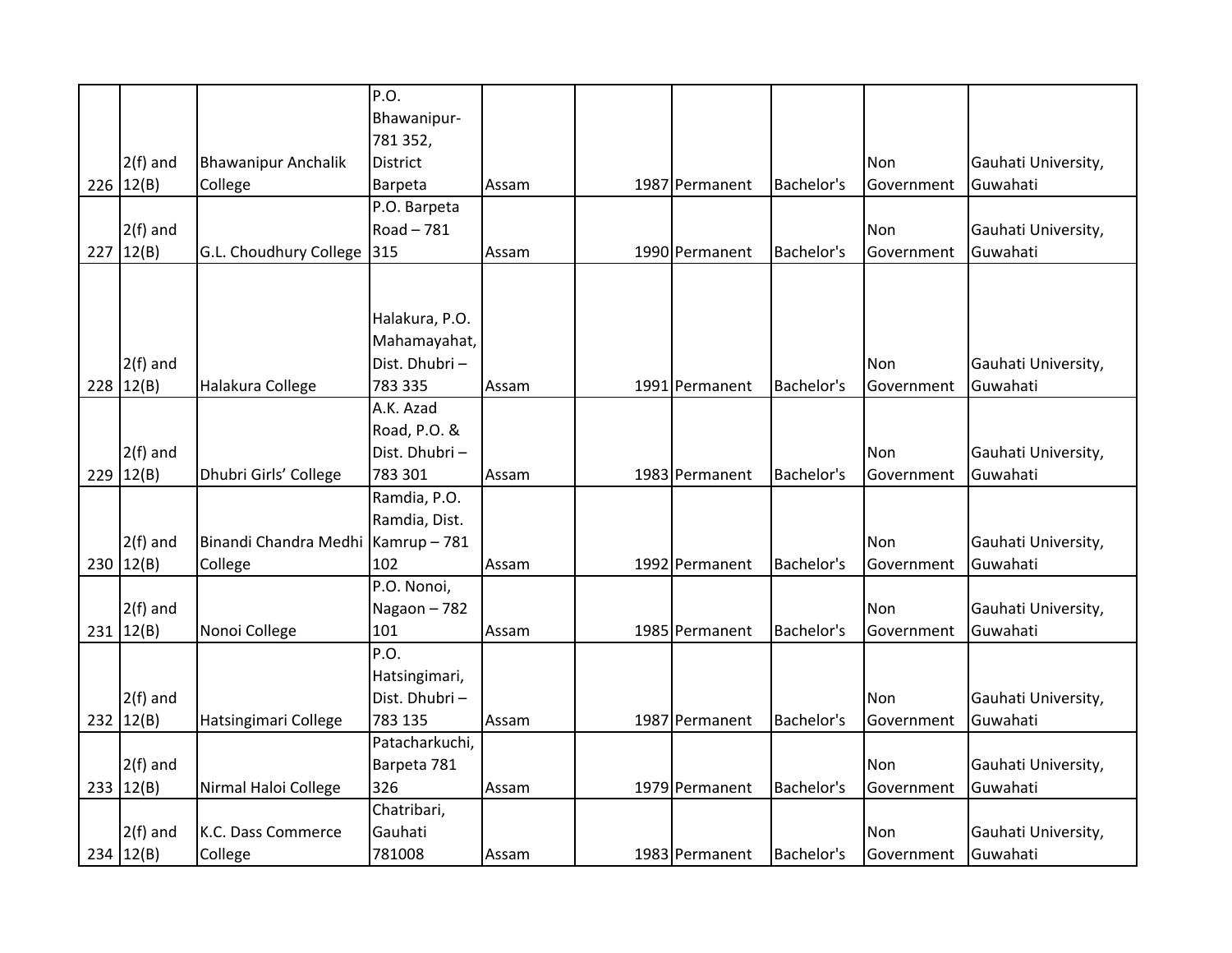|     |             |                       | P.O.            |       |                |            |            |                       |
|-----|-------------|-----------------------|-----------------|-------|----------------|------------|------------|-----------------------|
|     |             |                       | Tengakhat,      |       |                |            |            |                       |
|     | $2(f)$ and  |                       | Dist. Dibaugarh |       |                |            | Non        | Dibrugarh University, |
| 235 | 12(B)       | Tengakhat College     | 786 103         | Assam | 1967 Permanent | Bachelor's | Government | Dibrugarh             |
|     |             |                       |                 |       |                |            |            |                       |
|     | $2(f)$ and  |                       | Udalguri,       |       |                |            | Non        | Gauhati University,   |
|     | 236 $12(B)$ | Udalguri College      | Darranj         | Assam | 1979 Permanent | Bachelor's | Government | Guwahati              |
|     |             |                       | P.O.            |       |                |            |            |                       |
|     |             | Paschim Barigog       | Baranghati,     |       |                |            |            |                       |
|     | $2(f)$ and  | Anchalik              | Kamrup-781      |       |                |            | Non        | Gauhati University,   |
| 237 | 12(B)       | Mahavidyalaya         | 350             | Assam | 1984 Permanent | Bachelor's | Government | Guwahati              |
|     |             |                       | Krishnai,       |       |                |            |            |                       |
|     | $2(f)$ and  | Habraghat             | Goalpara-783    |       |                |            |            | Gauhati University,   |
| 238 | 12(B)       | Mahavidyalaya         | 126             | Assam | 1979 Permanent | Bachelor's | Government | Guwahati              |
|     |             |                       | Mazbat-784      |       |                |            |            |                       |
|     | $2(f)$ and  |                       | 507, District   |       |                |            | Non        | Gauhati University,   |
| 239 | 12(B)       | <b>Mazbat College</b> | Darrang         | Assam | 1988 Permanent | Bachelor's | Government | Guwahati              |
|     |             |                       | Khaga, P.O.     |       |                |            |            |                       |
|     |             |                       | Khaga, North    |       |                |            |            |                       |
|     | $2(f)$ and  | Telahi Tuwaram Nath   | Lakhimpur-      |       |                |            | Non        | Dibrugarh University, |
| 240 | 12(B)       | College               | 787 057         | Assam | 1996 Permanent | Bachelor's | Government | Dibrugarh             |
|     |             |                       | P.O.            |       |                |            |            |                       |
|     |             |                       | Machkhowa       |       |                |            |            |                       |
|     |             |                       | <b>District</b> |       |                |            |            |                       |
|     | $2(f)$ and  | Machkhowa Degree      | Dhemaji -787    |       |                |            | Non        | Dibrugarh University, |
|     | 241   12(B) | College               | 058             | Assam | 1984 Permanent | Bachelor's | Government | Dibrugarh             |
|     |             |                       | P.O. Jonai,     |       |                |            |            |                       |
|     | $2(f)$ and  |                       | Dist. Dhemaji-  |       |                |            | Non        | Dibrugarh University, |
|     | 242   12(B) | Jonai Girls' College  | 787 000         | Assam | 1994 Permanent | Bachelor's | Government | Dibrugarh             |
|     |             |                       | Dhudhnoi,       |       |                |            |            |                       |
|     | $2(f)$ and  |                       | <b>District</b> |       |                |            | Non        | Gauhati University,   |
|     | 243   12(B) | Dudhnoi College       | Goalpara        | Assam | 1973 Permanent | Bachelor's | Government | Guwahati              |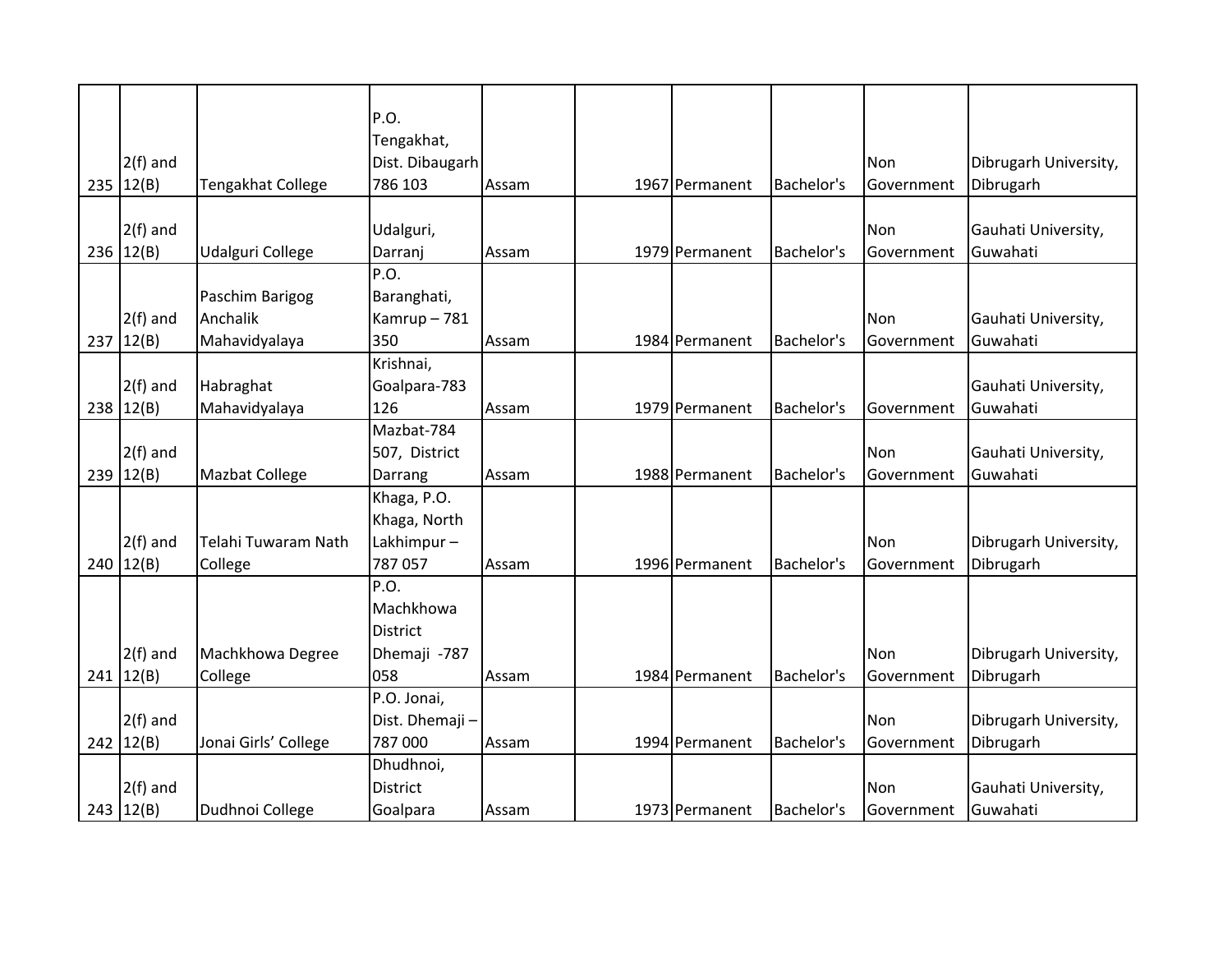|             |                             | Goreswar,       |       |                |            |                   |                       |
|-------------|-----------------------------|-----------------|-------|----------------|------------|-------------------|-----------------------|
| $2(f)$ and  |                             | <b>District</b> |       |                |            | Non               | Gauhati University,   |
| 244   12(B) | <b>Goreswar College</b>     | Kamrup          | Assam | 1977 Permanent | Bachelor's | Government        | Guwahati              |
|             |                             |                 |       |                |            |                   |                       |
|             |                             | P.O. Duliajan-  |       |                |            |                   |                       |
| $2(f)$ and  |                             | 786 602, Dist.  |       |                |            | Non               | Dibrugarh University, |
| 245   12(B) | Duliajan Girls' College     | Dibrugarh       | Assam | 1992 Permanent | Bachelor's | Government        | Dibrugarh             |
|             |                             |                 |       |                |            |                   |                       |
|             | Borhat Bhabani Prasad       | P.O. &T.O.      |       |                |            |                   |                       |
| $2(f)$ and  | <b>Baruah Memorial</b>      | Borhat-785      |       |                |            | Non               | Dibrugarh University, |
| 246   12(B) | College                     | 693, Sivasagar  | Assam | 1995 Permanent | Bachelor's | Government        | Dibrugarh             |
|             |                             |                 |       |                |            |                   |                       |
|             |                             | P.O. - Bilmukh, |       |                |            |                   |                       |
|             |                             | Dist.           |       |                |            |                   |                       |
| $2(f)$ and  | <b>United Tribal Degree</b> | Lakhimpur-      |       |                |            | <b>Non</b>        | Dibrugarh University, |
| 247   12(B) | College                     | 787 053         | Assam | 2001 Permanent | Bachelor's | Government        | Dibrugarh             |
|             |                             | Itervita, P.O.  |       |                |            |                   |                       |
|             |                             | Barbala, Dist.  |       |                |            |                   |                       |
| $2(f)$ and  |                             | Barpeta - 781   |       |                |            | Non               | Gauhati University,   |
| 248   12(B) | Milanjyoti College          | 316             | Assam | 1997 Permanent | Bachelor's | Government        | Guwahati              |
|             |                             |                 |       |                |            |                   |                       |
| $2(f)$ and  |                             | Kalag, District |       |                |            | Non               | Gauhati University,   |
| $249$ 12(B) | <b>Barbhag College</b>      | Nalbari         | Assam | 1964 Permanent | Bachelor's | <b>Government</b> | Guwahati              |
|             |                             | P.O.            |       |                |            |                   |                       |
|             |                             | Khoirabari,     |       |                |            |                   |                       |
|             |                             | <b>District</b> |       |                |            |                   |                       |
|             |                             | Udalguri,       |       |                |            |                   |                       |
| $2(f)$ and  |                             | B.T.A.D.-784    |       |                |            | Non               | Gauhati University,   |
| 250   12(B) | Khoirabari College          | 522             | Assam | 1993 Permanent | Bachelor's | <b>Government</b> | Guwahati              |
|             |                             | Sorbhoy,        |       |                |            |                   |                       |
| $2(f)$ and  |                             | <b>District</b> |       |                |            | Non               | Gauhati University,   |
| 251   12(B) | <b>Barnagar College</b>     | <b>Barpeta</b>  | Assam | 1962 Permanent | Bachelor's | Government        | Guwahati              |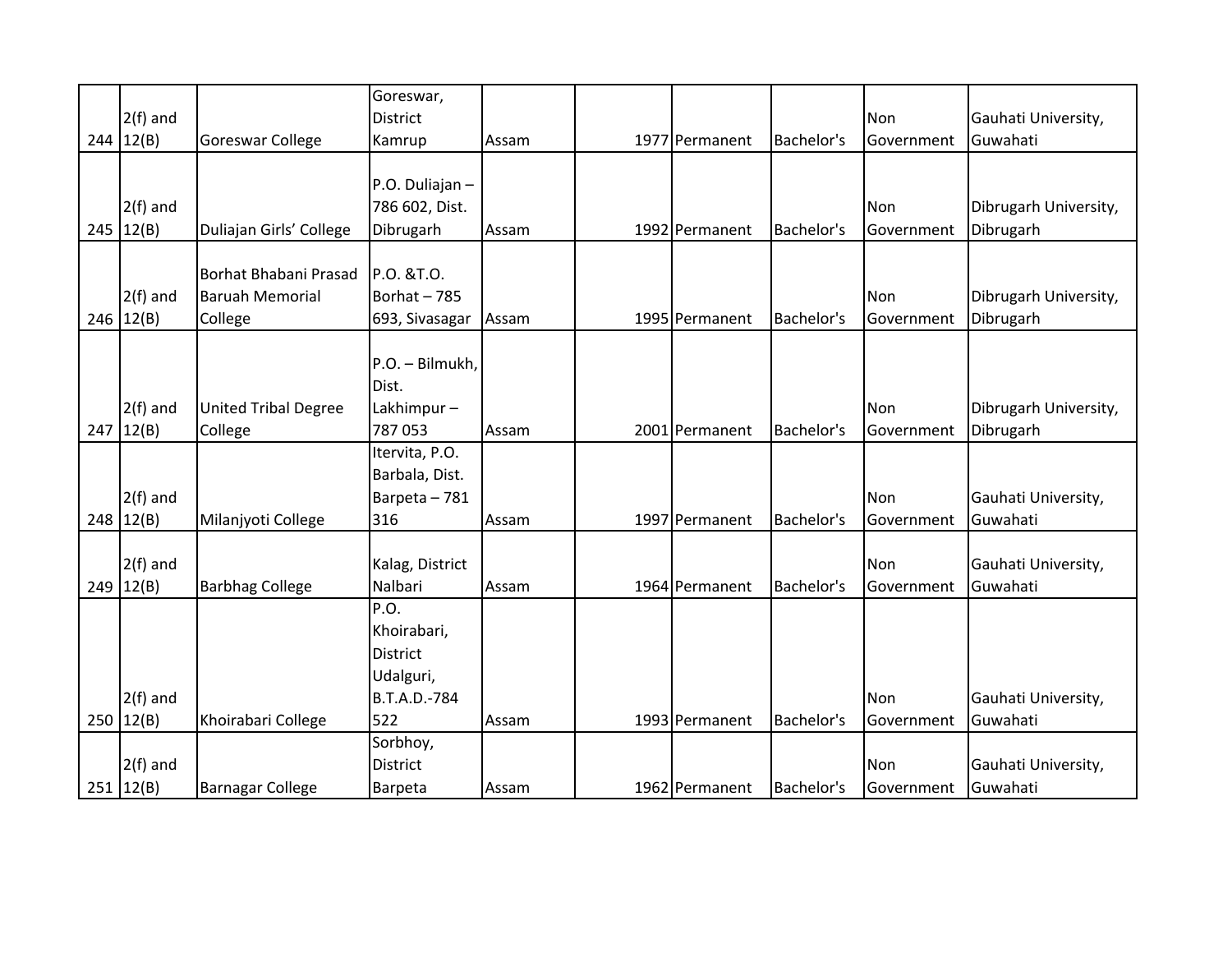|             |                        | P.O. Howly      |       |                |            |            |                       |
|-------------|------------------------|-----------------|-------|----------------|------------|------------|-----------------------|
|             |                        |                 |       |                |            |            |                       |
|             |                        | (Barpeta),      |       |                |            |            |                       |
| $2(f)$ and  | Barpeta Road Howly     | <b>District</b> |       |                |            | Non        | Gauhati University,   |
| 252   12(B) | College                | <b>Barpeta</b>  | Assam | 1966 Permanent | Bachelor's | Government | Guwahati              |
|             |                        |                 |       |                |            |            |                       |
| $2(f)$ and  |                        | Bijni, District |       |                |            | Non        | Gauhati University,   |
| 253   12(B) | Bijni College          | Kokrajhar       | Assam | 1961 Permanent | Bachelor's | Government | Guwahati              |
|             |                        |                 |       |                |            |            |                       |
|             |                        | P.O. Nakachari, |       |                |            |            |                       |
| $2(f)$ and  |                        | Dist. Jorhat-   |       |                |            | Non        | Dibrugarh University, |
| 254   12(B) | Nakachari College      | 785 635         | Assam | 1988 Permanent | Bachelor's | Government | Dibrugarh             |
|             |                        | Dhupdhara,      |       |                |            |            |                       |
| $2(f)$ and  |                        | <b>District</b> |       |                |            | Non        | Gauhati University,   |
|             |                        |                 |       |                |            |            |                       |
| 255   12(B) | <b>Bikali College</b>  | Goalpara        | Assam | 1982 Permanent | Bachelor's | Government | Guwahati              |
|             |                        |                 |       |                |            |            |                       |
|             |                        | P.O. Srinagar,  |       |                |            |            |                       |
| $2(f)$ and  |                        | Dist. Kokrajhar |       |                |            | Non        | Gauhati University,   |
| 256   12(B) | Hatidhura College      | - 783 332       | Assam | 1990 Permanent | Bachelor's | Government | Guwahati              |
|             |                        |                 |       |                |            |            |                       |
|             |                        | P.O.            |       |                |            |            |                       |
| $2(f)$ and  | Mayang Anchalik        | Rajamayaganj,   |       |                |            | Non        | Gauhati University,   |
| 257   12(B) | College                | Dist. Morigaon  | Assam | 1992 Permanent | Bachelor's | Government | Guwahati              |
|             |                        | Bongaigaon,     |       |                |            |            |                       |
| $2(f)$ and  |                        | <b>District</b> |       |                |            | Non        | Gauhati University,   |
| 258   12(B) | Birjhora Mahavidyalaya | Bongaigaon      | Assam | 1986 Permanent | Bachelor's | Government | Guwahati              |
|             |                        | Chayagaon,      |       |                |            |            |                       |
| $2(f)$ and  |                        | <b>District</b> |       |                |            | Non        | Gauhati University,   |
| 259   12(B) | Chhayagaon College     |                 | Assam | 1974 Permanent | Bachelor's | Government | Guwahati              |
|             |                        | Kamrup          |       |                |            |            |                       |
|             |                        |                 |       |                |            |            |                       |
| $2(f)$ and  |                        | Golakganj,      |       |                |            | Non        | Gauhati University,   |
| 260   12(B) | Chila Roy College      | District Dhubri | Assam | 1973 Permanent | Bachelor's | Government | Guwahati              |
|             |                        | Gauhati - 1,    |       |                |            |            |                       |
| $2(f)$ and  |                        | <b>District</b> |       |                |            |            | Gauhati University,   |
| 261   12(B) | <b>Cotton College</b>  | Kamrup          | Assam | 1901 Permanent | Master's   | Government | Guwahati              |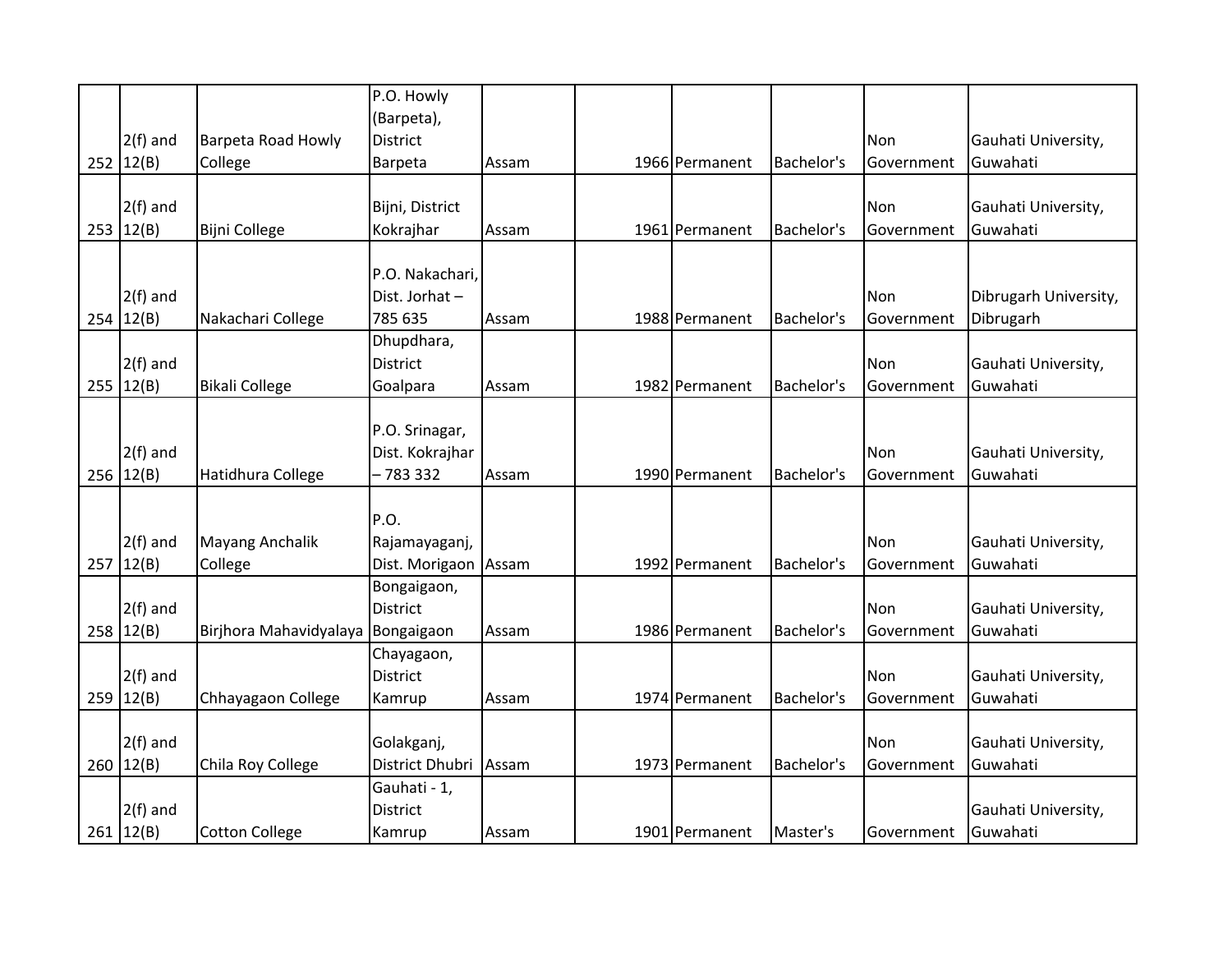|             |                           | Gohpur,               |       |                |            |            |                       |
|-------------|---------------------------|-----------------------|-------|----------------|------------|------------|-----------------------|
| $2(f)$ and  |                           | <b>District</b>       |       |                |            | Non        | Gauhati University,   |
| 262   12(B) | Chaiduar College          | Sonitpur              | Assam | 1967 Permanent | Bachelor's | Government | Guwahati              |
|             |                           |                       |       |                |            |            |                       |
|             |                           | Charali, District     |       |                |            |            |                       |
| $2(f)$ and  |                           | Sonitpur - 784        |       |                |            | Non        | Gauhati University,   |
| 263   12(B) | <b>Biswanath College</b>  | 176                   | Assam | 1964 Permanent | Bachelor's | Government | Guwahati              |
|             |                           | Goalpara,             |       |                |            |            |                       |
| $2(f)$ and  |                           | <b>District</b>       |       |                |            | Non        | Gauhati University,   |
| 264   12(B) | Goalpara College          | Goalpara              | Assam | 1955 Permanent | Bachelor's | Government | Guwahati              |
|             |                           |                       |       |                |            |            |                       |
| $2(f)$ and  |                           | Tezpur, District      |       |                |            | Non        | Gauhati University,   |
| 265   12(B) | Darrong College           | Sonitpur              | Assam | 1945 Permanent | Bachelor's | Government | Guwahati              |
|             |                           | Bamunimaidan          |       |                |            |            |                       |
| $2(f)$ and  |                           | District              |       |                |            | Non        | Gauhati University,   |
| 266   12(B) | Gauhati College           | Kamrup                | Assam | 1962 Permanent | Bachelor's | Government | Guwahati              |
|             |                           |                       |       |                |            |            |                       |
| $2(f)$ and  |                           | Dhing, District       |       |                |            | Non        | Gauhati University,   |
| 267   12(B) | Dhing College             | Nawgaon               | Assam | 1965 Permanent | Bachelor's | Government | Guwahati              |
|             |                           |                       |       |                |            |            |                       |
| $2(f)$ and  |                           | Khetri, District      |       |                |            | Non        | Gauhati University,   |
| 268   12(B) | Dimoria College           | Kamrup                | Assam | 1979 Permanent | Bachelor's | Government | Guwahati              |
|             |                           | Gauhati - 5,          |       |                |            |            |                       |
| $2(f)$ and  |                           | <b>District</b>       |       |                |            | Non        | Gauhati University,   |
| 269   12(B) | Dispur College            | Kamrup                | Assam | 1978 Permanent | Bachelor's | Government | Guwahati              |
|             |                           |                       |       |                |            |            |                       |
| $2(f)$ and  |                           | Puranigudam,          |       |                |            | Non        | Gauhati University,   |
| 270   12(B) | Dr. B.K. Baruah College   | District Nagaon Assam |       | 1967 Permanent | Bachelor's | Government | Guwahati              |
|             |                           |                       |       |                |            |            |                       |
| $2(f)$ and  |                           | Bilsasipara,          |       |                |            | Non        | Gauhati University,   |
| 271   12(B) | <b>Bilasipara College</b> | District Dhubri Assam |       | 1961 Permanent | Bachelor's | Government | Guwahati              |
|             |                           |                       |       |                |            |            |                       |
|             |                           | P.O. Tingkhong        |       |                |            |            |                       |
| $2(f)$ and  |                           | $-786612,$            |       |                |            | Non        | Dibrugarh University, |
| 272   12(B) | <b>Tingkhong College</b>  | Dibrugarh             | Assam | 1972 Permanent | Bachelor's | Government | Dibrugarh             |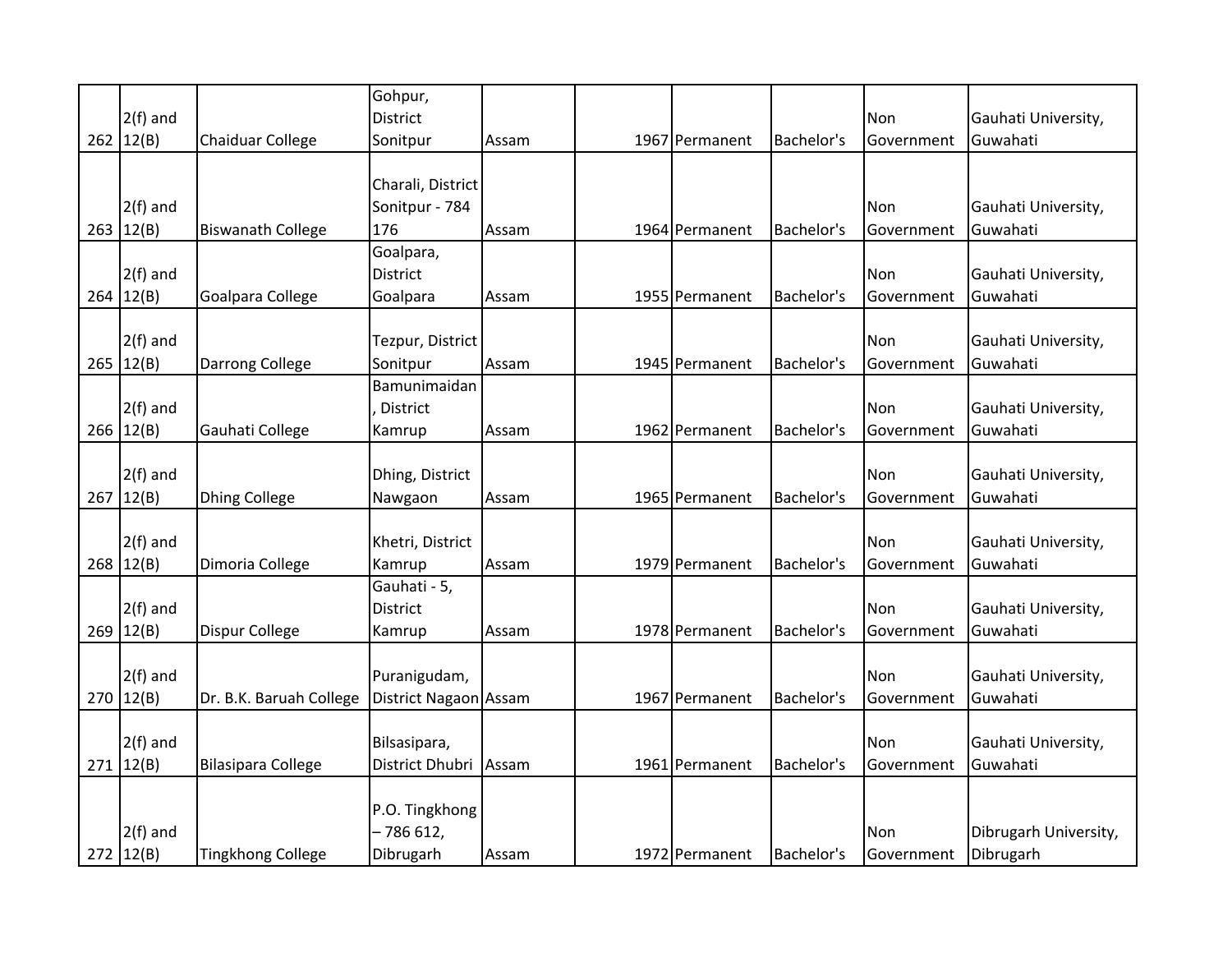| $2(f)$ and  | Dakshin Kamrup                   | Mirza, District |       |                |            |            | Gauhati University,   |
|-------------|----------------------------------|-----------------|-------|----------------|------------|------------|-----------------------|
| 273   12(B) | College                          | Kamrup          | Assam | 1961 Permanent | Bachelor's | Government | Guwahati              |
|             |                                  | P.O. Mahtali,   |       |                |            |            |                       |
| $2(f)$ and  |                                  | Dist. Kamrup-   |       |                |            | Non        | Gauhati University,   |
| 274   12(B) | Sontoli Anchalik College 781 136 |                 | Assam | 1987 Permanent | Bachelor's | Government | Guwahati              |
|             |                                  | $Ledo - 786$    |       |                |            |            |                       |
| $2(f)$ and  |                                  | 182, Tinsukia   |       |                |            | Non        | Dibrugarh University, |
| 275   12(B) | Ledo College                     | <b>District</b> | Assam | 1997 Permanent | Bachelor's | Government | Dibrugarh             |
|             |                                  |                 |       |                |            |            |                       |
|             |                                  | P.O. Simen      |       |                |            |            |                       |
|             |                                  | Chapari, Dist.  |       |                |            |            |                       |
| $2(f)$ and  |                                  | Dhemaji - 787   |       |                |            | <b>Non</b> | Dibrugarh University, |
| $276$ 12(B) | Simen Chapari College            | 061             | Assam | 1994 Permanent | Bachelor's | Government | Dibrugarh             |
|             |                                  |                 |       |                |            |            |                       |
| $2(f)$ and  |                                  | District-       |       |                |            | Non        | Gauhati University,   |
| 277   12(B) | <b>Science College</b>           | Kokrajhar       | Assam | 1999 Permanent | Bachelor's | Government | Guwahati              |
|             |                                  | P.O.            |       |                |            |            |                       |
|             |                                  | Fakiragram,     |       |                |            |            |                       |
| $2(f)$ and  |                                  | <b>District</b> |       |                |            | Non        | Gauhati University,   |
| 278   12(B) | Fakiragram College               | Kokrajhar       | Assam | 1994 Permanent | Bachelor's | Government | Guwahati              |
|             |                                  | P.O. Sissi      |       |                |            |            |                       |
| $2(f)$ and  |                                  | Borgaon, Dist.  |       |                |            | Non        | Dibrugarh University, |
| 279   12(B) | Sissi Borgoan College            | Dhemaji         | Assam | 1992 Permanent | Bachelor's | Government | Dibrugarh             |
|             |                                  | Kokrajhar,      |       |                |            |            |                       |
|             |                                  | District-       |       |                |            |            |                       |
| $2(f)$ and  |                                  | Kokrajhar Btad  |       |                |            | <b>Non</b> | Gauhati University,   |
| 280   12(B) | <b>Commerce College</b>          | 783370          | Assam | 1985 Permanent | Bachelor's | Government | Guwahati              |
|             |                                  | Khowang Ghat-   |       |                |            |            |                       |
|             |                                  | 786 676,        |       |                |            |            |                       |
| $2(f)$ and  |                                  | <b>District</b> |       |                |            | Non        | Dibrugarh University, |
| 281   12(B) | <b>Khowang College</b>           | Dibrugarh       | Assam | 1982 Permanent | Bachelor's | Government | Dibrugarh             |
|             |                                  | Rangachachi,    |       |                |            |            |                       |
| $2(f)$ and  |                                  | Majuli, Jorhat- |       |                |            | Non        | Dibrugarh University, |
| 282   12(B) | Rangachachi College              | 785 104         | Assam | 1983 Permanent | Bachelor's | Government | Dibrugarh             |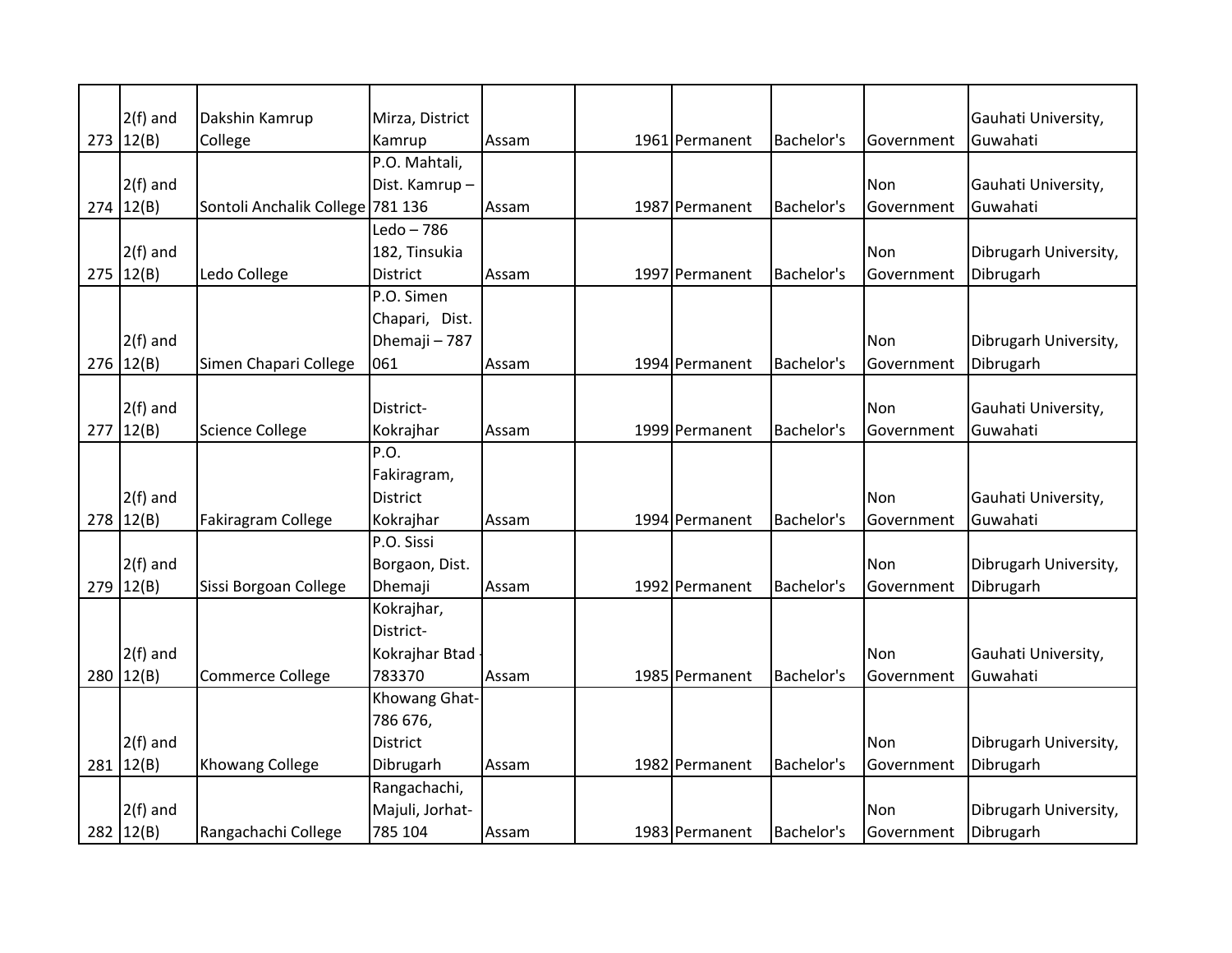| $2(f)$ and<br>283   12(B) | Ratnapith College      | Bhalpur, P.O.<br>Chopra - 783<br>371, Dist.<br>Dhulmi | Assam | 1978 Permanent | Bachelor's | Non<br>Government | Gauhati University,<br>Guwahati |
|---------------------------|------------------------|-------------------------------------------------------|-------|----------------|------------|-------------------|---------------------------------|
|                           |                        |                                                       |       |                |            |                   |                                 |
|                           |                        | $P.O. - S.K.$                                         |       |                |            |                   |                                 |
|                           |                        | Adarsha, Dist.                                        |       |                |            |                   |                                 |
| $2(f)$ and                |                        | Lakhimpur-                                            |       |                |            | Non               | Dibrugarh University,           |
| 284   12(B)               | Subansiri College      | 787 056                                               | Assam | 1997 Permanent | Bachelor's | Government        | Dibrugarh                       |
|                           |                        | Doboka, Distt.                                        |       |                |            |                   |                                 |
| $2(f)$ and                |                        | Nagaon - 781                                          |       |                |            | Non               | Gauhati University,             |
| 285   12(B)               | Haji Anfar Ali College | 014                                                   | Assam | 1986 Permanent | Bachelor's | Government        | Guwahati                        |
|                           |                        | P.O.                                                  |       |                |            |                   |                                 |
|                           |                        | Bamunimaida                                           |       |                |            |                   |                                 |
|                           |                        | m, Geetanagar,                                        |       |                |            |                   |                                 |
| $2(f)$ and                |                        | Guwahati-                                             |       |                |            | Non               | Gauhati University,             |
| 286   12(B)               | Kanya Mahavidyalaya    | 781021                                                | Assam | 1977 Permanent | Bachelor's | Government        | Guwahati                        |
|                           |                        | Singerpara,                                           |       |                |            |                   |                                 |
|                           |                        | P.O.: Kendua,                                         |       |                |            |                   |                                 |
|                           |                        | Dist. Kamrup,                                         |       |                |            |                   |                                 |
| $2(f)$ and                |                        | Assam $-781$                                          |       |                |            | Non               | Gauhati University,             |
| 287   12(B)               | Vidya Bharati College  | 121                                                   | Assam | 1990 Permanent | Bachelor's | Government        | Guwahati                        |
|                           |                        |                                                       |       |                |            |                   |                                 |
|                           |                        |                                                       |       |                |            |                   |                                 |
|                           |                        | P.O. Silapathar                                       |       |                |            |                   |                                 |
| $2(f)$ and                | Silapathar Town        | $-787059,$                                            |       |                |            | Non               | Dibrugarh University,           |
| 288   12(B)               | College                | Distt. Dhemaji                                        | Assam | 1993 Permanent | Bachelor's | Government        | Dibrugarh                       |
|                           |                        |                                                       |       |                |            |                   |                                 |
|                           |                        | P.O.                                                  |       |                |            |                   |                                 |
|                           |                        | Katlicherra                                           |       |                |            |                   |                                 |
| $2(f)$ and                |                        | -788 161, Dist.                                       |       |                |            | Non               | Assam University,               |
| 289   12(B)               | S.K. Roy College       | HailaKandi                                            | Assam | 1995 Permanent | Bachelor's | Government        | Silchar                         |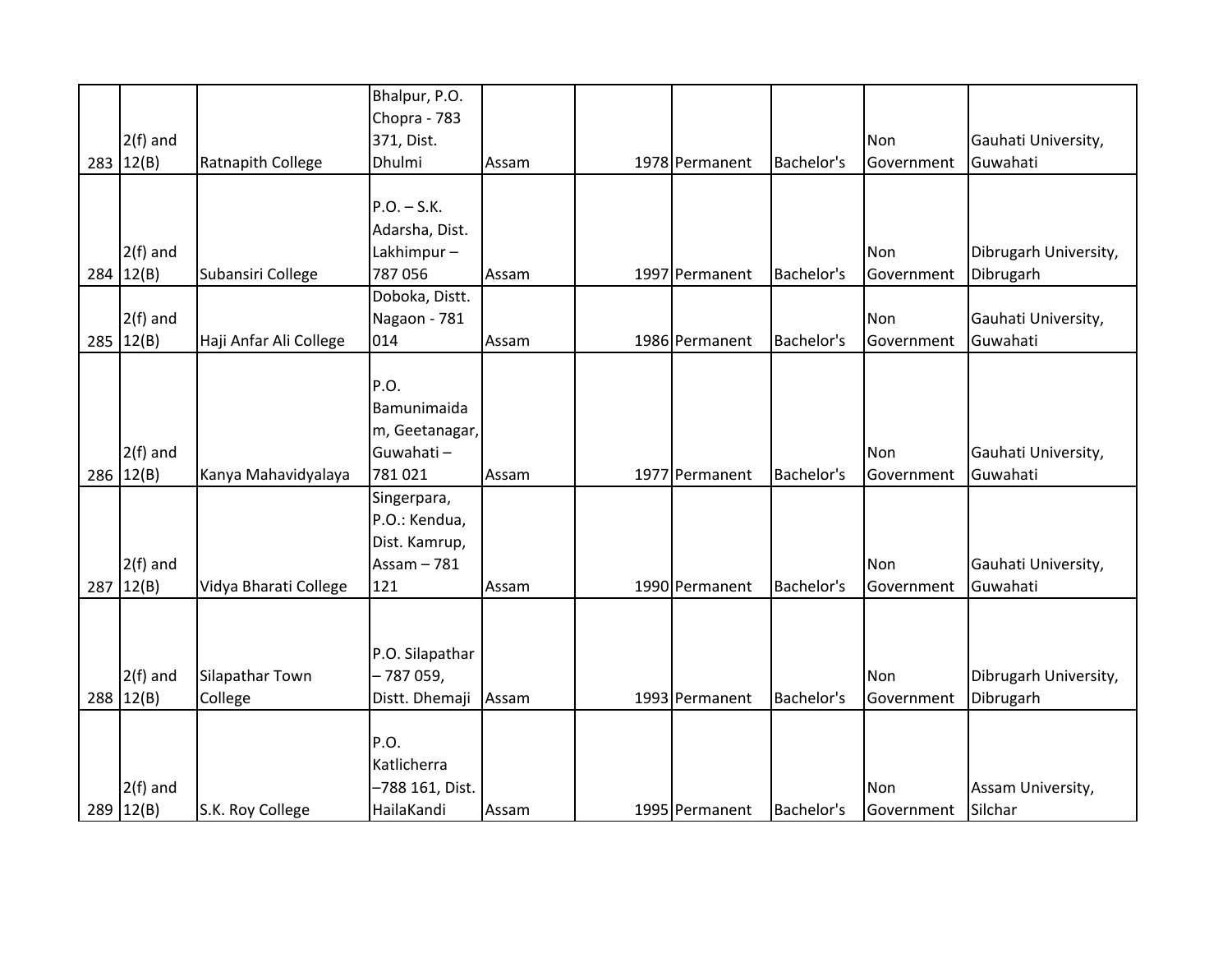|             |                           | P.O-Lakhipur,   |         |                |            |                   |                       |
|-------------|---------------------------|-----------------|---------|----------------|------------|-------------------|-----------------------|
|             |                           | <b>District</b> |         |                |            |                   |                       |
| $2(f)$ and  |                           | Goalpara-783    |         |                |            | Non               | Gauhati University,   |
| 290   12(B) | Lakhipur College          | 129             | Assam   | 1981 Permanent | Bachelor's | Government        | Guwahati              |
|             |                           | Orang $-784$    |         |                |            |                   |                       |
|             |                           | 114, Dist.      |         |                |            |                   |                       |
| $2(f)$ and  | Kalaguru Bishnu Rabha     | Udalguri,       |         |                |            | Non               | Gauhati University,   |
| 291   12(B) | Degree College            | B.T.A.D.        | Assam   | 1990 Permanent | Bachelor's | Government        | Guwahati              |
|             |                           |                 |         |                |            |                   |                       |
|             |                           | P.O. Bakulguri, |         |                |            |                   |                       |
|             |                           | Dist.           |         |                |            |                   |                       |
| $2(f)$ and  | <b>Brahmaputra Degree</b> | Lakhimpur-      |         |                |            | Non               | Dibrugarh University, |
| 292 $12(B)$ | College                   | 787 055         | Assam   | 1993 Permanent | Bachelor's | Government        | Dibrugarh             |
|             |                           |                 |         |                |            |                   |                       |
|             |                           | P.O.            |         |                |            |                   |                       |
| $2(f)$ and  |                           | Chapakhowa,     |         |                |            | Non               | Dibrugarh University, |
| 293   12(B) | Sadiya College            | Distt. Tinsukia | Assam   | 1982 Permanent | Bachelor's | Government        | Dibrugarh             |
|             |                           |                 |         |                |            |                   |                       |
|             |                           | P.O. Patrichuk, |         |                |            |                   |                       |
|             |                           | Dist.           |         |                |            |                   |                       |
| $2(f)$ and  | Rengam Subansiri          | Lakhimpur-      |         |                |            | <b>Non</b>        | Dibrugarh University, |
| 294   12(B) | College                   | 787 055         | Assam   | 1994 Permanent | Bachelor's | Government        | Dibrugarh             |
|             |                           | Komlathambi,    |         |                |            |                   |                       |
| $2(f)$ and  | South East Manipur        | District        |         |                |            |                   | Manipur University,   |
| 295   12(B) | College                   | Chandel         | Manipur | 1983 Permanent | Bachelor's | Government        | Imphal                |
|             |                           |                 |         |                |            |                   |                       |
| $2(f)$ and  |                           | Porompat,       |         |                |            |                   | Manipur University,   |
| 296   12(B) | Modern College            | District Imphal | Manipur | 1963 Permanent | Bachelor's | Government        | Imphal                |
|             |                           | Moirang,        |         |                |            |                   |                       |
| $2(f)$ and  |                           | <b>District</b> |         |                |            |                   | Manipur University,   |
| 297   12(B) | <b>Moirang College</b>    | Bishenpur       | Manipur | 1963 Permanent | Bachelor's | Government        | Imphal                |
|             |                           | Nambol,         |         |                |            |                   |                       |
| $2(f)$ and  | S. Khulla Women's         | <b>District</b> |         |                |            |                   | Manipur University,   |
| 298   12(B) | College                   | Bishenpur       | Manipur | 1980 Permanent | Bachelor's | <b>Government</b> | Imphal                |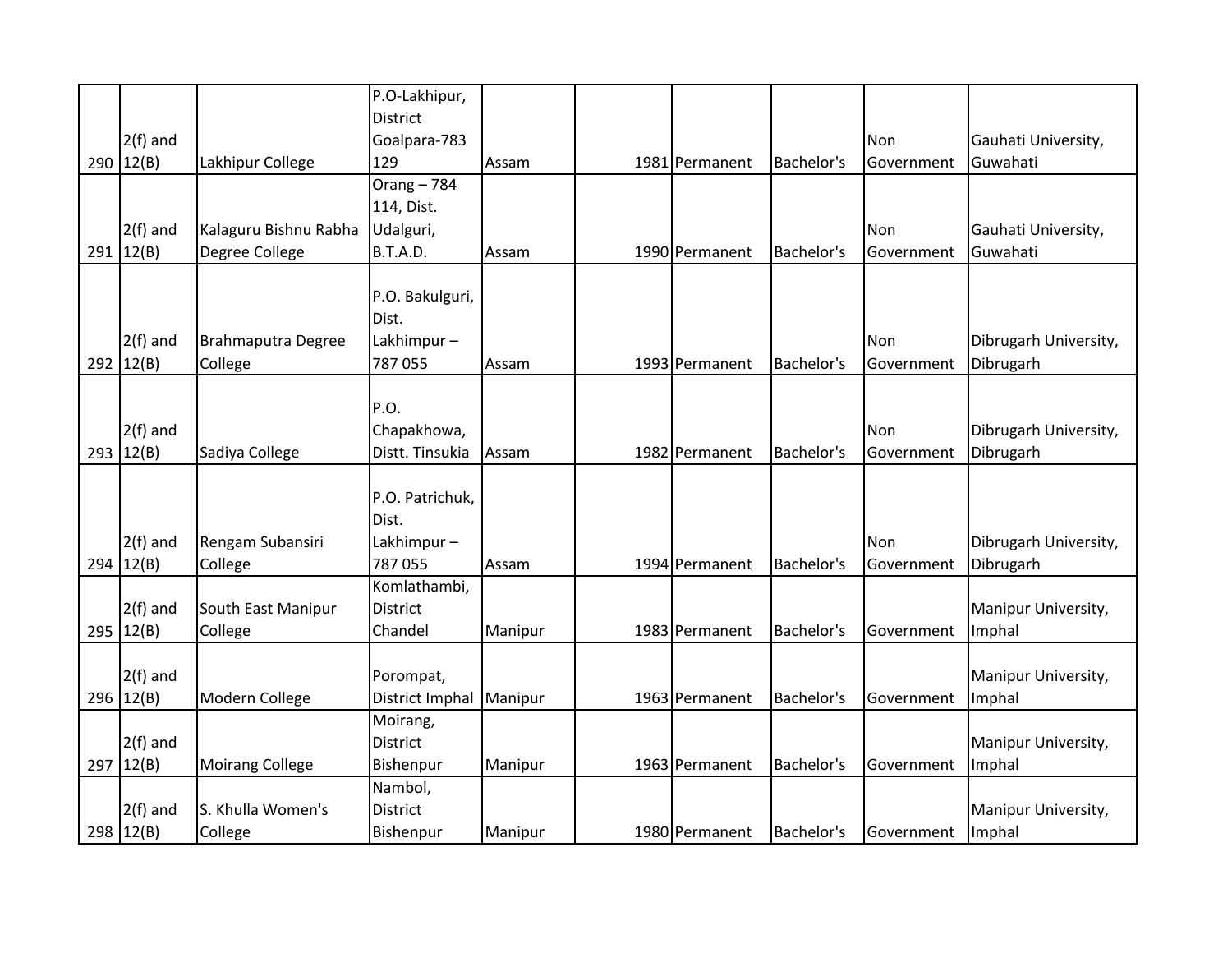|             |                           | Ningthoukhon     |         |                |            |             |                     |
|-------------|---------------------------|------------------|---------|----------------|------------|-------------|---------------------|
| $2(f)$ and  |                           | g, District      |         |                |            |             | Manipur University, |
| 299   12(B) | Mangolnganbi College      | Bishenpur        | Manipur | 1985 Permanent | Bachelor's | Government  | Imphal              |
|             |                           |                  |         |                |            |             |                     |
|             |                           | Lemphel Pet,     |         |                |            |             |                     |
| $2(f)$ and  | Regional Institute of     | Imphal, District |         |                |            | Non         | Manipur University, |
| 300   12(B) | <b>Medical Sciences</b>   | Imphal           | Manipur | 1972 Permanent | Bachelor's | Government  | Imphal              |
|             |                           |                  |         |                |            |             |                     |
| $2(f)$ and  |                           | Lamphelpat,      |         |                |            |             | Manipur University, |
| 301   12(B) | N.G. College              | District Imphal  | Manipur | 1971 Permanent | Bachelor's | Government  | Imphal              |
|             |                           | Yumnam           |         |                |            |             |                     |
|             |                           | Huidrom,         |         |                |            |             |                     |
| $2(f)$ and  |                           | District Imphal  |         |                |            | Non         | Manipur University, |
| 302 $12(B)$ | Mayai Lambi College       | West             | Manipur | 1981 Permanent | Bachelor's | Government  | Imphal              |
|             |                           | Nambol,          |         |                |            |             |                     |
| $2(f)$ and  | Nambol L. Sanoi           | <b>District</b>  |         |                |            |             | Manipur University, |
| 303   12(B) | College                   | Bishenpur        | Manipur | 1971 Permanent | Bachelor's | Government  | Imphal              |
|             |                           |                  |         |                |            |             |                     |
|             |                           |                  |         |                |            |             |                     |
| $2(f)$ and  |                           | Chajing Lilong,  |         |                |            | Non         | Manipur University, |
| 304   12(B) | <b>Regional College</b>   | District Imphal  | Manipur | 1991 Permanent | Bachelor's | Government  | Imphal              |
|             |                           |                  |         |                |            |             |                     |
| $2(f)$ and  |                           | Imphal, District |         |                |            |             | Manipur University, |
| 305 $12(B)$ | <b>Manipur College</b>    | Imphal           | Manipur | 1958 Permanent | Bachelor's | Government  | Imphal              |
|             |                           |                  |         |                |            |             |                     |
| $2(f)$ and  |                           | Takyel, District |         |                |            |             | Manipur University, |
| 306 12(B)   | <b>Oriental College</b>   | Imphal           | Manipur | 1963 Permanent | Bachelor's | Government  | Imphal              |
|             |                           | Motbung,         |         |                |            |             |                     |
| $2(f)$ and  |                           | <b>District</b>  |         |                |            |             | Manipur University, |
| 307   12(B) | <b>Presidency College</b> | Senapati         | Manipur | 1975 Permanent | Bachelor's | Government  | Imphal              |
|             |                           |                  |         |                |            |             |                     |
| $2(f)$ and  |                           | Ukhrul, District |         |                |            |             | Manipur University, |
| 308   12(B) | <b>Pettigrew College</b>  | Ukhrul           | Manipur | 1965 Permanent | Bachelor's | lGovernment | Imphal              |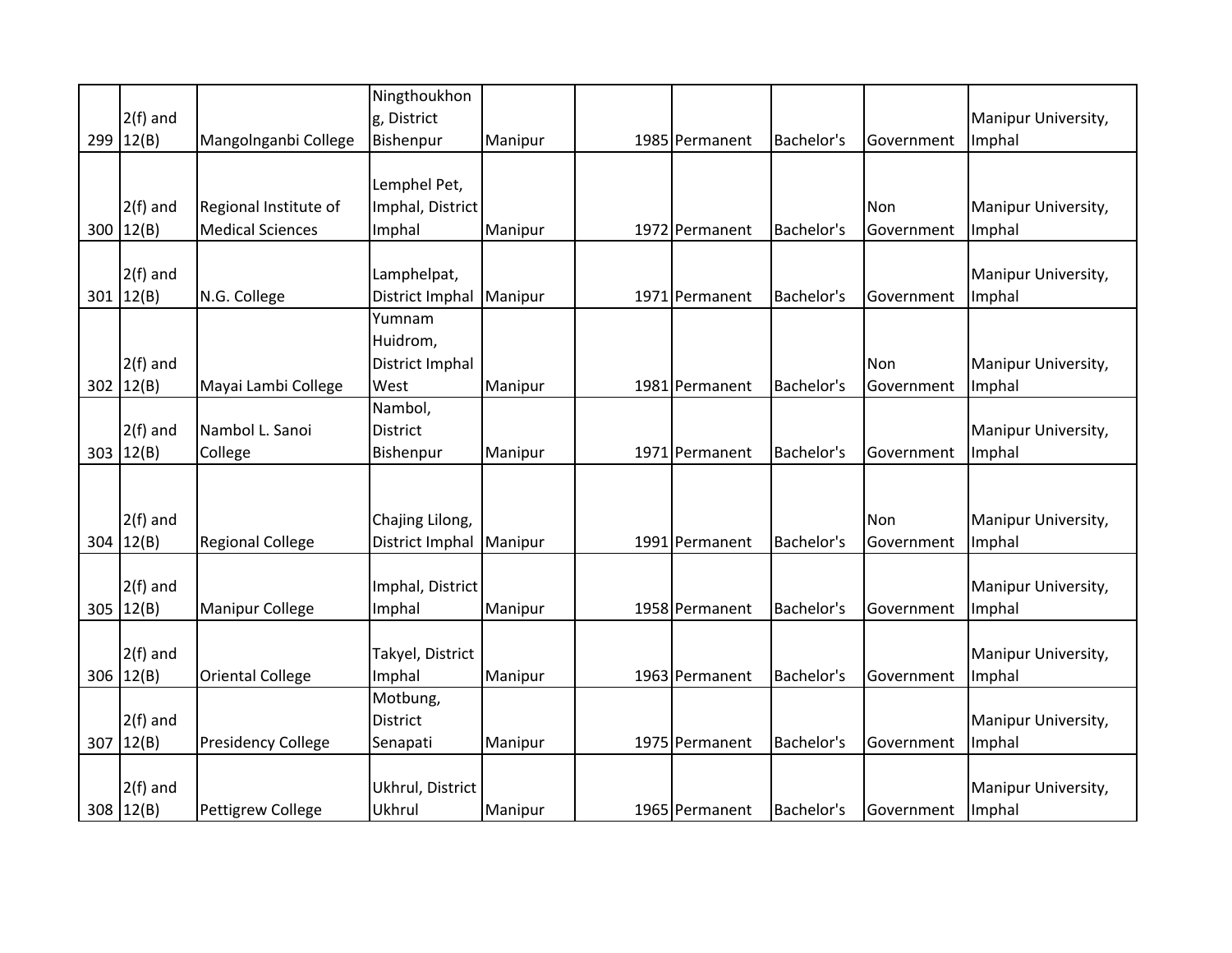| $2(f)$ and<br>$309$ 12(B) | Maharaja Bodhchandra<br>College    | Imphal, District<br>Imphal                          | Manipur            | 1976 Permanent | Bachelor's | Government        | Manipur University,<br>Imphal |
|---------------------------|------------------------------------|-----------------------------------------------------|--------------------|----------------|------------|-------------------|-------------------------------|
| $2(f)$ and<br>310   12(B) | G.P. Government<br>women's College | Imphal, District<br>Imphal                          | Manipur            | 1965 Permanent | Bachelor's | Government        | Manipur University,<br>Imphal |
| $2(f)$ and<br>311   12(B) | Kamakhya Pemton<br>College         | Hiyanghemg,<br>Manipur                              | Manipur            | 1981 Permanent | Master's   | Non<br>Government | Manipur University,<br>Imphal |
| $2(f)$ and<br>312   12(B) | Naorem Birahari<br>College         | Khundrakpam,<br>Imphal $-795$<br>114                | Manipur            | 1986 Permanent | Bachelor's | Non<br>Government | Manipur University,<br>Imphal |
| $2(f)$ and<br>313   12(B) | <b>Biramangol College</b>          | Sawombung,<br>District Imphal                       | Manipur            | 1985 Permanent | Bachelor's | Government        | Manipur University,<br>Imphal |
| $2(f)$ and<br>314   12(B) | Bethani Christian                  | Churachandpu<br>r, District<br>Churachandpu         |                    | 1993 Permanent | Bachelor's | Non<br>Government | Manipur University,<br>Imphal |
| $2(f)$ and<br>315   12(B) | College<br><b>Standard College</b> | Kongba,<br>District Imphal                          | Manipur<br>Manipur | 1981 Permanent | Bachelor's | Government        | Manipur University,<br>Imphal |
| $2(f)$ and<br>316   12(B) | Pravabati College                  | Mayang<br>Imphal $-795$<br>132                      | Manipur            | 1981 Permanent | Bachelor's | Non<br>Government | Manipur University,<br>Imphal |
| $2(f)$ and<br>317   12(B) | Jiri College                       | Kadamtala,<br>Jiribam - 795<br>116                  | Manipur            | 1981 Permanent | Bachelor's | Non<br>Government | Manipur University,<br>Imphal |
| $2(f)$ and<br>318   12(B) | Royal Academy of Law               | Oinam, District<br>Bishnupur,<br>Manipur-795<br>134 | Manipur            | 1994 Permanent | Bachelor's | Non<br>Government | Manipur University,<br>Imphal |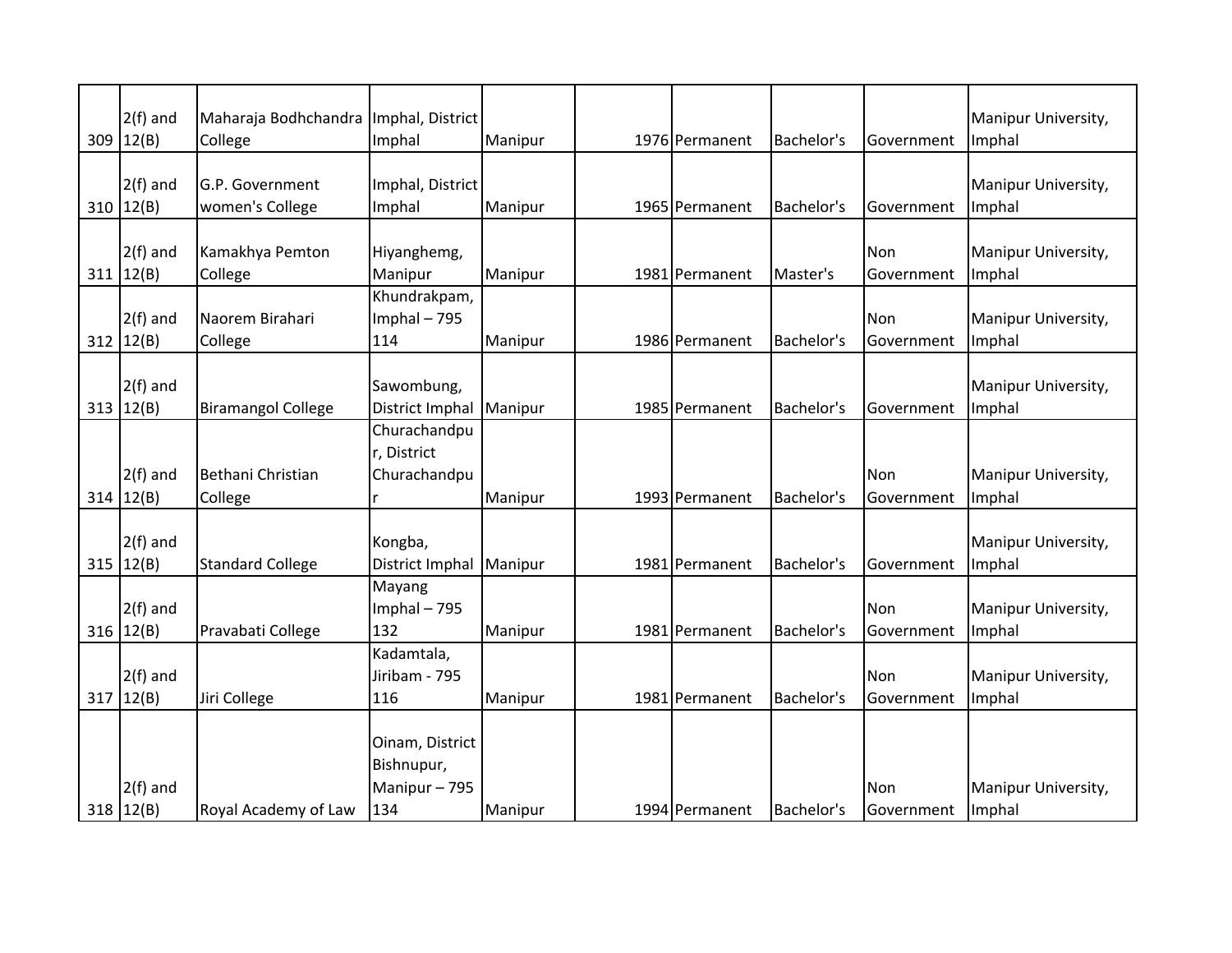|     |             | Shree Shree                               |                  |         |                |            |            |                     |
|-----|-------------|-------------------------------------------|------------------|---------|----------------|------------|------------|---------------------|
|     | $2(f)$ and  | Gourgobind Girls'                         | Khurai, Imphal   |         |                |            | Non        | Manipur University, |
|     | 319   12(B) | College                                   | East-795 010     | Manipur | 1985 Permanent | Bachelor's | Government | Imphal              |
|     |             |                                           | Khurai           |         |                |            |            |                     |
|     |             |                                           | Chairenthong,    |         |                |            |            |                     |
|     | $2(f)$ and  |                                           | Imphal East-     |         |                |            | Non        | Manipur University, |
| 320 | 12(B)       | Ng. Mani College                          | 795 010          | Manipur | 1986 Permanent | Bachelor's | Government | Imphal              |
|     |             |                                           | Kakching         |         |                |            |            |                     |
|     |             |                                           | Khunou,          |         |                |            |            |                     |
|     | $2(f)$ and  | Kakching Khunou                           | <b>District</b>  |         |                |            |            | Manipur University, |
|     | 321   12(B) | College                                   | Thoubal          | Manipur | 1981 Permanent | Bachelor's | Government | Imphal              |
|     |             |                                           | Taloulong,       |         |                |            |            |                     |
|     | $2(f)$ and  | Damdei Christian                          | Motbung-795      |         |                |            | Non        | Manipur University, |
|     | 322   12(B) | College                                   | 107              | Manipur | 1992 Permanent | Bachelor's | Government | Imphal              |
|     |             |                                           |                  |         |                |            |            |                     |
|     | $2(f)$ and  |                                           | Lilong, District |         |                |            |            | Manipur University, |
|     | 323   12(B) | Lilong Haoreibi College                   | Thoubal          | Manipur | 1970 Permanent | Bachelor's | Government | Imphal              |
|     |             |                                           |                  |         |                |            |            |                     |
|     | $2(f)$ and  |                                           | Tadubi, District |         |                |            |            | Manipur University, |
| 324 | 12(B)       | <b>Hill College</b>                       | Senapati         | Manipur | 1989 Permanent | Bachelor's | Government | Imphal              |
|     |             |                                           |                  |         |                |            |            |                     |
|     | $2(f)$ and  | Hindi Teacher's Training Imphal, District |                  |         |                |            |            | Manipur University, |
| 325 | 12(B)       | College                                   | Imphal           | Manipur | 1975 Permanent | Bachelor's | Government | Imphal              |
|     |             |                                           |                  |         |                |            |            |                     |
|     | $2(f)$ and  |                                           | Akampat,         |         |                |            |            | Manipur University, |
| 326 | 12(B)       | <b>Ideal Girls College</b>                | District Imphal  | Manipur | 1971 Permanent | Bachelor's | Government | Imphal              |
|     |             |                                           |                  |         |                |            |            |                     |
|     | $2(f)$ and  |                                           | Imphal, District |         |                |            | Non        | Manipur University, |
| 327 | 12(B)       | Imphal Arts College                       | Imphal           | Manipur | 1959 Permanent | Bachelor's | Government | Imphal              |
|     |             |                                           |                  |         |                |            |            |                     |
|     | $2(f)$ and  |                                           | Imphal, District |         |                |            |            | Manipur University, |
|     | 328   12(B) | Imphal College                            | Imphal           | Manipur | 1952 Permanent | Bachelor's | Government | Imphal              |
|     |             |                                           | Kakching,        |         |                |            |            |                     |
|     | $2(f)$ and  |                                           | District         |         |                |            |            | Manipur University, |
|     | 329 $12(B)$ | Kha - Manipur College                     | Thoubal          | Manipur | 1966 Permanent | Bachelor's | Government | Imphal              |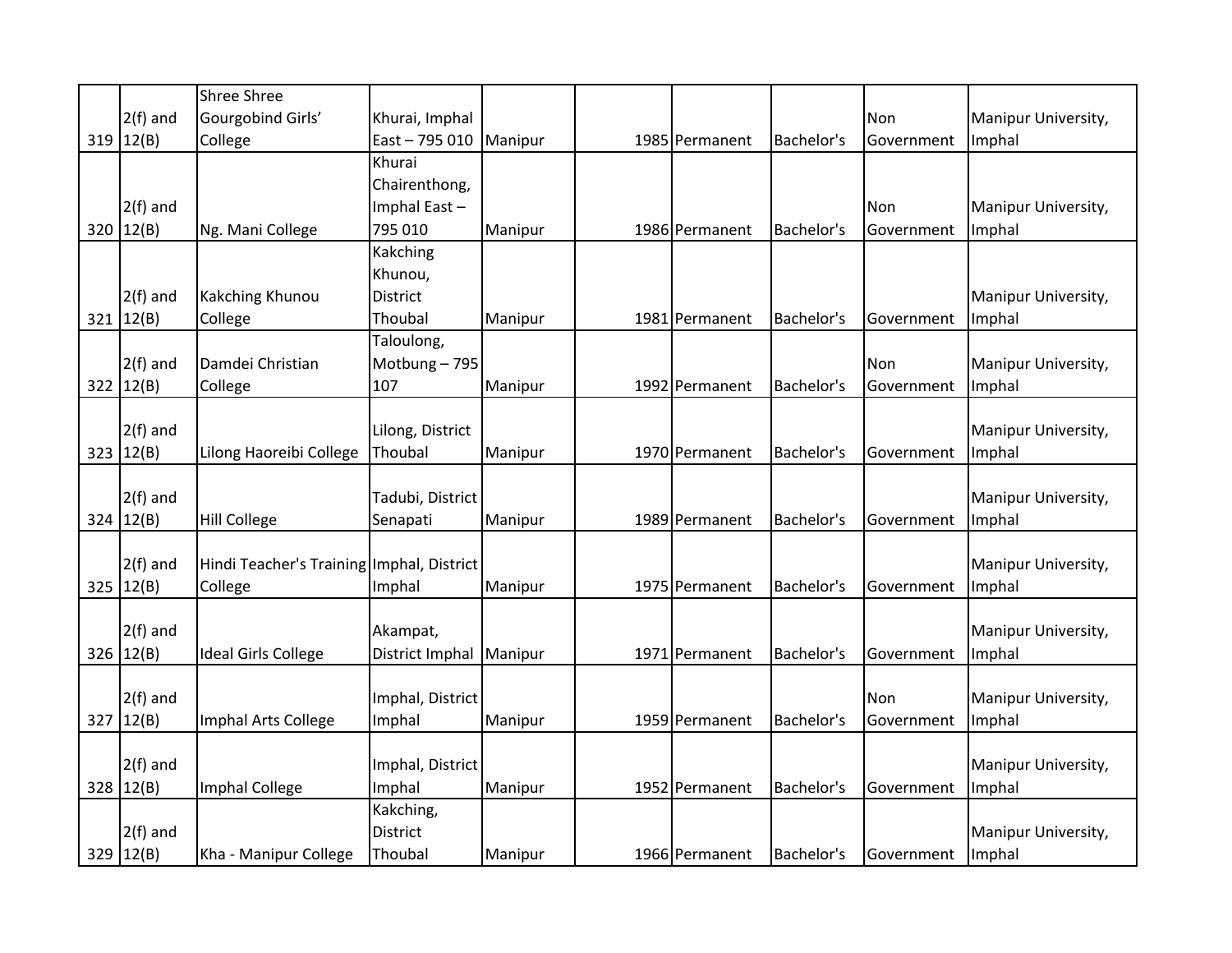| $2(f)$ and<br>330 $ 12(B) $ | Kumbi College                                         | Kumbi, District<br>Bishnupur          | Manipur | 1991 Permanent | Bachelor's | Government         | Manipur University,<br>Imphal |
|-----------------------------|-------------------------------------------------------|---------------------------------------|---------|----------------|------------|--------------------|-------------------------------|
| $2(f)$ and<br>331   12(B)   | L.M.S. Law College                                    | Imphal - 1,<br>District Imphal        | Manipur | 1958 Permanent | Bachelor's | <b>IGovernment</b> | Manipur University,<br>Imphal |
| $2(f)$ and<br>332   12(B)   | Lamka College                                         | Lamka, District<br>Churachandpu       | Manipur | 1979 Permanent | Bachelor's | <b>Government</b>  | Manipur University,<br>Imphal |
| $2(f)$ and<br>333 $12(B)$   | Liberal College                                       | Luwangsangba<br>m, District<br>Imphal | Manipur | 1979 Permanent | Bachelor's | Non<br>Government  | Manipur University,<br>Imphal |
| $2(f)$ and<br>334 $12(B)$   | Moreh College                                         | Moreh,<br>Chandel Distt.<br>- 795 131 | Manipur | 1992 Permanent | Bachelor's | Non<br>Government  | Manipur University,<br>Imphal |
| $2(f)$ and<br>335 $12(B)$   | T.S. Paul Manipur<br>Women's College                  | Mongsangei,<br>District Imphal        | Manipur | 1990 Permanent | Bachelor's | Non<br>Government  | Manipur University,<br>Imphal |
| $2(f)$ and<br>336 $12(B)$   | D.M. College of Science                               | Imphal, District<br>Imphal            | Manipur | 1946 Permanent | Bachelor's | Government         | Manipur University,<br>Imphal |
| $2(f)$ and<br>337 $12(B)$   | D.M. College of<br>Commerce                           | Imphal, District<br>Imphal            | Manipur | 1946 Permanent | Bachelor's | Non<br>Government  | Manipur University,<br>Imphal |
| $2(f)$ and<br>338 12(B)     | D.M. College of Arts                                  | Imphal, District<br>Imphal            | Manipur | 1975 Permanent | Bachelor's | <b>Government</b>  | Manipur University,<br>Imphal |
| $2(f)$ and<br>339 $12(B)$   | D.M. College of Teacher Imphal, District<br>Education | Imphal                                | Manipur | 1972 Permanent | Bachelor's | Government         | Manipur University,<br>Imphal |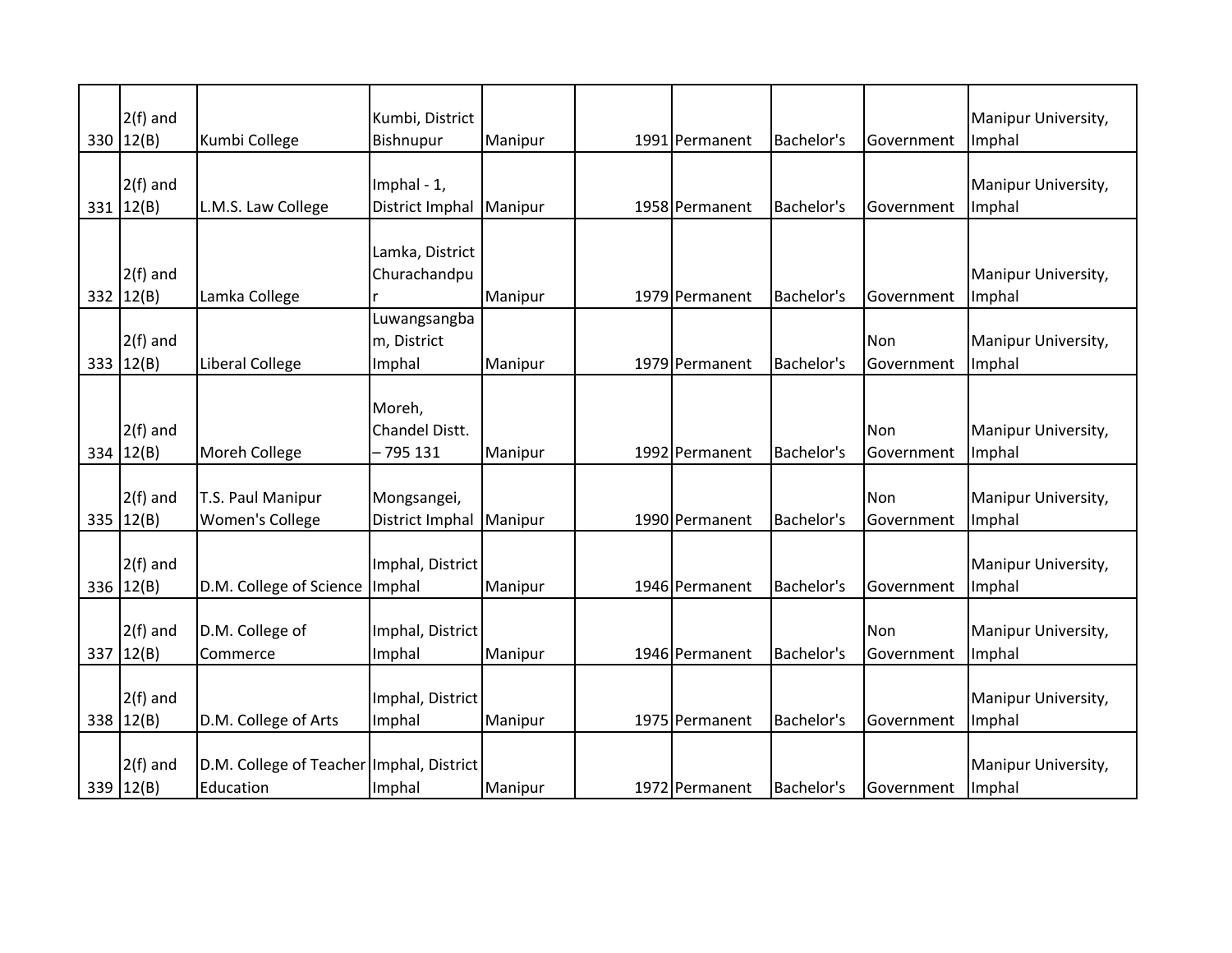|     |             |                                   | Churachandpu     |         |                |            |            |                     |
|-----|-------------|-----------------------------------|------------------|---------|----------------|------------|------------|---------------------|
|     |             |                                   | r, District      |         |                |            |            |                     |
|     | $2(f)$ and  |                                   | Churachandpu     |         |                |            |            | Manipur University, |
| 340 | 12(B)       | Churachandpur College             |                  | Manipur | 1965 Permanent | Bachelor's | Government | Imphal              |
|     |             |                                   | Bishenpur,       |         |                |            |            |                     |
|     | $2(f)$ and  |                                   | <b>District</b>  |         |                |            |            | Manipur University, |
|     | 341   12(B) | C.I. College                      | Bishenpur        | Manipur | 1965 Permanent | Bachelor's | Government | Imphal              |
|     |             |                                   |                  |         |                |            |            |                     |
|     | $2(f)$ and  | Kanan Devi Memorial               | Pangei, Imphal   |         |                |            | Non        | Manipur University, |
| 342 | 12(B)       | College of Education              | East-795 114     | Manipur | 1993 Permanent | Bachelor's | Government | Imphal              |
|     |             |                                   |                  |         |                |            |            |                     |
|     | $2(f)$ and  |                                   | Maram $-795$     |         |                |            | Non        | Manipur University, |
|     | 343 $12(B)$ | Don Bosco College                 | 105              | Manipur | 2000 Permanent | Bachelor's | Government | Imphal              |
|     |             |                                   | Koirengei,       |         |                |            |            |                     |
|     |             |                                   | Imphal East,     |         |                |            |            |                     |
|     |             |                                   | P.O.             |         |                |            |            |                     |
|     |             |                                   | Mantripukhri-    |         |                |            |            |                     |
|     | $2(f)$ and  | Trinity Teacher Training 795 002, |                  |         |                |            | Non        | Manipur University, |
| 344 | 12(B)       | College                           | Imphal           | Manipur | 2003 Permanent | Bachelor's | Government | Imphal              |
|     |             |                                   |                  |         |                |            |            |                     |
|     |             |                                   | Senapati, P.O.   |         |                |            |            |                     |
|     |             |                                   | / P.S., Senapati |         |                |            |            |                     |
|     | $2(f)$ and  |                                   | District - 795   |         |                |            | Non        | Manipur University, |
| 345 | 12(B)       | Mt. Everest College               | 106              | Manipur | 1999 Permanent | Bachelor's | Government | Imphal              |
|     |             |                                   | Tamenglong,      |         |                |            |            |                     |
|     | $2(f)$ and  |                                   | <b>District</b>  |         |                |            |            | Manipur University, |
| 346 | 12(B)       | <b>Tamenglong College</b>         | Tamenglong       | Manipur | 1986 Permanent | Bachelor's | Government | Imphal              |
|     |             |                                   |                  |         |                |            |            |                     |
|     | $2(f)$ and  |                                   | Oinam, District  |         |                |            |            | Manipur University, |
| 347 | 12(B)       | <b>Thambal Marik College</b>      | Bishenpur        | Manipur | 1980 Permanent | Bachelor's | Government | Imphal              |
|     |             |                                   | Thoubal,         |         |                |            |            |                     |
|     | $2(f)$ and  |                                   | <b>District</b>  |         |                |            |            | Manipur University, |
|     | 348   12(B) | <b>Thoubal College</b>            | Thoubal          | Manipur | 1963 Permanent | Bachelor's | Government | Imphal              |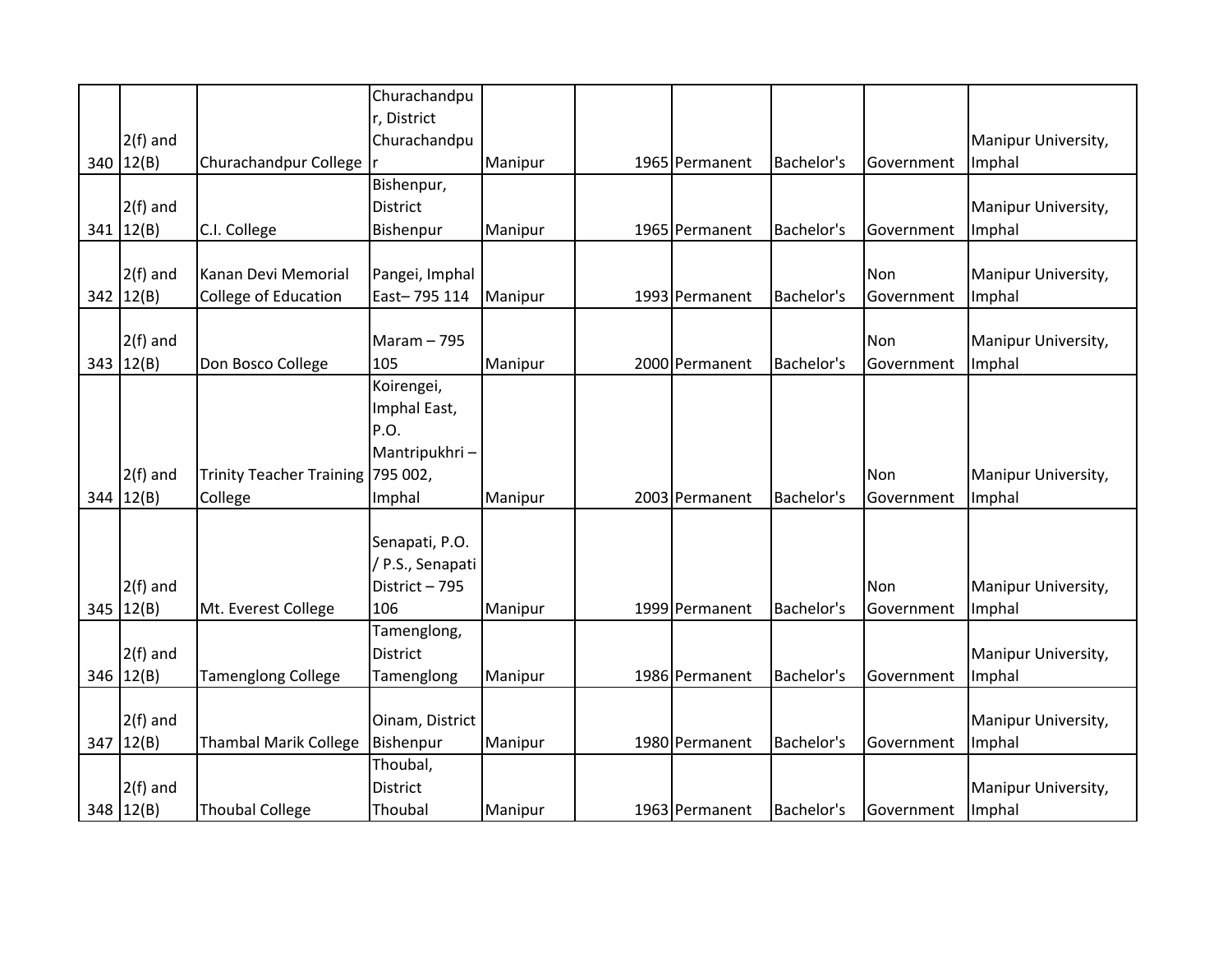|     |               |                            | Chandel,                  |           |                |            |            |                     |
|-----|---------------|----------------------------|---------------------------|-----------|----------------|------------|------------|---------------------|
|     | $2(f)$ and    |                            | <b>District</b>           |           |                |            |            | Manipur University, |
| 349 | 12(B)         | <b>United College</b>      | Chandel                   | Manipur   | 1980 Permanent | Bachelor's | Government | Imphal              |
|     |               |                            |                           |           |                |            |            |                     |
|     |               |                            | Thoubal                   |           |                |            |            |                     |
|     | $2(f)$ and    | Waikhom Mani Girl's        | Okram, District           |           |                |            | Non        | Manipur University, |
| 350 | 12(B)         | College                    | Thoubal                   | Manipur   | 1989 Permanent | Bachelor's | Government | Imphal              |
|     |               |                            | Wangjing,                 |           |                |            |            |                     |
|     | $2(f)$ and    |                            | District                  |           |                |            |            | Manipur University, |
|     | 351   12(B)   | Y.K. College               | Thoubal                   | Manipur   | 1976 Permanent | Bachelor's | Government | Imphal              |
|     |               |                            | Mawkyrwat-                |           |                |            |            |                     |
|     | $2(f)$ and    |                            | 793 114, West             |           |                |            | Non        | North-Eastern Hill  |
|     | 352   12(B)   | <b>Sngap Syiem College</b> | Khasi Hills               | Meghalaya | 1990 Permanent | Bachelor's | Government | University, Shilong |
|     |               |                            | Shillong - 3,             |           |                |            |            |                     |
|     | $2(f)$ and    |                            | <b>District East</b>      |           |                |            | Non        | North-Eastern Hill  |
|     | 353 $ 12(B) $ | St. Mary's College         | Khasi Hills               | Meghalaya | 1937 Permanent | Bachelor's | Government | University, Shilong |
|     |               |                            | Shillong - 2,             |           |                |            |            |                     |
|     | $2(f)$ and    |                            | <b>District East</b>      |           |                |            | Non        | North-Eastern Hill  |
| 354 | 12(B)         | Synod College              | Khasi Hills               | Meghalaya | 1965 Permanent | Bachelor's | Government | University, Shilong |
|     |               |                            |                           |           |                |            |            |                     |
|     | $2(f)$ and    |                            | Shillong-793              |           |                |            | Non        | North-Eastern Hill  |
| 355 | 12(B)         | Umshyrpi College           | 004                       | Meghalaya | 1994 Permanent | Bachelor's | Government | University, Shilong |
|     |               |                            |                           |           |                |            |            |                     |
|     |               |                            | Madan Laban,              |           |                |            |            |                     |
|     | $2(f)$ and    |                            | Shillong-793              |           |                |            | Non        | North-Eastern Hill  |
| 356 | 12(B)         | Raid Laban College         | 004                       | Meghalaya | 1984 Permanent | Bachelor's | Government | University, Shilong |
|     |               |                            |                           |           |                |            |            |                     |
|     |               |                            |                           |           |                |            |            |                     |
|     | $2(f)$ and    |                            | New Bhaitbari,            |           |                |            | Non        | North-Eastern Hill  |
| 357 | 12(B)         | Kazi & Zaman College       | West Garo Hills Meghalaya |           | 1990 Permanent | Bachelor's | Government | University, Shilong |
|     |               |                            | Rongkhon,                 |           |                |            |            |                     |
|     | $2(f)$ and    | College of Teacher         | Tura, West                |           |                |            | Non        | North-Eastern Hill  |
|     | 358 $12(B)$   | Education                  | Garo Hills                | Meghalaya | 1993 Permanent | Bachelor's | Government | University, Shilong |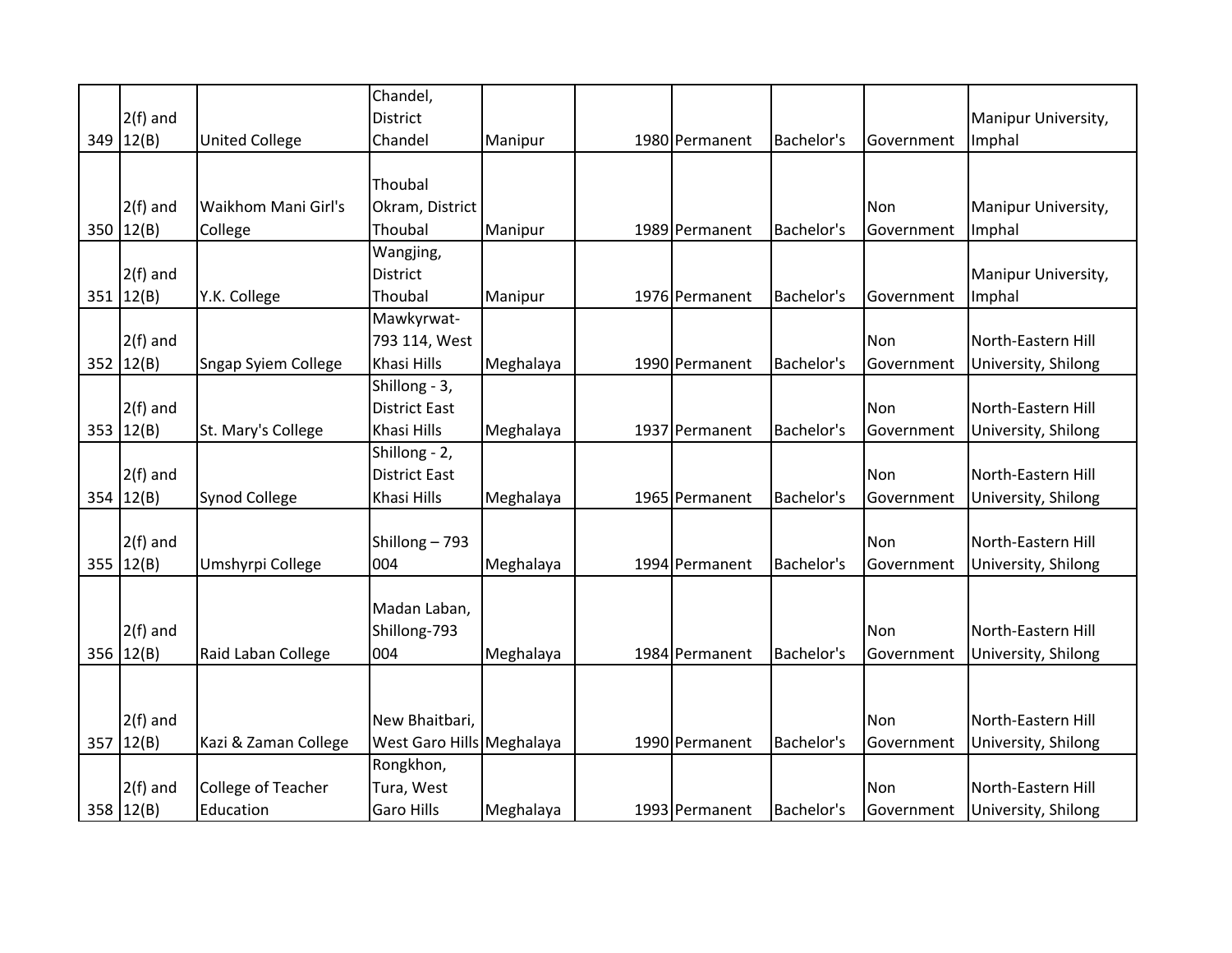|     |            |                           | West Khasi Hill        |           |                |            |            |                     |
|-----|------------|---------------------------|------------------------|-----------|----------------|------------|------------|---------------------|
|     |            |                           | District,              |           |                |            |            |                     |
|     | $2(f)$ and |                           | Meghalaya-             |           |                |            | Non        | North-Eastern Hill  |
| 359 | 12(B)      | Nongstoin College         | 793 119                | Meghalaya | 1987 Permanent | Bachelor's | Government | University, Shilong |
|     |            |                           |                        |           |                |            |            |                     |
|     |            |                           | Lympung                |           |                |            |            |                     |
|     |            |                           | Weiking, Jaiaw,        |           |                |            |            |                     |
|     | $2(f)$ and |                           | Shillong-793           |           |                |            | Non        | North-Eastern Hill  |
| 360 | 12(B)      | Seng Khasi College        | 002                    | Meghalaya | 1973 Permanent | Bachelor's | Government | University, Shilong |
|     |            |                           | P.O.-Tikrikilla-       |           |                |            |            |                     |
|     | $2(f)$ and |                           | 794 109, West          |           |                |            | Non        | North-Eastern Hill  |
| 361 | 12(B)      | Tikrikilla College        | <b>Garo Hills</b>      | Meghalaya | 1993 Permanent | Bachelor's | Government | University, Shilong |
|     |            |                           |                        |           |                |            |            |                     |
|     |            |                           | Shillong - 793         |           |                |            |            |                     |
|     | $2(f)$ and |                           | 003, District          |           |                |            | Non        | North-Eastern Hill  |
| 362 | 12(B)      | St. Edmunds College       | East Khasi Hills       | Meghalaya | 1924 Permanent | Bachelor's | Government | University, Shilong |
|     |            |                           |                        |           |                |            |            |                     |
|     | $2(f)$ and |                           |                        |           |                |            | Non        | North-Eastern Hill  |
| 363 | 12(B)      | Sohra College             | East Khasi Hills       | Meghalaya | 1982 Permanent | Bachelor's | Government | University, Shilong |
|     |            |                           | Tura, Distrist         |           |                |            |            |                     |
|     | $2(f)$ and | <b>Tura Government</b>    | <b>West Garo Hills</b> |           |                |            |            | North-Eastern Hill  |
| 364 | 12(B)      | College                   | - 794 004              | Meghalaya | 1958 Permanent | Bachelor's | Government | University, Shilong |
|     |            |                           | PO Dawki-793           |           |                |            |            |                     |
|     | $2(f)$ and |                           | 109, Jaintia           |           |                |            | Non        | North-Eastern Hill  |
| 365 | 12(B)      | Nongtalang College        | Hills                  | Meghalaya | 1992 Permanent | Bachelor's | Government | University, Shilong |
|     |            |                           | Boyce Road-            |           |                |            |            |                     |
|     |            |                           | Laitumkhrah,           |           |                |            |            |                     |
|     | $2(f)$ and | St. Mary's College of     | Shillong-793           |           |                |            | <b>Non</b> | North-Eastern Hill  |
| 366 | 12(B)      | <b>Teacher Education</b>  | 003                    | Meghalaya | 1937 Permanent | Bachelor's | Government | University, Shilong |
|     |            |                           | Khliehriat-793         |           |                |            |            |                     |
|     | $2(f)$ and |                           | 200, Jaintia           |           |                |            | Non        | North-Eastern Hill  |
| 367 | 12(B)      | Jaintia Eastern College   | Hills                  | Meghalaya | 1993 Permanent | Bachelor's | Government | University, Shilong |
|     |            |                           |                        |           |                |            |            |                     |
|     | $2(f)$ and | Govt. Zirtiri Residential |                        |           |                |            |            | North-Eastern Hill  |
|     | 368 12(B)  | <b>Science College</b>    | Aizawal                | Meghalaya | 1985 Permanent | Bachelor's | Government | University, Shilong |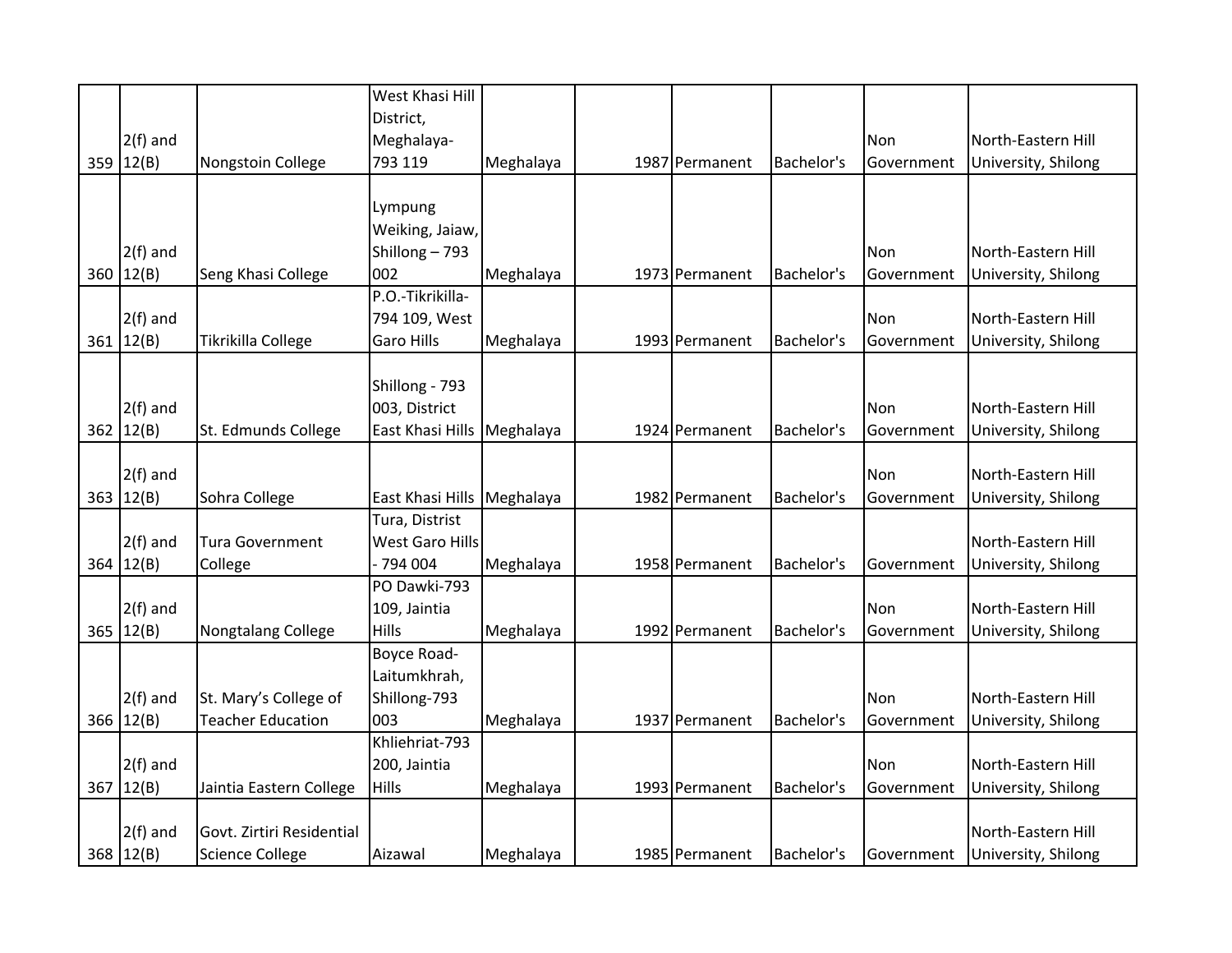|     |             |                                | Barapani,                  |           |                |            |            |                     |
|-----|-------------|--------------------------------|----------------------------|-----------|----------------|------------|------------|---------------------|
|     | $2(f)$ and  |                                | <b>District East</b>       |           |                |            | Non        | North-Eastern Hill  |
| 369 | 12(B)       | <b>Union Christian College</b> | Khasi Hills                | Meghalaya | 1952 Permanent | Bachelor's | Government | University, Shilong |
|     |             |                                |                            |           |                |            |            |                     |
|     | $2(f)$ and  |                                |                            |           |                |            | Non        | North-Eastern Hill  |
| 370 | 12(B)       | Don Bosco College              | Tura - 794 002 Meghalaya   |           | 1987 Permanent | Bachelor's | Government | University, Shilong |
|     |             |                                | Shillong,                  |           |                |            |            |                     |
|     | $2(f)$ and  |                                | <b>District East</b>       |           |                |            | Non        | North-Eastern Hill  |
|     | 371   12(B) | <b>Shillong Law College</b>    | Khasi Hills                | Meghalaya | 1964 Permanent | Bachelor's | Government | University, Shilong |
|     |             |                                |                            |           |                |            |            |                     |
|     |             |                                | Shillong - 793             |           |                |            |            |                     |
|     | $2(f)$ and  | <b>Shillong Commerce</b>       | 003, District              |           |                |            | Non        | North-Eastern Hill  |
| 372 | 12(B)       | College                        | East Khasi Hills           | Meghalaya | 1987 Permanent | Bachelor's | Government | University, Shilong |
|     |             |                                |                            |           |                |            |            |                     |
|     |             |                                | Shillong - 793             |           |                |            |            |                     |
|     | $2(f)$ and  |                                | 003, District              |           |                |            | Non        | North-Eastern Hill  |
| 373 | 12(B)       | <b>Shillong College</b>        | East Khasi Hills           | Meghalaya | 1956 Permanent | Bachelor's | Government | University, Shilong |
|     |             |                                |                            |           |                |            |            |                     |
|     |             |                                | Bishnapur,                 |           |                |            |            |                     |
|     |             |                                | Shillong-793               |           |                |            |            |                     |
|     | $2(f)$ and  |                                | 004, District              |           |                |            | Non        | North-Eastern Hill  |
| 374 | 12(B)       | Sankardev College              | East Khasi Hills           | Meghalaya | 1962 Permanent | Bachelor's | Government | University, Shilong |
|     |             |                                |                            |           |                |            |            |                     |
|     |             |                                | Shillong - 793             |           |                |            |            |                     |
|     | $2(f)$ and  |                                | 003, District              |           |                |            | Non        | North-Eastern Hill  |
| 375 | 12(B)       | St. Anthony's College          | East Khasi Hills           | Meghalaya | 1934 Permanent | Bachelor's | Government | University, Shilong |
|     |             |                                | Shillong,                  |           |                |            |            |                     |
|     |             |                                | <b>District East</b>       |           |                |            |            |                     |
|     | $2(f)$ and  |                                | Khasi Hills -              |           |                |            | Non        | North-Eastern Hill  |
| 376 | 12(B)       | <b>Women's College</b>         | 793 003                    | Meghalaya | 1987 Permanent | Bachelor's | Government | University, Shilong |
|     |             |                                |                            |           |                |            |            |                     |
|     |             |                                | Boyce Road,                |           |                |            |            |                     |
|     |             |                                | Shillong 793               |           |                |            |            |                     |
|     | $2(f)$ and  | <b>College of Teachers</b>     | 003, District              |           |                |            | Non        | North-Eastern Hill  |
|     | 377   12(B) | Education                      | East Khasi Hills Meghalaya |           | 1964 Permanent | Master's   | Government | University, Shilong |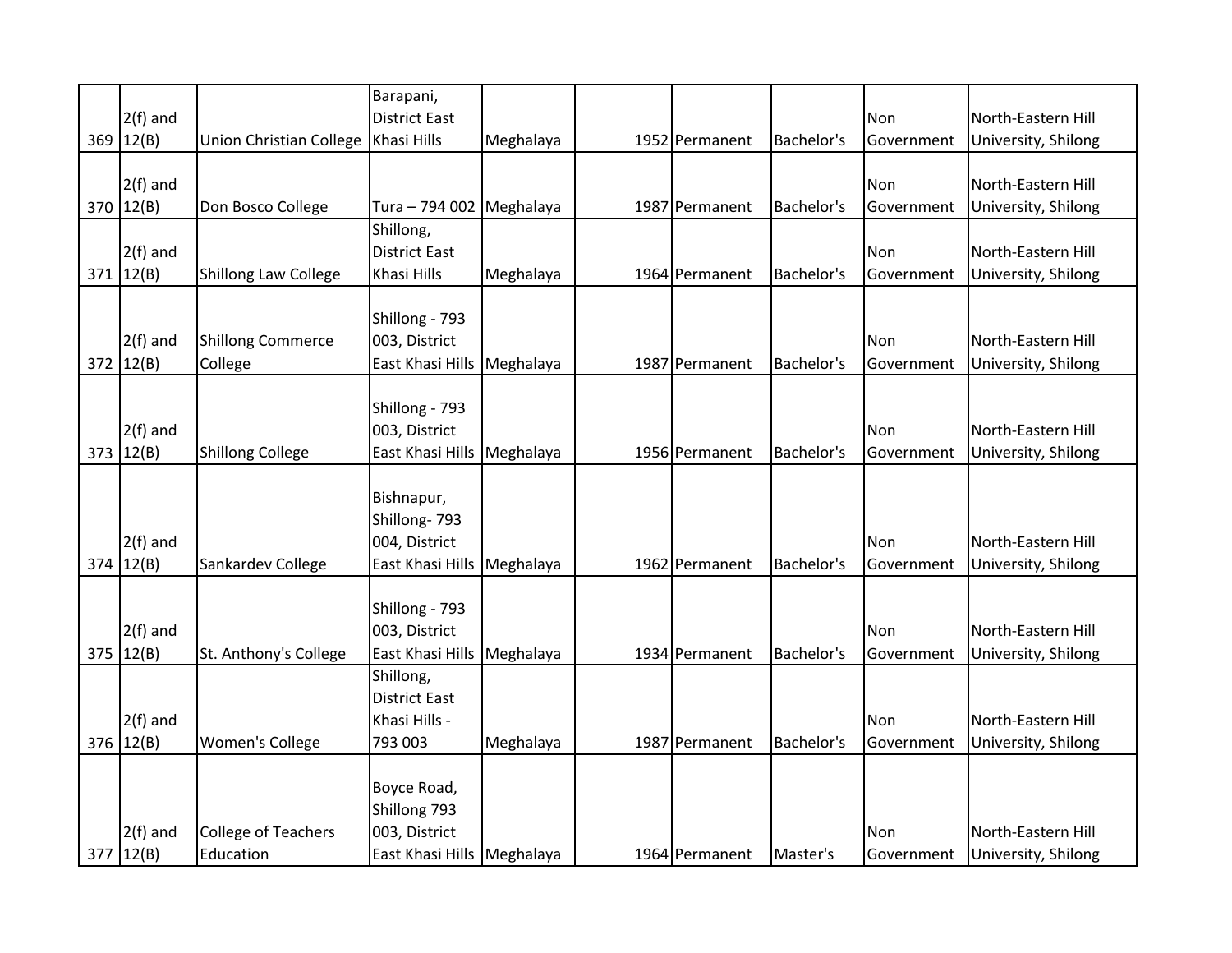|     |            |                            | Mendipathar,          |           |                |            |            |                     |
|-----|------------|----------------------------|-----------------------|-----------|----------------|------------|------------|---------------------|
|     | $2(f)$ and |                            | <b>District East</b>  |           |                |            | Non        | North-Eastern Hill  |
|     | 378 12(B)  | <b>Mendipathar College</b> | <b>Garo Hills</b>     | Meghalaya | 1971 Permanent | Bachelor's | Government | University, Shilong |
|     |            |                            | Jaintia Hills,        |           |                |            |            |                     |
|     |            |                            | Jowai - 793           |           |                |            |            |                     |
|     | $2(f)$ and | Kiang Nonghah              | 150, District         |           |                |            |            | North-Eastern Hill  |
| 379 | 12(B)      | <b>Government College</b>  | Jaintia Hills         | Meghalaya | 1967 Permanent | Bachelor's | Government | University, Shilong |
|     |            |                            | Shillong - 1,         |           |                |            |            |                     |
|     | $2(f)$ and |                            | <b>District East</b>  |           |                |            | Non        | North-Eastern Hill  |
| 380 | 12(B)      | Lady Kean Girls College    | Khasi Hills           | Meghalaya | 1935 Permanent | Bachelor's | Government | University, Shilong |
|     |            |                            |                       |           |                |            |            |                     |
|     |            |                            | Zawlnuam,             |           |                |            |            |                     |
|     | $2(f)$ and | Government Zawlnuam        | <b>District Mamit</b> |           |                |            |            | Mizoram University, |
|     | 381 12(B)  | College                    | - 796 471             | Mizoram   | 1994 Permanent | Bachelor's | Government | Aizawl              |
|     |            |                            |                       |           |                |            |            |                     |
|     | $2(f)$ and |                            | Aizawl,               |           |                |            | Non        | Mizoram University, |
| 382 | 12(B)      | J. Thankima College        | Mizoram               | Mizoram   | 1992 Permanent | Bachelor's | Government | Aizawl              |
|     |            |                            |                       |           |                |            |            |                     |
|     | $2(f)$ and |                            |                       |           |                |            | Non        | Mizoram University, |
| 383 | 12(B)      | Lawngtlai College          | Lawngtlai             | Mizoram   | 1990 Permanent | Bachelor's | Government | Aizawl              |
|     |            |                            |                       |           |                |            |            |                     |
|     | $2(f)$ and | Institute of Advanced      |                       |           |                |            |            | Mizoram University, |
|     | 384 12(B)  | Study in Education         | Aizawl                | Mizoram   | 1975 Permanent | Bachelor's | Government | Aizawl              |
|     |            |                            |                       |           |                |            |            |                     |
|     |            |                            | Aizwal, District      |           |                |            |            |                     |
|     | $2(f)$ and | Pachhunga University       | Aizwal - 796          |           |                |            |            | Mizoram University, |
| 385 | 12(B)      | College                    | 001                   | Mizoram   | 1958 Permanent | Bachelor's | Government | Aizawl              |
|     |            |                            |                       |           |                |            |            |                     |
|     | $2(f)$ and |                            |                       |           |                |            | Non        | Mizoram University, |
| 386 | 12(B)      | Mamit College              | Mamit                 | Mizoram   | 1992 Permanent | Bachelor's | Government | Aizawl              |
|     |            |                            |                       |           |                |            |            |                     |
|     | $2(f)$ and |                            |                       |           |                |            | Non        | Mizoram University, |
| 387 | 12(B)      | Aizawl West College        | Aizawl                | Mizoram   | 1990 Permanent | Bachelor's | Government | Aizawl              |
|     | $2(f)$ and |                            |                       |           |                |            |            | Mizoram University, |
|     | 388 12(B)  | Saitual College            | Saitual               | Mizoram   | 1992 Permanent | Bachelor's | Government | Aizawl              |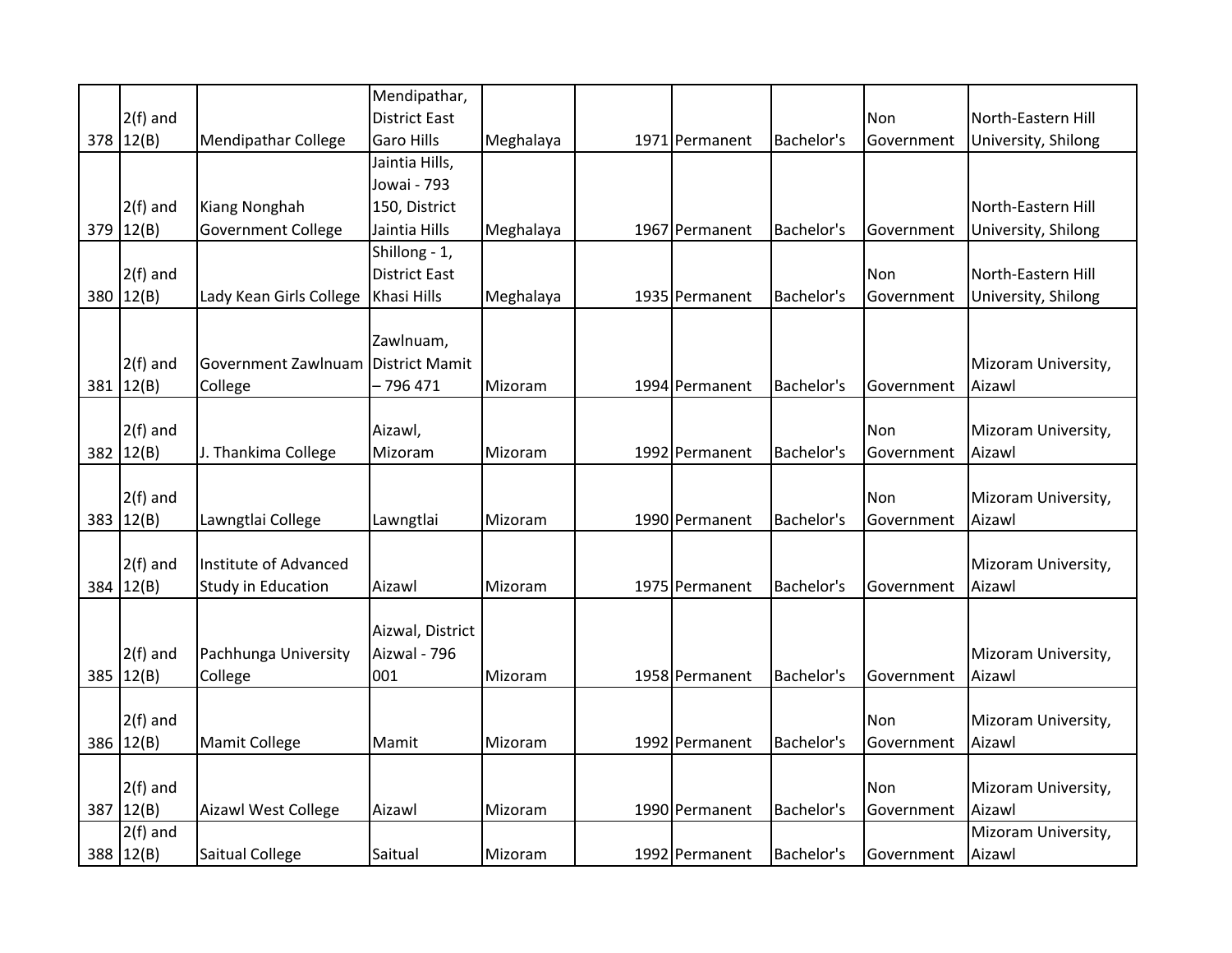|             | Regional Institute of       |                          |         |                |            |            |                     |
|-------------|-----------------------------|--------------------------|---------|----------------|------------|------------|---------------------|
|             | Paramedical and             | Zemabawk,                |         |                |            |            |                     |
| $2(f)$ and  | <b>Nursing Sciences</b>     | Aizawl - 796             |         |                |            | Non        | Mizoram University, |
| 389 12(B)   | (RIPANS)                    | 017                      | Mizoram | 1995 Permanent | Bachelor's | Government | Aizawl              |
|             |                             |                          |         |                |            |            |                     |
| $2(f)$ and  |                             | Aizawal,                 |         |                |            |            | Mizoram University, |
| 390 $12(B)$ | Hrangbana College           | District Aizawal Mizoram |         | 1985 Permanent | Bachelor's | Government | Aizawl              |
|             |                             | Lunglei - 796            |         |                |            |            |                     |
| $2(f)$ and  |                             | 701, District            |         |                |            |            | Mizoram University, |
| 391   12(B) | Lunglei Govt. College       | Lunglei                  | Mizoram | 1964 Permanent | Bachelor's | Government | Aizawl              |
|             |                             |                          |         |                |            |            |                     |
| $2(f)$ and  |                             | Lunglei-796              |         |                |            | Non        | Mizoram University, |
| 392 12(B)   | J. Buana College            | 701                      | Mizoram | 1983 Permanent | Bachelor's | Government | Aizawl              |
|             |                             | Aizawl - 796             |         |                |            |            |                     |
| $2(f)$ and  | <b>Aizawl Government</b>    | 001, District            |         |                |            |            | Mizoram University, |
| 393 $12(B)$ | College                     | Aizawal                  | Mizoram | 1975 Permanent | Bachelor's | Government | Aizawl              |
|             |                             |                          |         |                |            |            |                     |
| $2(f)$ and  |                             | Champhai,                |         |                |            |            | Mizoram University, |
| 394 12(B)   | Champhai College            | District Aizawal Mizoram |         | 1974 Permanent | Bachelor's | Government | Aizawl              |
|             |                             |                          |         |                |            |            |                     |
| $2(f)$ and  |                             | Khawzawl,                |         |                |            | Non        | Mizoram University, |
| 395 $12(B)$ | Khauzawl College            | Mizoram                  | Mizoram | 1996 Permanent | Bachelor's | Government | Aizawl              |
|             |                             | Kamalanagar,             |         |                |            |            |                     |
|             |                             | Chawngte,                |         |                |            |            |                     |
| $2(f)$ and  |                             | Chhimtuipui-             |         |                |            | Non        | Mizoram University, |
| 396 12(B)   | Kamalanagar College         | 796 770                  | Mizoram | 1992 Permanent | Bachelor's | Government | Aizawl              |
|             |                             |                          |         |                |            |            |                     |
| $2(f)$ and  | Zirtri Government           | Aizawal, Distrit         |         |                |            |            | Mizoram University, |
| 397 $12(B)$ | Women's College             | Aizawal                  | Mizoram | 1985 Permanent | Bachelor's | Government | Aizawl              |
|             |                             |                          |         |                |            |            |                     |
|             |                             | P.O. Ramhlun,            |         |                |            |            |                     |
| $2(f)$ and  |                             | Aizawl - 796             |         |                |            | Non        | Mizoram University, |
| 398 12(B)   | <b>Aizawl North College</b> | 012                      | Mizoram | 1988 Permanent | Bachelor's | Government | Aizawl              |
|             |                             |                          |         |                |            |            |                     |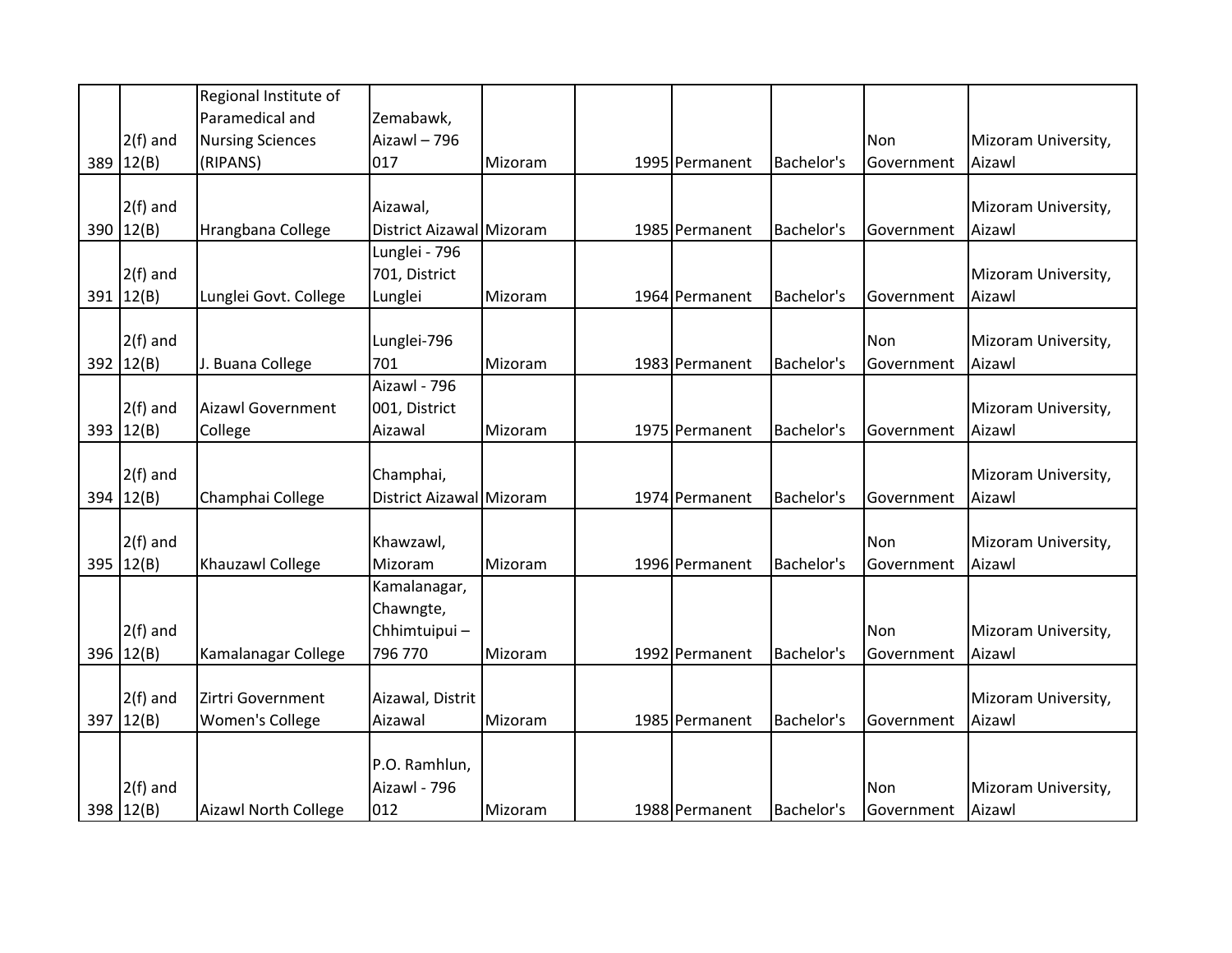|     | $2(f)$ and    |                            | Serchip,                 |          |                |            | Non        | Mizoram University,  |
|-----|---------------|----------------------------|--------------------------|----------|----------------|------------|------------|----------------------|
|     | 399 12(B)     | Serchip College            | District Aizawal Mizoram |          | 1974 Permanent | Bachelor's | Government | Aizawl               |
|     |               |                            |                          |          |                |            |            |                      |
|     | $2(f)$ and    |                            |                          |          |                |            | Non        | Mizoram University,  |
|     | 400 $12(B)$   | Johnson College            | Aizawl                   | Mizoram  | 1993 Permanent | Bachelor's | Government | Aizawl               |
|     | $2(f)$ and    |                            | Kolasib - 796            |          |                |            |            | Mizoram University,  |
|     | 401 $12(B)$   | Kolasib College            | 081                      | Mizoram  | 1979 Permanent | Bachelor's | Government | Aizawl               |
|     |               |                            |                          |          |                |            |            |                      |
|     | $2(f)$ and    |                            |                          |          |                |            | Non        | Mizoram University,  |
|     | 402 $12(B)$   | <b>Hnahthial College</b>   | Hnahthial                | Mizoram  | 1987 Permanent | Bachelor's | Government | Aizawl               |
|     |               |                            |                          |          |                |            |            |                      |
|     |               |                            | <b>Republic Veng</b>     |          |                |            |            |                      |
|     |               |                            | Aizawal,                 |          |                |            |            |                      |
|     | $2(f)$ and    | Govt. T. Romana            | Mizoram                  |          |                |            |            | Mizoram University,  |
|     | 403 $ 12(B) $ | College                    | 796001                   | Mizoram  | 1992 Permanent | Bachelor's | Government | Aizawl               |
|     |               |                            |                          |          |                |            |            |                      |
|     | $2(f)$ and    |                            |                          |          |                |            | Non        | Mizoram University,  |
|     | 404 $ 12(B)$  | Mizoram Law College        | Aizwal                   | Mizoram  | 1983 Permanent | Bachelor's | Government | Aizawl               |
|     | $2(f)$ and    | Government Saiha           | Saiha, District          |          |                |            |            | Mizoram University,  |
|     | 405 $12(B)$   | College                    | Chhimtuipui              | Mizoram  | 1980 Permanent | Bachelor's | Government | Aizawl               |
|     |               |                            |                          |          |                |            |            |                      |
|     | $2(f)$ and    |                            | Daklane,                 |          |                |            | Non        | Nagaland University, |
|     | 406 $12(B)$   | <b>Mount Alive College</b> | Kohima                   | Nagaland | 1994 Permanent | Bachelor's |            | Kohima               |
|     |               |                            | <b>East Police</b>       |          |                |            | Government |                      |
|     |               |                            |                          |          |                |            |            |                      |
|     |               |                            | Colony,                  |          |                |            |            |                      |
|     | $2(f)$ and    |                            | Dimapur-797              |          |                |            | Non        | Nagaland University, |
| 407 | 12(B)         | Salt Christian College     | 112                      | Nagaland | 1991 Permanent | Bachelor's | Government | Kohima               |
|     |               |                            | Residency                |          |                |            |            |                      |
|     |               |                            | Colony, Near             |          |                |            |            |                      |
|     |               |                            | Dimapur                  |          |                |            |            |                      |
|     |               |                            | Stadium, P.O.            |          |                |            |            |                      |
|     | $2(f)$ and    |                            | Dimapur-797              |          |                |            | Non        | Nagaland University, |
|     | 408   12(B)   | <b>Unity College</b>       | 112                      | Nagaland | 2007 Permanent | Bachelor's | Government | Kohima               |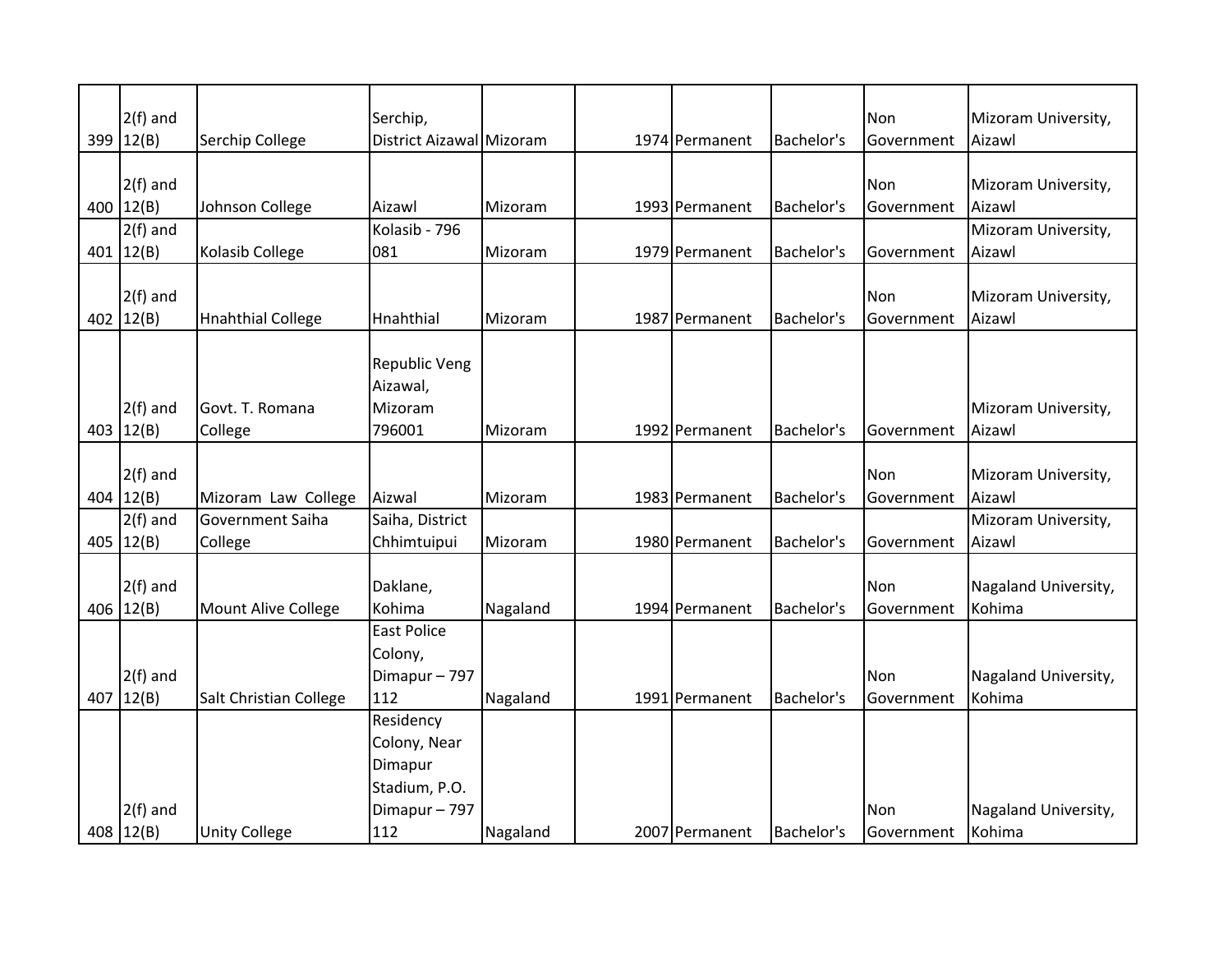|               |                           | Longleng,                |          |                |            |            |                      |
|---------------|---------------------------|--------------------------|----------|----------------|------------|------------|----------------------|
| $2(f)$ and    |                           | Nagaland-                |          |                |            | <b>Non</b> | Nagaland University, |
| 409 12(B)     | Yingli College            | 798 625                  | Nagaland | 1992 Permanent | Bachelor's | Government | Kohima               |
|               |                           |                          |          |                |            |            |                      |
| $2(f)$ and    |                           | Wokha - 1,               |          |                |            | Non        | Nagaland University, |
| 410 $12(B)$   | Mount Tiyi College        | Distrit Wokha            | Nagaland | 1977 Permanent | Bachelor's | Government | Kohima               |
|               |                           | Lingrijan,               |          |                |            |            |                      |
| $2(f)$ and    |                           | Dimapur-797              |          |                |            | Non        | Nagaland University, |
| 411 $ 12(B) $ | <b>Immanuel College</b>   | 112                      | Nagaland | 1994 Permanent | Bachelor's | Government | Kohima               |
|               |                           |                          |          |                |            |            |                      |
| $2(f)$ and    |                           | Kohima,                  |          |                |            | Non        | Nagaland University, |
| 412 $ 12(B) $ | Kohima College            | District Kohima Nagaland |          | 1959 Permanent | Bachelor's | Government | Kohima               |
|               |                           |                          |          |                |            |            |                      |
| $2(f)$ and    | <b>Dimapur Government</b> | Dimapur,                 |          |                |            |            | Nagaland University, |
| 413 $ 12(B) $ | College                   | District Kohima Nagaland |          | 1966 Permanent | Bachelor's | Government | Kohima               |
|               |                           | Mokochung,               |          |                |            |            |                      |
| $2(f)$ and    |                           | District                 |          |                |            |            | Nagaland University, |
| 414 $12(B)$   | Fazl Ali College          | Mokokchung               | Nagaland | 1959 Permanent | Bachelor's | Government | Kohima               |
|               |                           |                          |          |                |            |            |                      |
|               |                           | Chumukedima              |          |                |            |            |                      |
|               |                           | Seithekema,              |          |                |            |            |                      |
|               |                           | B.P.O. Patkai -          |          |                |            |            |                      |
| $2(f)$ and    |                           | 797 103,                 |          |                |            | Non        | Nagaland University, |
| 415 $12(B)$   | Patkai Christian College  | Dimapur                  | Nagaland | 1979 Permanent | Master's   | Government | Kohima               |
|               |                           |                          |          |                |            |            |                      |
| $2(f)$ and    |                           | Kohima - 797             |          |                |            | Non        | Nagaland University, |
| 416 $12(B)$   | <b>Baftist College</b>    | 001                      | Nagaland | 1986 Permanent | Bachelor's | Government | Kohima               |
|               |                           | $P.R.$ Hill $-$          |          |                |            |            |                      |
|               |                           | Kohima, P.O.             |          |                |            |            |                      |
|               |                           | Box No. 316,             |          |                |            |            |                      |
| $2(f)$ and    | Capital College of        | Nagaland-                |          |                |            | Non        | Nagaland University, |
| 417 $12(B)$   | <b>Higher Education</b>   | 797 001                  | Nagaland | 2004 Permanent | Bachelor's | Government | Kohima               |
|               |                           |                          |          |                |            |            |                      |
| $2(f)$ and    | Public College of         |                          |          |                |            | Non        | Nagaland University, |
| 418 $12(B)$   | Commerce                  | Dimapur                  | Nagaland | 1985 Permanent | Bachelor's | Government | Kohima               |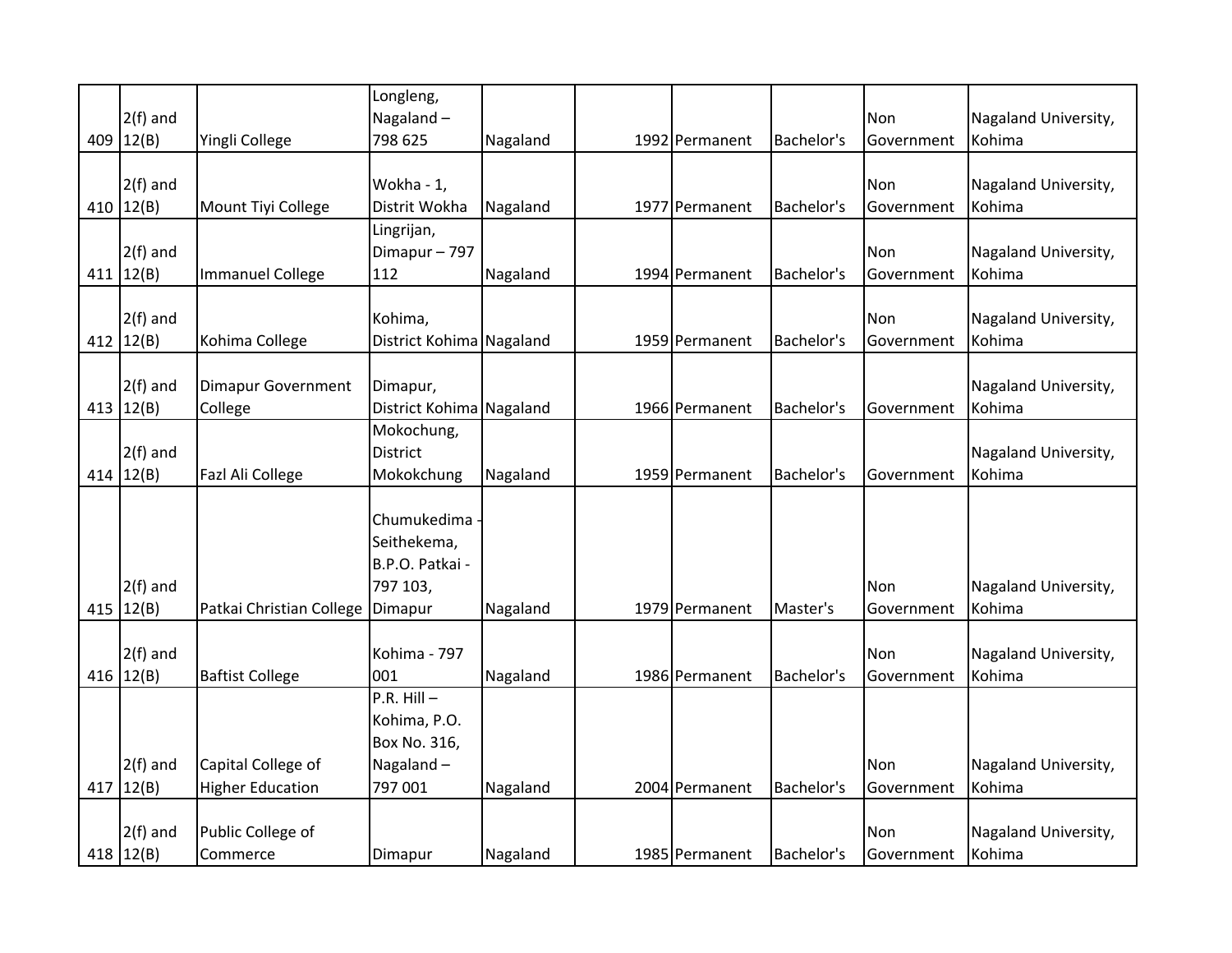|               |                              | Jain Temple              |          |                |            |                   |                      |
|---------------|------------------------------|--------------------------|----------|----------------|------------|-------------------|----------------------|
| $2(f)$ and    |                              | Road, Dimapur            |          |                |            | Non               | Nagaland University, |
| 419 $12(B)$   | S.D. Jain Girls' College     | - 797 112                | Nagaland | 1995 Permanent | Bachelor's | Government        | Kohima               |
|               |                              | P.O. - 164,              |          |                |            |                   |                      |
| $2(f)$ and    |                              | Kohima - 797             |          |                |            | Non               | Nagaland University, |
| 420 $12(B)$   | Alder College                | 001                      | Nagaland | 1994 Permanent | Bachelor's | Government        | Kohima               |
|               |                              |                          |          |                |            |                   |                      |
|               |                              | Dzuvuru Area,            |          |                |            |                   |                      |
|               |                              | P.O. Box No.             |          |                |            |                   |                      |
| $2(f)$ and    |                              | 405, Kohima-             |          |                |            | Non               | Nagaland University, |
| 421 $ 12(B) $ | Modern College               | 797 001                  | Nagaland | 1999 Permanent | Bachelor's | Government        | Kohima               |
|               |                              | Post Box # 216,          |          |                |            |                   |                      |
|               |                              | Duncan,                  |          |                |            |                   |                      |
| $2(f)$ and    | <b>Sukus Mission College</b> | Dimapur - 797            |          |                |            | Non               | Nagaland University, |
| 422 $ 12(B) $ | (Arts)                       | 112                      | Nagaland | 1996 Permanent | Bachelor's | Government        | Kohima               |
| $2(f)$ and    | Zunhebota Govt.              |                          |          |                |            |                   | Nagaland University, |
| 423 $12(B)$   | College                      | Zunhebota                | Nagaland | Permanent      | Bachelor's | Government        | Kohima               |
|               |                              |                          |          |                |            |                   |                      |
| $2(f)$ and    | Nagaland College of          | Kohima - 1,              |          |                |            |                   | Nagaland University, |
| 424 $12(B)$   | <b>Teacher Education</b>     | District Kohima Nagaland |          | 1975 Permanent | Bachelor's | Government        | Kohima               |
|               |                              |                          |          |                |            |                   |                      |
| $2(f)$ and    |                              | Kohima,                  |          |                |            |                   | Nagaland University, |
| 425 $ 12(B) $ | Kohima Science College       | District Kohima Nagaland |          | 1961 Permanent | Bachelor's | <b>Government</b> | Kohima               |
|               |                              |                          |          |                |            |                   |                      |
|               |                              | Jakhama,                 |          |                |            |                   |                      |
| $2(f)$ and    |                              | District Kohima          |          |                |            | Non               | Nagaland University, |
| 426 $12(B)$   | St. Joseph's College         | 797 001                  | Nagaland | 1988 Permanent | Bachelor's | Government        | Kohima               |
| $2(f)$ and    | Sao Chang Govt.              | Tuensang $-$             |          |                |            |                   | Nagaland University, |
| 427   12(B)   | College                      | 798 612                  | Nagaland | 1973 Permanent | Bachelor's | Government        | Kohima               |
|               |                              | Campul,                  |          |                |            |                   |                      |
|               |                              | Padampukhuri,            |          |                |            |                   |                      |
| $2(f)$ and    | Eastern Christian            | Dimapur -                |          |                |            | Non               | Nagaland University, |
| 428 $12(B)$   | College                      | 797116                   | Nagaland | 1993 Permanent | Bachelor's | Government        | Kohima               |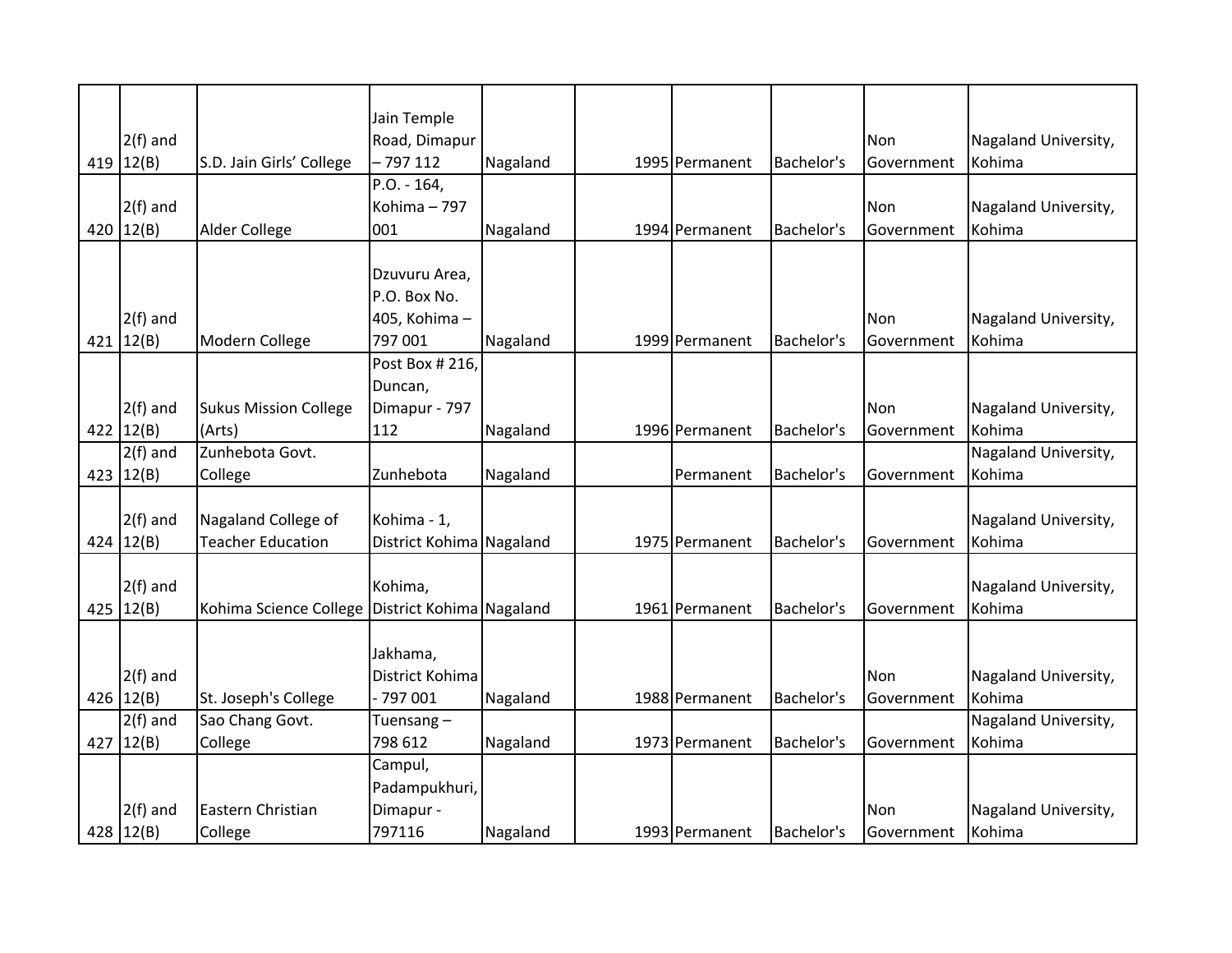| $2(f)$ and   | Pranabananda              |                        |          |                |            | Non        | Nagaland University, |
|--------------|---------------------------|------------------------|----------|----------------|------------|------------|----------------------|
| 429 $12(B)$  | <b>Woman's Colege</b>     | Dimapur                | Nagaland | 1991 Permanent | Bachelor's | Government | Kohima               |
|              |                           | Phezhu,                |          |                |            |            |                      |
| $2(f)$ and   |                           | Jotsoma - 797          |          |                |            | Non        | Nagaland University, |
| 430 12(B)    | Sazolie College           | 002                    | Nagaland | 2005 Permanent | Bachelor's | Government | Kohima               |
|              |                           | <b>JBCC Mission</b>    |          |                |            |            |                      |
|              |                           | Centre,                |          |                |            |            |                      |
|              |                           | Kigwema, P.O.          |          |                |            |            |                      |
|              |                           | Box - 116,             |          |                |            |            |                      |
| $2(f)$ and   |                           | Kohima - 797           |          |                |            | Non        | Nagaland University, |
| 431 $12(B)$  | Japfu Christain College   | 001                    | Nagaland | 1996 Permanent | Bachelor's | Government | Kohima               |
| $2(f)$ and   | Government Wangkhao       |                        |          |                |            |            | Nagaland University, |
| 432 $12(B)$  | College                   | Mon $-798621$ Nagaland |          | 1983 Permanent | Bachelor's | Government | Kohima               |
|              |                           | Jalukie, P.B. 18,      |          |                |            |            |                      |
|              |                           | Jalukie P.O.,          |          |                |            |            |                      |
| $2(f)$ and   |                           | Peren Dt. -            |          |                |            | Non        | Nagaland University, |
| 433 $12(B)$  | St. Xavier College        | 797 110                | Nagaland | 2005 Permanent | Bachelor's | Government | Kohima               |
|              |                           | P.O. Box 120,          |          |                |            |            |                      |
|              |                           | Diphu Road,            |          |                |            |            |                      |
| $2(f)$ and   |                           | Dimapur-797            |          |                |            | Non        | Nagaland University, |
| 434 $ 12(B)$ | St. John College          | 112                    | Nagaland | 2006 Permanent | Bachelor's | Government | Kohima               |
|              |                           |                        |          |                |            |            |                      |
|              |                           | <b>East Police</b>     |          |                |            |            |                      |
|              |                           | Colony,                |          |                |            |            |                      |
|              |                           | Dimapur P.O.,          |          |                |            |            |                      |
| $2(f)$ and   | Salt Christian College of | Dist. Dimapur          |          |                |            | <b>Non</b> | Nagaland University, |
| 435 $12(B)$  | <b>Teacher Education</b>  | $-797112$              | Nagaland | 1995 Permanent | Bachelor's | Government | Kohima               |
|              |                           |                        |          |                |            |            |                      |
|              |                           | East Circular          |          |                |            |            |                      |
|              |                           | Road, Post Box         |          |                |            |            |                      |
| $2(f)$ and   |                           | No. 82, Kohima         |          |                |            | Non        | Nagaland University, |
| 436 $12(B)$  | <b>Oriental College</b>   | $-797001$              | Nagaland | 2000 Permanent | Bachelor's | Government | Kohima               |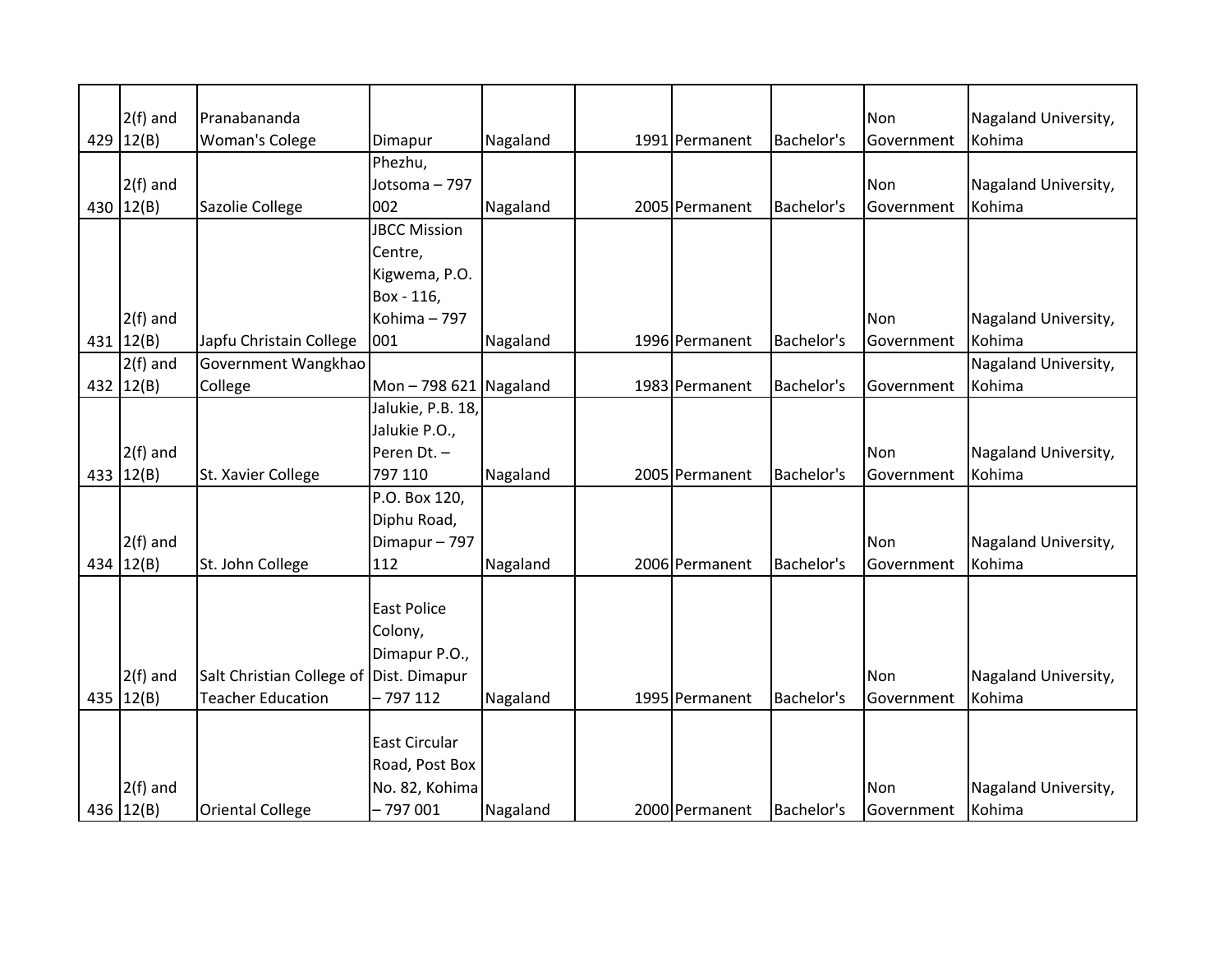|     |               |                            | Sovima Village,       |                |                |            |                   |                      |
|-----|---------------|----------------------------|-----------------------|----------------|----------------|------------|-------------------|----------------------|
|     |               |                            | 5th mile, P.O.        |                |                |            |                   |                      |
|     | $2(f)$ and    |                            | Box - 52,             |                |                |            | Non               | Nagaland University, |
| 437 | 12(B)         | <b>Tetso College</b>       | Dimapur               | Nagaland       | 1994 Permanent | Bachelor's | Government        | Kohima               |
|     |               |                            | Panisagar,            |                |                |            |                   |                      |
|     | $2(f)$ and    | Regional College of        | <b>District North</b> |                |                |            |                   | Tripura University,  |
|     | 438 $12(B)$   | <b>Physical Education</b>  | <b>Tripura</b>        | <b>Tripura</b> | 1976 Permanent | Bachelor's | Government        | Agartala             |
|     |               |                            | Belonia,              |                |                |            |                   |                      |
|     | $2(f)$ and    | <b>Iswar Chandra</b>       | <b>District South</b> |                |                |            |                   | Tripura University,  |
| 439 | 12(B)         | Vidyasagar College         | <b>Tripura</b>        | <b>Tripura</b> | 1964 Permanent | Bachelor's | Government        | Agartala             |
|     | $2(f)$ and    |                            | Amarpur,              |                |                |            |                   | Tripura University,  |
| 440 | 12(B)         | Govt. Degree College       | South Tripura         | <b>Tripura</b> | 1988 Permanent | Bachelor's | Government        | Agartala             |
|     |               |                            | Agartala,             |                |                |            |                   |                      |
|     | $2(f)$ and    |                            | <b>District West</b>  |                |                |            |                   | Tripura University,  |
|     | 441 $ 12(B) $ | <b>Women's College</b>     | Tripura               | <b>Tripura</b> | 1964 Permanent | Bachelor's | Government        | Agartala             |
|     |               |                            | West Bajola,          |                |                |            |                   |                      |
|     |               |                            | Agartala,             |                |                |            |                   |                      |
|     | $2(f)$ and    | <b>Tripura Engineering</b> | <b>District West</b>  |                |                |            |                   | Tripura University,  |
|     | 442 12(B)     | College                    | Tripura               | <b>Tripura</b> | 1965 Permanent | Bachelor's | Government        | Agartala             |
|     | $2(f)$ and    |                            | Kamalpur,             |                |                |            |                   | Tripura University,  |
|     | 443 12(B)     | Govt. Degree College       | Distt. Dhaloi         | <b>Tripura</b> | 1987 Permanent | Bachelor's | Government        | Agartala             |
|     | $2(f)$ and    |                            |                       |                |                |            |                   | Tripura University,  |
| 444 | 12(B)         | Govt. Degree College       | Khumulwng             | <b>Tripura</b> | 2007 Permanent | Bachelor's | Government        | Agartala             |
|     |               |                            | Agartala, P.O.        |                |                |            |                   |                      |
|     |               |                            | A.D. Nagar,           |                |                |            |                   |                      |
|     | $2(f)$ and    |                            | <b>District West</b>  |                |                |            |                   | Tripura University,  |
| 445 | 12(B)         | Ramthakur College          | Tripura               | <b>Tripura</b> | 1967 Permanent | Bachelor's | Government        | Agartala             |
|     |               |                            | Kailashahar,          |                |                |            |                   |                      |
|     |               |                            | <b>District North</b> |                |                |            |                   |                      |
|     |               |                            |                       |                |                |            |                   |                      |
|     | $2(f)$ and    | Ramkrishna                 | Tripura - 799         |                |                |            |                   | Tripura University,  |
|     | 446 $12(B)$   | Mahavidyalaya              | 277                   | <b>Tripura</b> | 1950 Permanent | Bachelor's | Government        | Agartala             |
|     |               |                            | Agartala,             |                |                |            |                   |                      |
|     | $2(f)$ and    | Maharaja Bir Bikram        | <b>District West</b>  |                |                |            |                   | Tripura University,  |
|     | 447 $ 12(B)$  | College                    | <b>Tripura</b>        | <b>Tripura</b> | 1947 Permanent | Bachelor's | <b>Government</b> | Agartala             |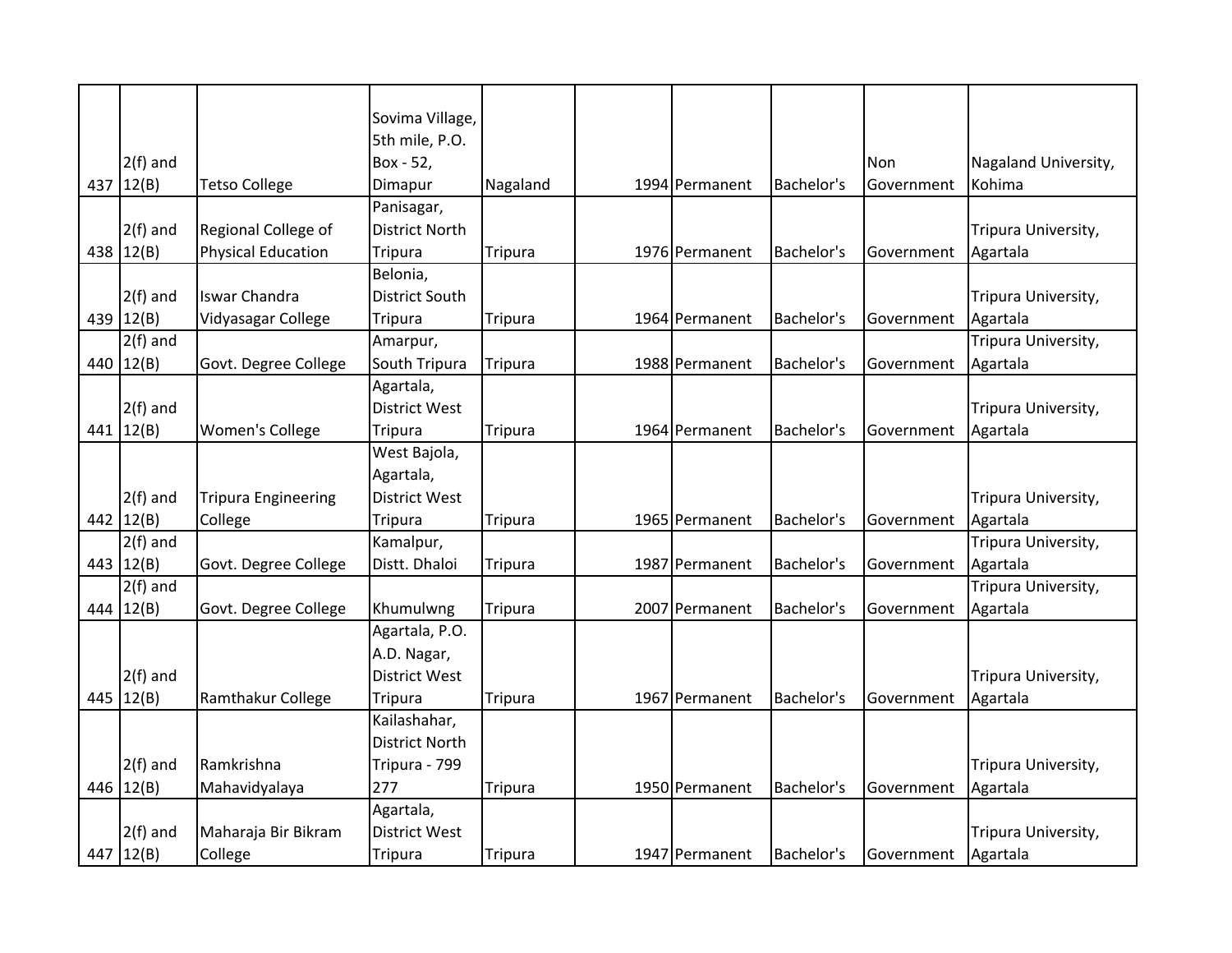|     |               |                           | Agartala,             |                |                |            |            |                     |
|-----|---------------|---------------------------|-----------------------|----------------|----------------|------------|------------|---------------------|
|     | $2(f)$ and    | <b>Government Music</b>   | <b>District West</b>  |                |                |            |            | Tripura University, |
| 448 | 12(B)         | College                   | <b>Tripura</b>        | Tripura        | 1976 Permanent | Bachelor's | Government | Agartala            |
|     |               |                           |                       |                |                |            |            |                     |
|     |               |                           | Kamalpur,             |                |                |            |            |                     |
|     | $2(f)$ and    | <b>Government Degree</b>  | Dhalai, District      |                |                |            |            | Tripura University, |
| 449 | 12(B)         | College                   | North Tripura         | <b>Tripura</b> | 1987 Permanent | Bachelor's | Government | Agartala            |
|     |               |                           | Dharmanagar,          |                |                |            |            |                     |
|     | $2(f)$ and    | Dharmanagar               | <b>District North</b> |                |                |            |            | Tripura University, |
| 450 | 12(B)         | <b>Government College</b> | <b>Tripura</b>        | <b>Tripura</b> | 1979 Permanent | Bachelor's | Government | Agartala            |
|     |               |                           | Khowai                |                |                |            |            |                     |
|     |               |                           | Government            |                |                |            |            |                     |
|     |               |                           | College,              |                |                |            |            |                     |
|     |               |                           | Khowai,               |                |                |            |            |                     |
|     | $2(f)$ and    | Dasarth Dev Memorial      | <b>District West</b>  |                |                |            |            | Tripura University, |
|     | 451 $12(B)$   | College                   | <b>Tripura</b>        | <b>Tripura</b> | 1979 Permanent | Bachelor's | Government | Agartala            |
|     |               |                           | Agartala,             |                |                |            |            |                     |
|     | $2(f)$ and    | <b>Bir Bikram Evening</b> | <b>District West</b>  |                |                |            |            | Tripura University, |
| 452 | 12(B)         | College                   | <b>Tripura</b>        | <b>Tripura</b> | 1969 Permanent | Bachelor's | Government | Agartala            |
|     |               |                           | College, Tilla,       |                |                |            |            |                     |
|     | $2(f)$ and    | Government College of     | P.O- Agartala         |                |                |            |            | Tripura University, |
| 453 | 12(B)         | Arts & Craft              | 799 004               | <b>Tripura</b> | 1975 Permanent | Bachelor's | Government | Agartala            |
|     |               |                           |                       |                |                |            |            |                     |
|     | $2(f)$ and    | Michael Madhusudan        | Sabroom-799           |                |                |            | Non        | Tripura University, |
| 454 | 12(B)         | Dutta College             | 145                   | <b>Tripura</b> | 1987 Permanent | Bachelor's | Government | Agartala            |
|     |               |                           | Narsingarh,           |                |                |            |            |                     |
|     | $2(f)$ and    | Tripura Institute of      | Tripura $(W)$ –       |                |                |            |            | Tripura University, |
|     | 455 $12(B)$   | Technology                | 799 009               | <b>Tripura</b> | 2007 Permanent | Bachelor's | Government | Agartala            |
|     |               |                           |                       |                |                |            |            |                     |
|     | $2(f)$ and    | Kabi Nazrul               |                       |                |                |            | Non        | Tripura University, |
|     | 456 12(B)     | Mahavidyalaya             | Sonamura (W)          | <b>Tripura</b> | 1988 Permanent | Bachelor's | Government | Agartala            |
|     | $2(f)$ and    |                           | Fatikroy, North       |                |                |            |            | Tripura University, |
|     | 457 $ 12(B) $ | Ambedkar College          | <b>Tripura</b>        | Tripura        | 1991 Permanent | Bachelor's | Government | Agartala            |